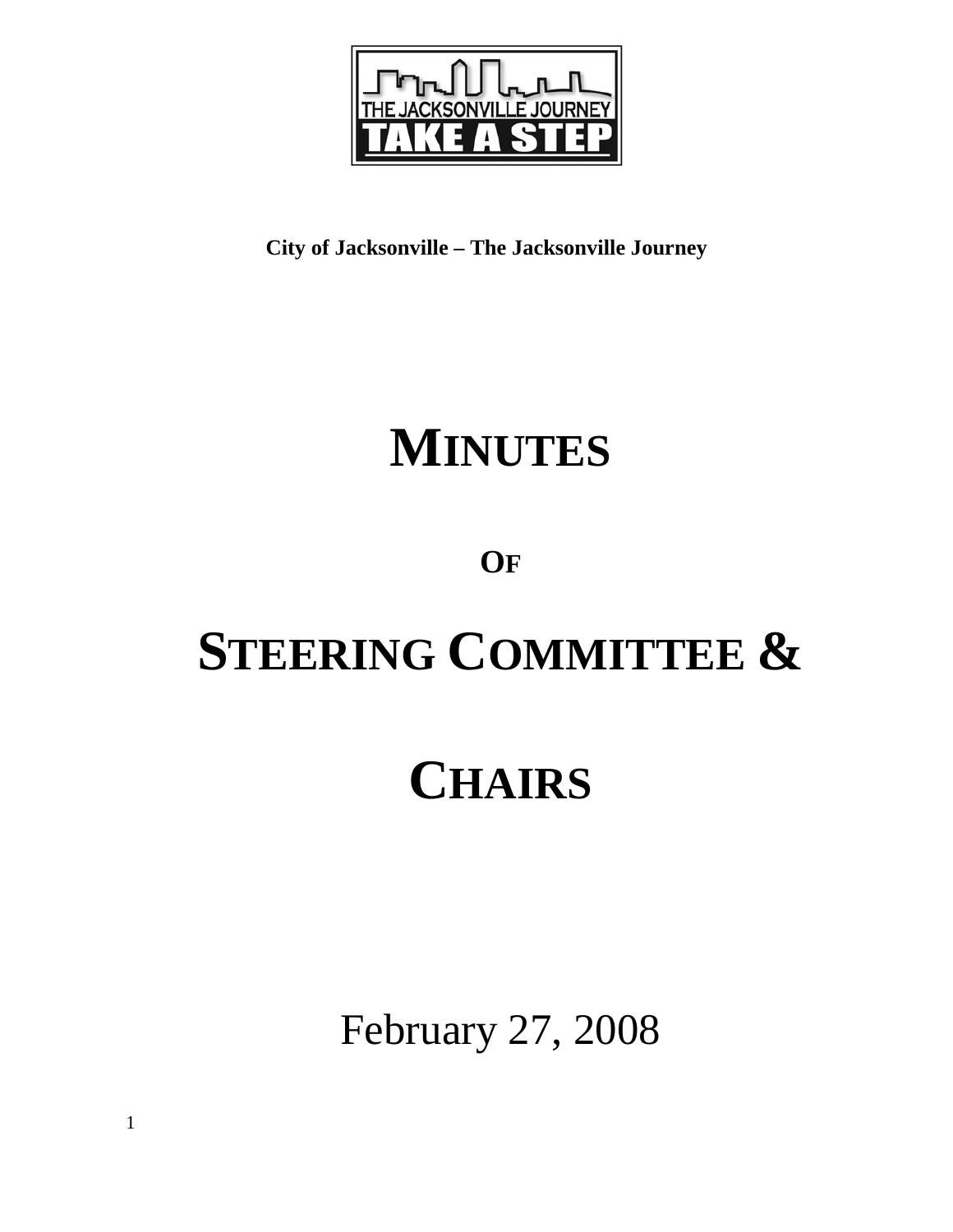# **The Jacksonville Journey – Steering Committee & Chairs Kick-Off**

**February 27, 2008** 

# **2:00 p.m.**

**PROCEEDINGS before the Jacksonville Journey – Steering Committee Kick-Off taken on Thursday, February 27, 2008, Ed Ball Building – 8th Floor; 214 N. Hogan Street; Jacksonville, Duval County, Florida commencing at approximately 2:10 p.m.** 

**Steering Committee & Committee Chairs**

**Betty Holzendorf – Steering Committee Co-Chair John Rood – Steering Committee Co-Chair John Coxwell – Intervention & Rehabilitation Chair W.C. Gentry – Education, Truancy, Dropout & Literacy Chair Paul Perez – Law Enforcement Deterrence Chair Tony Boselli – Neighborhood Safety & Stability Chair Tom Petway – Funding Chair Audrey Moran – Positive Youth Development Chair Will Ketchum – Public Relations Chair** 

> **Ed Austin - Member Mac Brunson - Member Toni Crawford – Member John Delaney – Member Nat Glover – Member Hugh Green – Member Steve Halverson – Member Dr. Adam Herbert – Member Pete Jackson – Member Rev. Rudolph McKissick, Sr. Jim McMillan – Member Pam Paul – Member Gertrude Peele – Member Steve Wallace – Member Cleve Warren – Member Wayne Weaver - Member**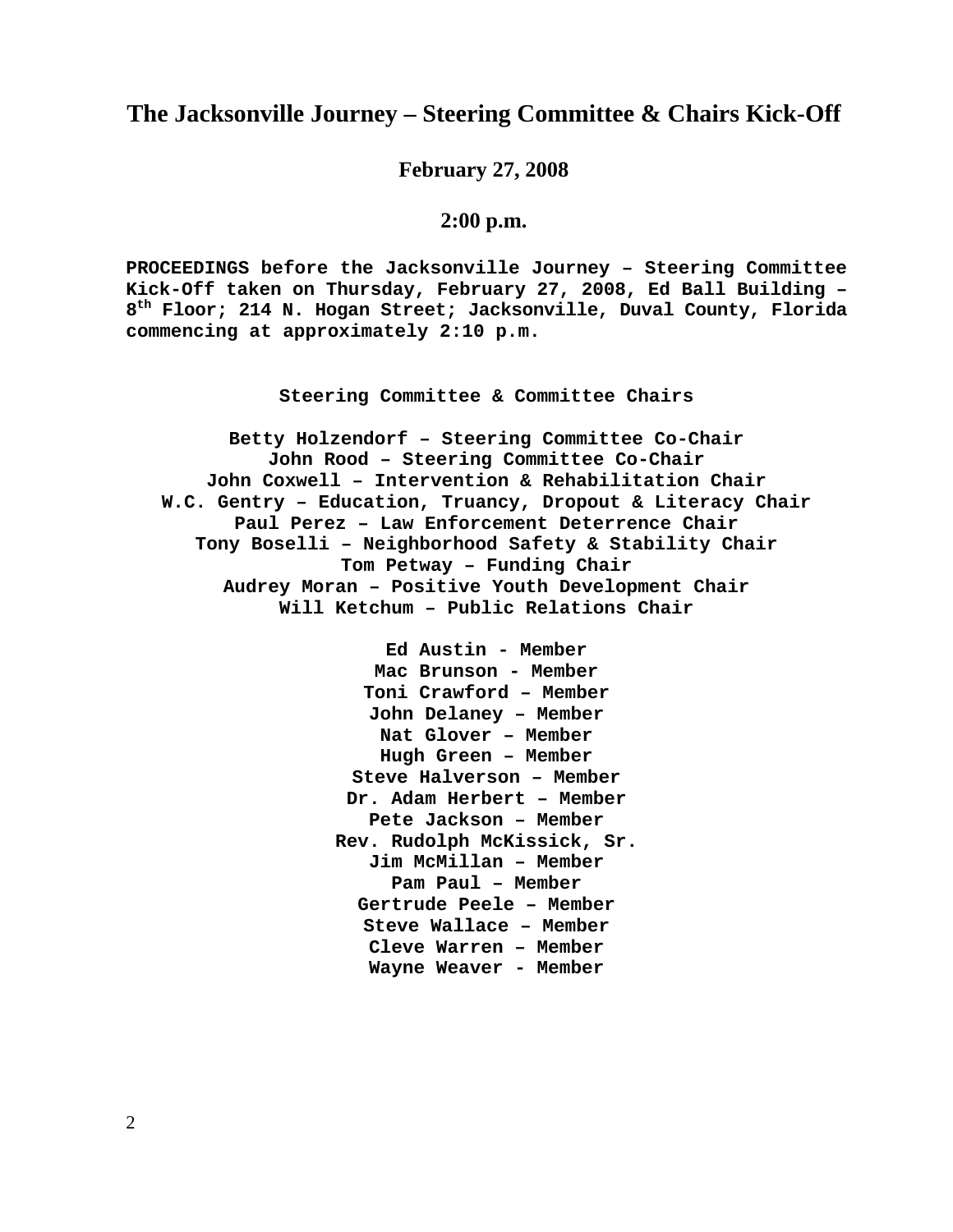# **APPEARANCES**

# **COMMITTEE CHAIRS & MEMBERS:**

BETTY HOLZENDORF - Chair JOHN ROOD - Chair JOHN COXWELL – Chair W.C. GENTRY – Chair PAUL PEREZ – Chair WILL KETCHUM – Chair TONY BOSELLI - Chair ED AUSTIN – Member

NAT GLOVER – Member JIM MCMILLAN – Member TONI CRAWFORD – Member GERTRUDE PEELE – Member STEVE WALLACE - Member JOHN DELANEY – Member HUGH GREEN – Member PAM PAUL – Member

# **ABSENT COMMITTEE MEMBERS:**

Audrey Moran–Positive Youth Development Chair Tom Petway – Funding Chair Mac Brunson - Member Dr. Adam Herbert – Member Pete Jackson –Member Rev. Rudolph McKissick, Sr.- Member Cleve Warren - Member Wayne Weaver – Member Steve Halverson – Member

# **STAFF:**

| <b>SUSIE WILES</b>     | <b>RACHEL DAVIS</b>      |
|------------------------|--------------------------|
| <b>KANDI BEGUE</b>     | <b>GINNY WALTHOUR</b>    |
| <b>MISTY SKIPPER</b>   | <b>KRISTEN BEACH</b>     |
| <b>HOWARD MALTZ</b>    | <b>WES LESTER</b>        |
| <b>RENEE BRUST</b>     | <b>ROGER BOTTEMS</b>     |
| <b>BRAD THOBURN</b>    | <b>STEPHANIE BARNETT</b> |
| <b>KERRI STEWART</b>   | <b>RACHELLE SUNDY</b>    |
| <b>ROSLYN PHILLIPS</b> | <b>ANNA BRADLEY</b>      |
| <b>LINDA LANIER</b>    | SUSAN MAIN               |
| <b>SUSAN PELTER</b>    |                          |

# **OTHERS PRESENT:**

Ron Littlepage, Florida Times-Union Mary Kelli Palka, Florida Times-Union Times-Union Photographer Jim Piggott, Channel 4 Channel 4 Photographer Joe Adams, Times-Union Editorial Writer David Hunt, Daily Record Scott Kim, WJCT News Director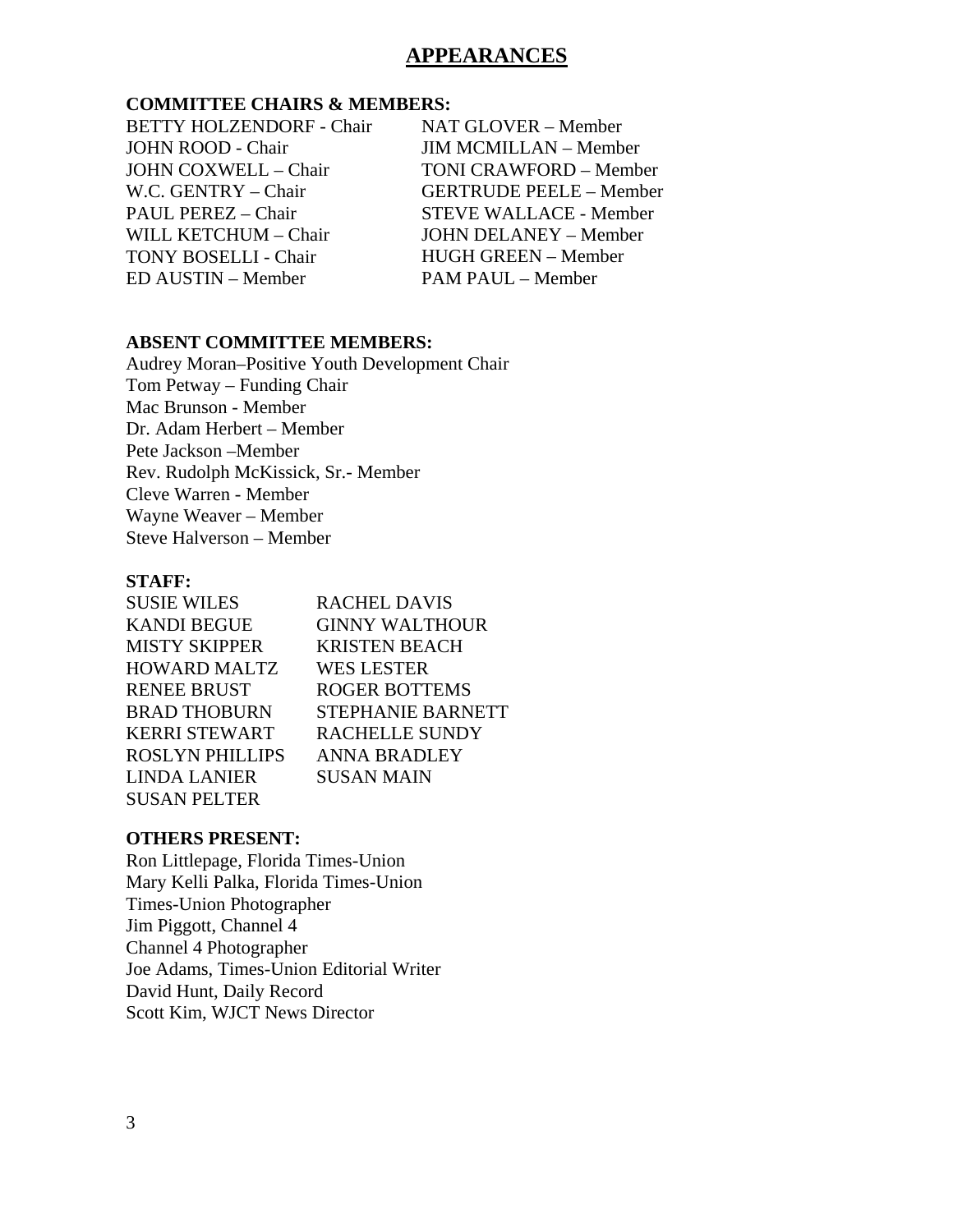February 27, 2008

Steering Committee & Committee Chairs 2:00 p.m.

**Call to Order and Comments.** Chairwoman Holzendorf called the meeting to order at approximately 2:15 p.m.

**Purpose of Meeting.** Discuss the Mayor's crime initiative – The Jacksonville Journey – Take a Step.

Chairwoman Holzendorf began the meeting at approximately 2:15 pm, by extending a welcome to the committee assembled, and noted that Chairman Rood is running a few minutes late. Before she turned the meeting over to Mr. Shorstein, she spoke to the group and thanked them for taking an interest in what the committees are attempting to accomplish – she noted all the committees are working well and have done several things; such as Eureka Gardens, the Assessment Center; and noted we're looking forward to a productive second half of this journey as it moves forward. At that point, Co-Chairman Rood came into the meeting and Chairwoman Holzendorf welcomed him and asked if he'd like to address the committee…Chairman Rood noted his apology for his late arrival. Chairwoman Holzendorf then asked State Attorney Harry Shorstein to begin his presentation and entertain questions at the end, noting that he has already been sent some of the questions from the committee.

4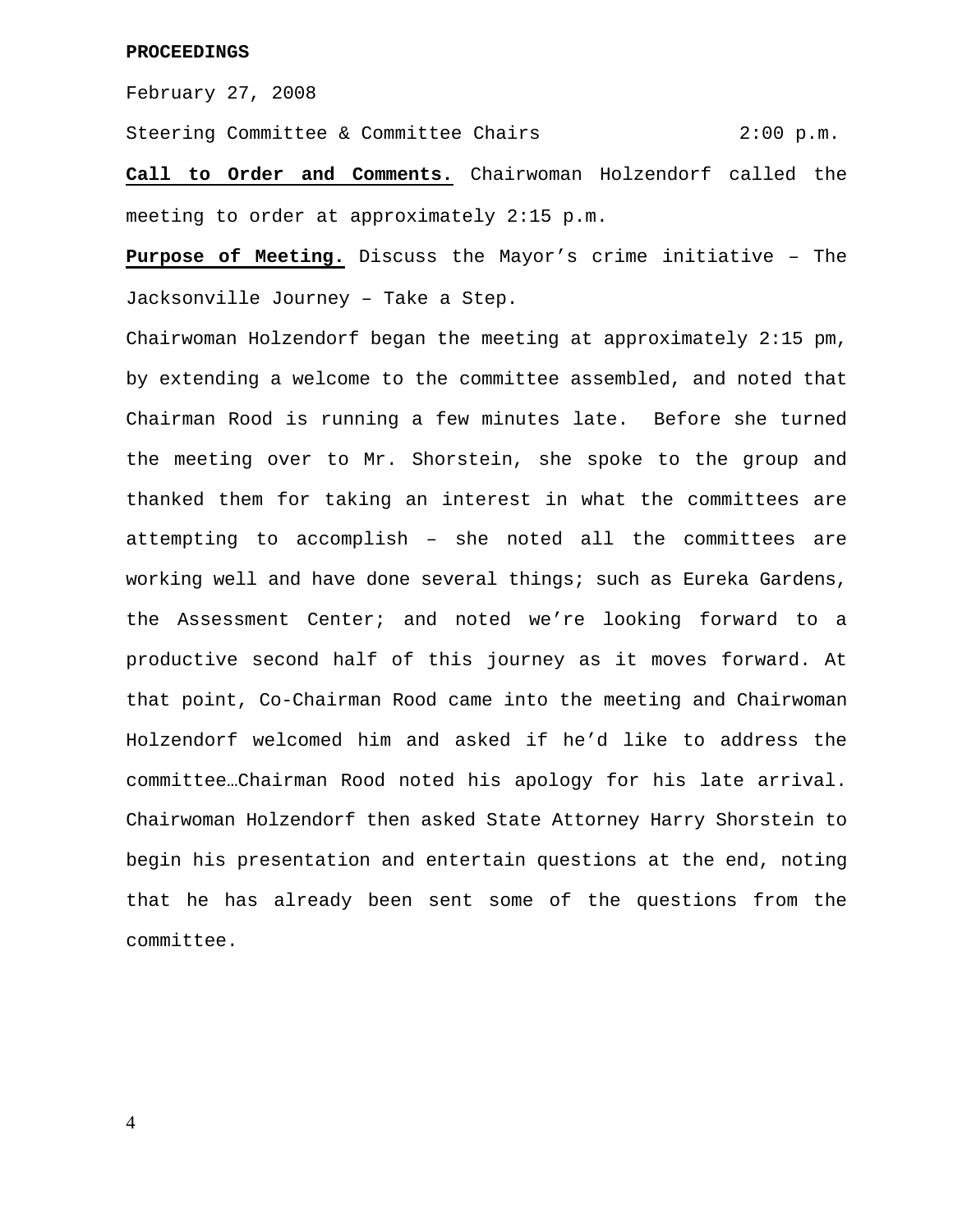# **State Attorney Shorstein:**

Thank you very much for the opportunity to present to you today. Uh, as the Co-Chair explained, uh, I would like to make some uh, initial comments about my observations relative to the um…issues you're addressing. I then have a relatively short video and a PowerPoint presentation; hopefully, the presentation will answer most of the questions that you've presented to me, in writing, and then I will try to answer any other questions as best I can.

Unfortunately, as you all know, we do have a very, very serious problem. To date, in 2008, there have been 22 homicides compared to 21 at this time last year. Uh, I would like to, on behalf of the State Attorney's Office, commend all of you, I think it's unbelievably important that uh, the leading citizens of our community come together and try to help us.

In a way, I think that is the only answer, and as we've all discussed, any group that addresses the root causes of crime would all come to the same conclusion. I just read, the other day, Mike Hallett's discussion of poverty; jobs; all of which I agree. I think there can be a disadvantage, though, or a negative to total community participation, only in this sense; everyone likes to come up with an idea, uh, you know "I've heard that this works"; or "there's a magic bullet to end crime".

I've read about the thing where the noise goes off, and we can spot where the rounds are coming from and everybody has a hightech explanation…I'm really not sure that's the answer. Let me use my office as an example; if we were trying to determine that prosecution was not going well in the City of Jacksonville, and we didn't know how to try cases; I'm not sure the answer would be the community. I am hired to be your State Attorney,uh…Mayor's is hired to be the Mayor; the Sheriff is hired to be the Sheriff…they are the experts; we are the experts, we are the people who should be primarily responsible for giving you the answers.

I'd like to talk about crime using medical terms; you've got a chronic problem, which of course are the root causes; and poverty is number one. We could talk about education, health care, housing, jobs, uh…lack of good paying jobs and go on and on and on; drugs. But you also have, in Jacksonville, the acute problem; and I really believe, with all due respect, that we have to deal with the acute problem, and that is the tremendous increase in crime over the last three or four years; uh, not in lieu of looking at the root causes, but it's almost like a medical problem; if you don't stop the bleeding, it's not going to do a whole lot of good trying to solve the problem, if the patient dies.

History, if you track crime in Jacksonville as I started doing very, very uh…comprehensively about 2 ½ years ago and I know I've reached out to a number of people at that time, uh…we were not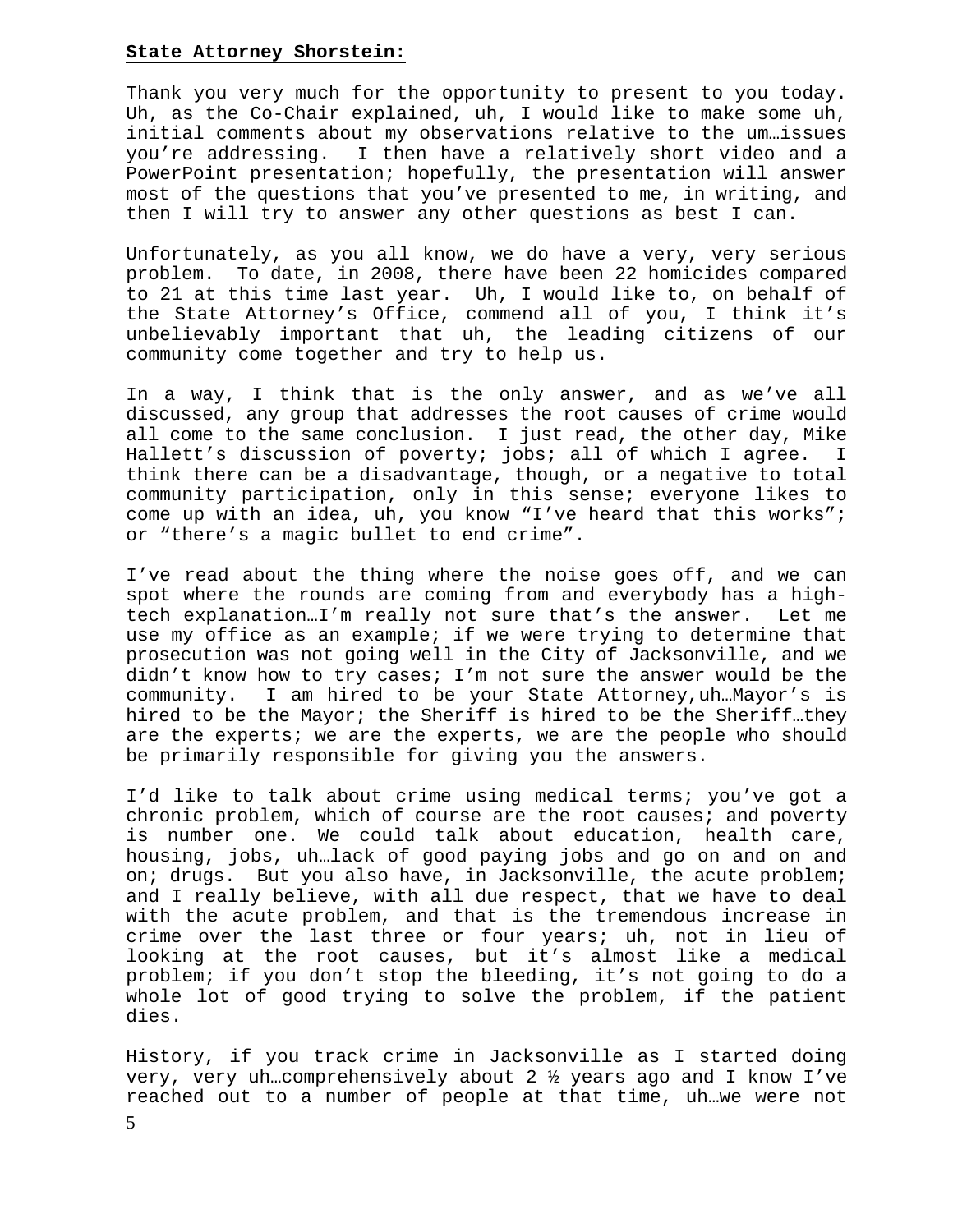always the worst City in crime. Let me give you some examples: If you look at a period from 1991 to 1996; we were definitely not worse – we were pretty close to average, and even though it's great for a politician to get up and tell you, uh, I can tell you we'll become the safest city in the United States; that's ridiculous. Jacksonville has so many problems, that none of us, except for perhaps some of the younger people, will see the day when Jacksonville has no crime problems.

I was born and raised in Jacksonville, when you look at racism; when you look at poverty; when you look at what we've done to the inner-city of Jacksonville; we're not going to cure that problem overnight. But, we don't have to be where we are; and from 1991 to 1996, uh, we were well below Dade County in violent crime, in murders; if you go from 1997 to 2003 – we remained not "that bad at all"; and not that far below crime in the rest of the State. But if you look, excuse me, but if you look from 2003 and 2004, we've consistently gotten worse, and now we lead by a long-shot, and there just is no excuse for that or explanation.

A lot of people turn this into a political debate and say "well, aren't you a…aren't you blaming the Mayor; aren't you blaming the Sheriff"? I'm not blaming anyone, I'm point out the statistics that speak for themselves, and they do paint a very, very, very serious picture of a decreasing uh, plight, particularly in the inner-city. If you look at just murders, 1991 to 2002 – we were number one for part of that time; but never were we where we are today. From 2003 on, we are about 50% worse than the number two county in the State. If you look at murder trends, and I know a lot of the attention is drawn uh, to murder…but I think when you talk about murder and violent crime, you're really talking about the same thing.

In January, there was just a score of reports from every major newspaper; ABC National news had it in television; uh, major cities are doing very well in reducing murders; but not Jacksonville. The only two exceptions that I saw when I reviewed all of these articles, were cities that have unique problems, and the unique problems that some cities have that explain an increase in murders – it's the same thing that…I know Ed Austin, John Delaney, Jim McMillan and others can tell you about; uh, the explosion of the crack cocaine epidemic in the 80's. Well, there are cities that are experiencing increases in crime, but just about everyone will tell you the reasons they have – the methamphetamines and gangs, and we have neither.

Now don't say, "What is he talking about"? there is a meth case now and then, and there are some gangs. We do not have a comprehensive, significant meth problem, and I will tell you from the friends that I talk to throughout the Country, meth, today, is just about what crack cocaine was in the 80's; it's a little different, but equally dangerous uh, gangs are a tremendous problem in Los Angeles and Phoenix, and they seem to move across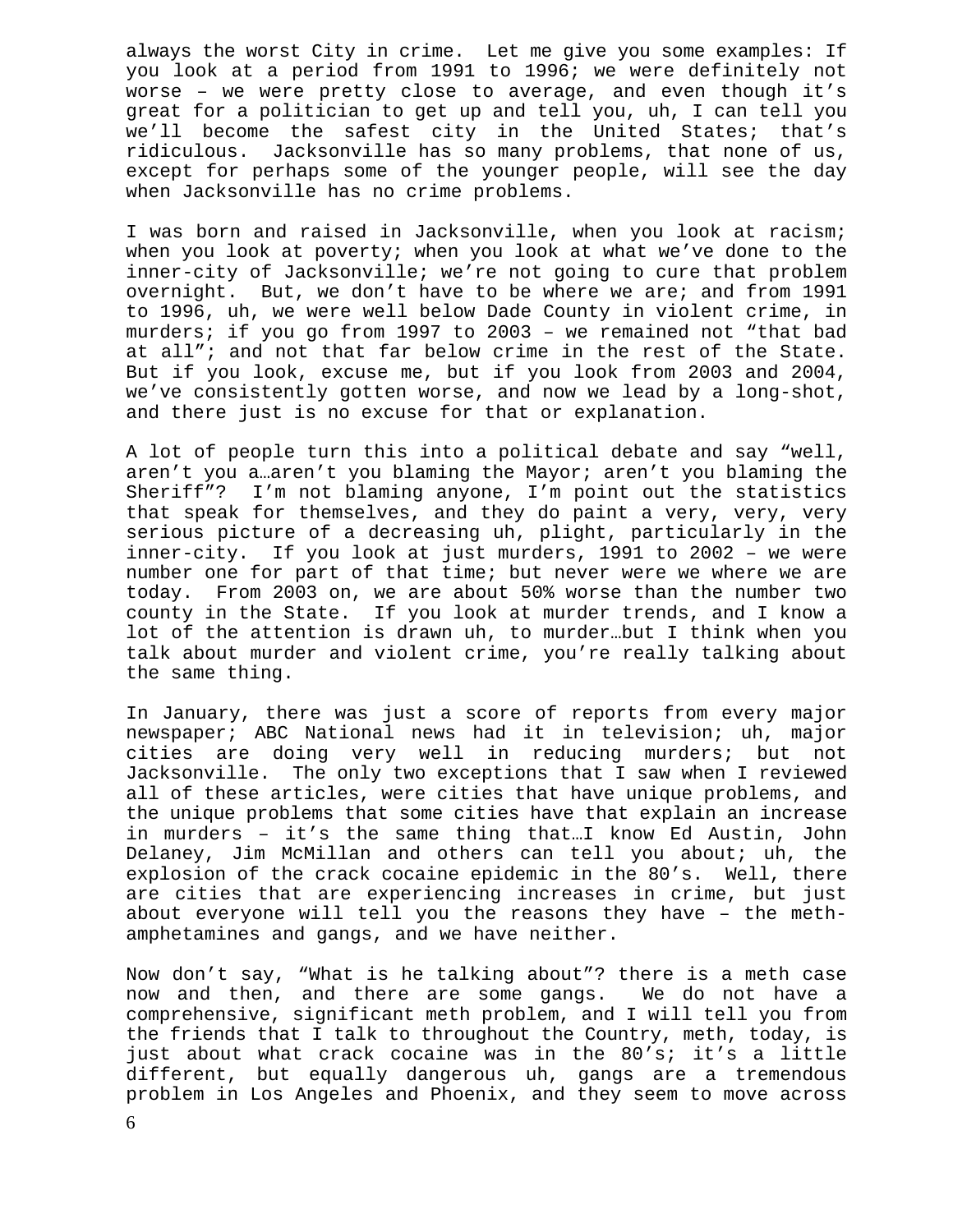the country and fortunately move North. We have gangs; Orlando has gangs, but nothing like these other cities have.

When you look at the articles that are talking about the decreases in the murder rates in large cities, almost every one…every article I've read contributes the decreases; the improvements to better policing. And let me just read you a very short AP article, but I think it sort of illustrates what I could quote from the whole, uh, very large number of articles that have been written on the homicide rate. Uh, it was a..an article from December 29<sup>th</sup>, it says "Chicago and New York are about to close out 2007 with the lowest number of homicides in more than 40 years. Uh, New York City reported 488 slayings as of Friday, versus 596 for all of 2006. The City is on track to have the lowest number of killings since reliable record keeping started in 1963."

Homicides in New York reached an all-time high of 2,245 in 1990; making the City the Nation's murder capital. Since then, the numbers have plummeted, and experts attribute the decline, in part, to computerized tracking of crime trends; and the practice of strategically flooding high crime…high crime areas with police officers instead of spreading them evenly throughout the precincts, and I want to talk more about that, a little bit later on.

You know, if you uh, and I know you have all followed the political debate; Rudy Giuliani took a lot of credit for that and deservedly so, because he was the Mayor of New York when they had these tremendous reductions in crime. Now his police commissioner, police chief; Bill Bratton…is generally credited with the tremendous reductions in crime in New York, and now in Los Angeles, because he is now, I think, the Chief of Police of Los Angeles; and their answer is just what was in that article; and that is trying to target where the crimes occur with computers, which you can do instantly now, and deploy your troops where the crimes are occurring.

In my opinion, policing issue, if you read a thousand articles, will conclude the same thing in every article, in that there are two major approaches to dealing with the acute crime problem. 1) The way you deploy your resources, and it's just like a war; if the enemy is coming through this front; that is where you send the Marines, so you put everything you can in the "hot spots". Jacksonville cries out for that solution because as all of you know, Council District 7, 8, 9 and 10 have a homicide rate that is unequalled in the United States, except for New Orleans.

So, you have a crime rate in the inner-city, which is arguably the worst in the United States, but a crime rate in the outer-city that's relatively low.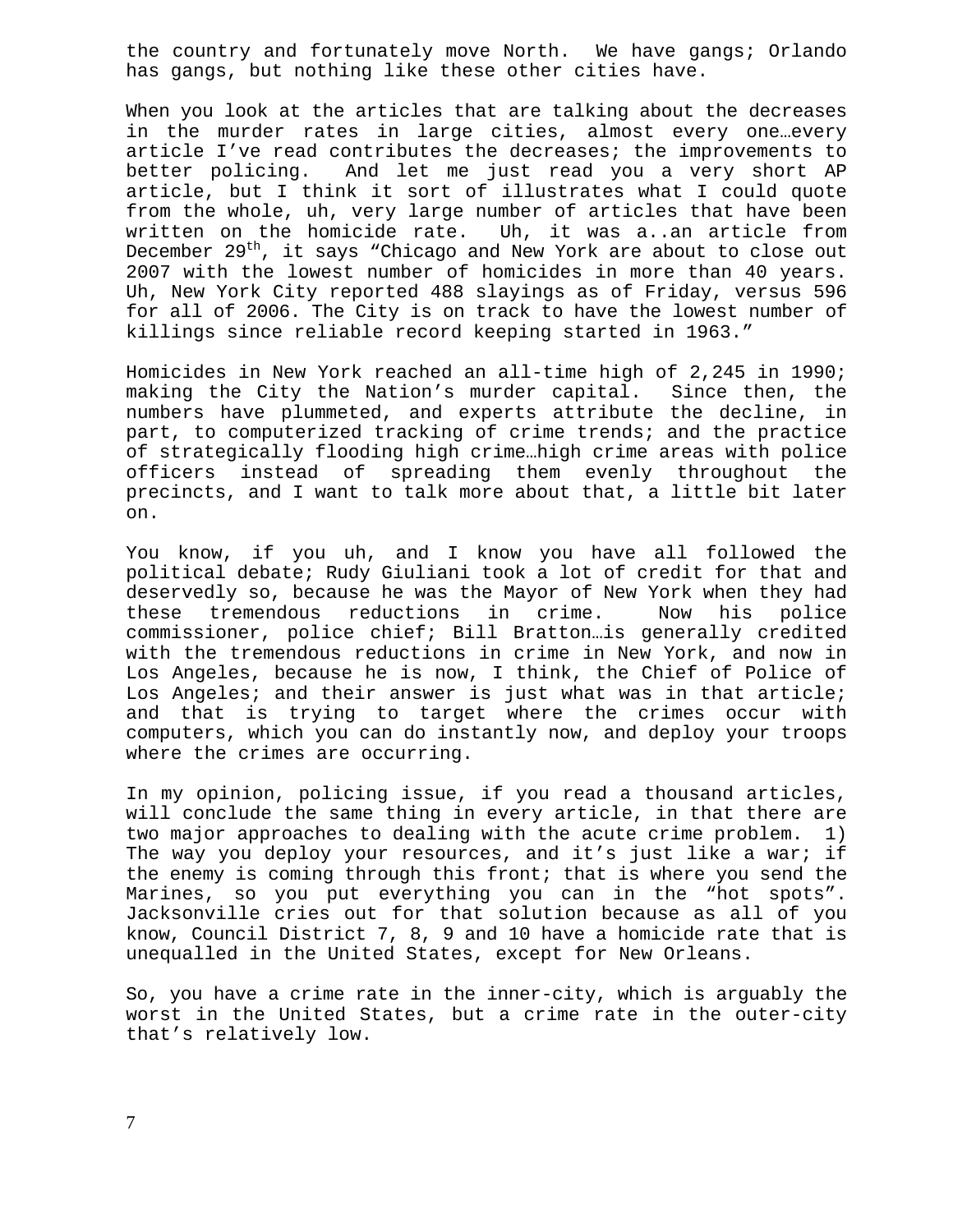# **John Delaney:**

Harry would…you're comparing though; 7, 8, 9, 10 to entire cities with high rates…

# **Harry Shorstein:**

Yes…

# **John Delaney:**

Couldn't you go to Orange County and pull out the equivalent of Council District 7, 8, 9, 10 and find a high rate of….

# **Harry Shorstein:**

Now let's talk about Orange County, because they actually have a very similar problem. Orange County has almost the same problem that Jacksonville does, they've had a…an increase in crime and it's very concentrated, just like it is in 7, 8, 9 and 10. I don't have the figures with me, John, but I think the homicide rate in those four districts, which would be Jacksonville; you know, had we not consolidated…I think is something like 45 per 100,000, but don't hold me to it, because I don't have the figures in front of me.

Uh, Orlando did the same thing. Orlando actually copied Tampa, which had a problem like this many years ago. Tampa came up with the idea that uh, they call it Cops on Dots; and it's the same thing, because every time you see a diagram of a homicide, they'll put a dot for every homicide, so their idea was you put the cops where the dots are; the same thing as flooding the high crime areas uh, with police. What Orlando did, and they're doing it as we speak, uh, and I think they're approach was better than Jacksonville – I met with law enforcement in Orlando, they were kind enough to put on a presentation for me, and they're…they really have a three-part to their presentation. First and foremost, was something Jacksonville didn't do two or three years ago as it should have, and that's recognize and acknowledge the problem.

Two, is defining the problem, as I said their problem is the same as ours, it's relatively concentrated in a county and a large county that has portions that are very low crime and portions that are very high crime.

8 Third and I think the most important is the Orlando uh, Orange County Sheriff's office working together with Orlando PD, because half of it is in the City and half of it is out in this concentrated area. They took ownership of the problem, and uh, what I, and I'm not saying – I don't care that I'm being critical or not, I'm just trying to point out the facts…I believe it cries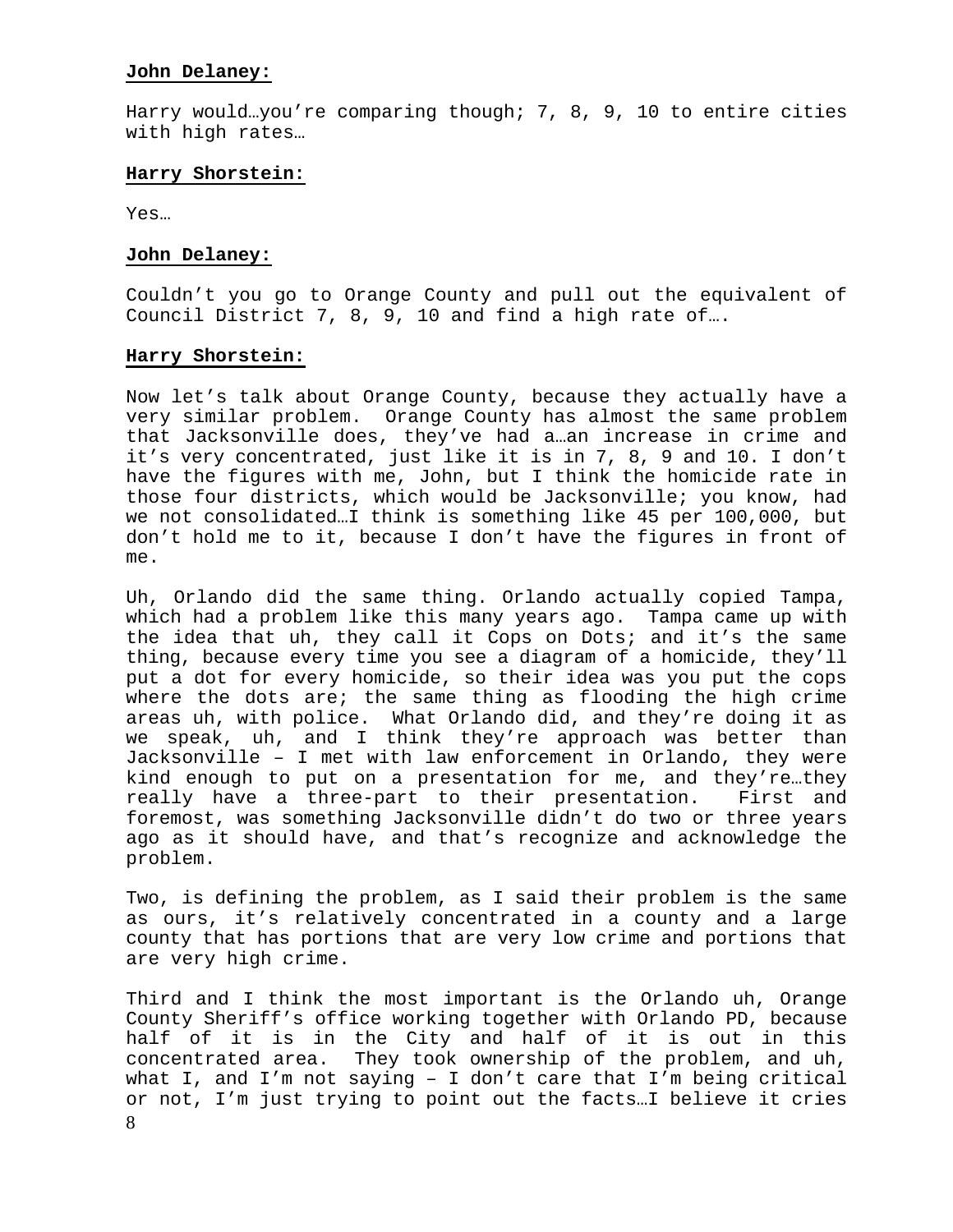out for just what I said, and if you look at the Matrix report, which is a very, very favorable report that was just concluded, paid for by the Sheriff's Department, done by a company that reviews Sheriff Departments…just read the wording of the Matrix Report itself, and I'm going to quote just a very small portion, and urge you to read about 10 pages at your convenience of it.

# **Betty Holzendorf:**

Mr. Shorstein, when you do that, would you please compare Jacksonville to the counties rather than to the major cities in those counties? Can you do that if the numbers are there?

# **Harry Shorstein:**

No, I…uh, that's a great question…that is something I think, that Jacksonville is doing that was tremendously misleading for a long time. You cannot compare Jacksonville to cities. Jacksonville is a very large county, what I've done, and I did it in a presentation to uh, Mr. Perez's committee, is I compared Jacksonville to the six or seven larges counties in Florida. I've already done it and it was in that presentation.

Let me just tell you what Matrix said, and I think it's critically important. Uh, and this is a quote that if Matrix is talking about Jacksonville using what is referred to as the per capita or per 1,000 ratio as an analytical approach to policing. It says, "Matrix group does not use a 'per-capita' or 'per 1,000 ratio' as an analytical tool for assessing field staffing needs for the following reasons:" and I'm not going to get into the details, that doesn't mean that you put the exact same number of police for every 100,000 people, but it does mean that population does drive your deployment more than crime.

What they say, what Matrix says, which to me is really common sense, is ratios do not consider the seriousness of the workload levels. For example, the crime rate should be considered; I thought that was sort of over-simplistic. Specifically, the number of serious crimes in the community such as murder, rape and robbery; then they go on to say, 'ratios do not consider the differences in service levels within a jurisdiction – community oriented or problem solving. A reactive versus a proactive philosophy, all of which added to the ability to compare the necessary number of field patrol, uh, officers needed'. It goes on to say – 'the recommended methods of handling calls for service free up,' what the Matrix is recommending Jacksonville do – uh, 'free-up time of professional officers from handling low priority calls, to calls requiring a high level of expertise and training.'

The level of service desired by communities varies, and that's particularly true in Jacksonville. For example, the amount of proactive time the community desires – proactive time for which an officer is available for preventative patrol, self-initiated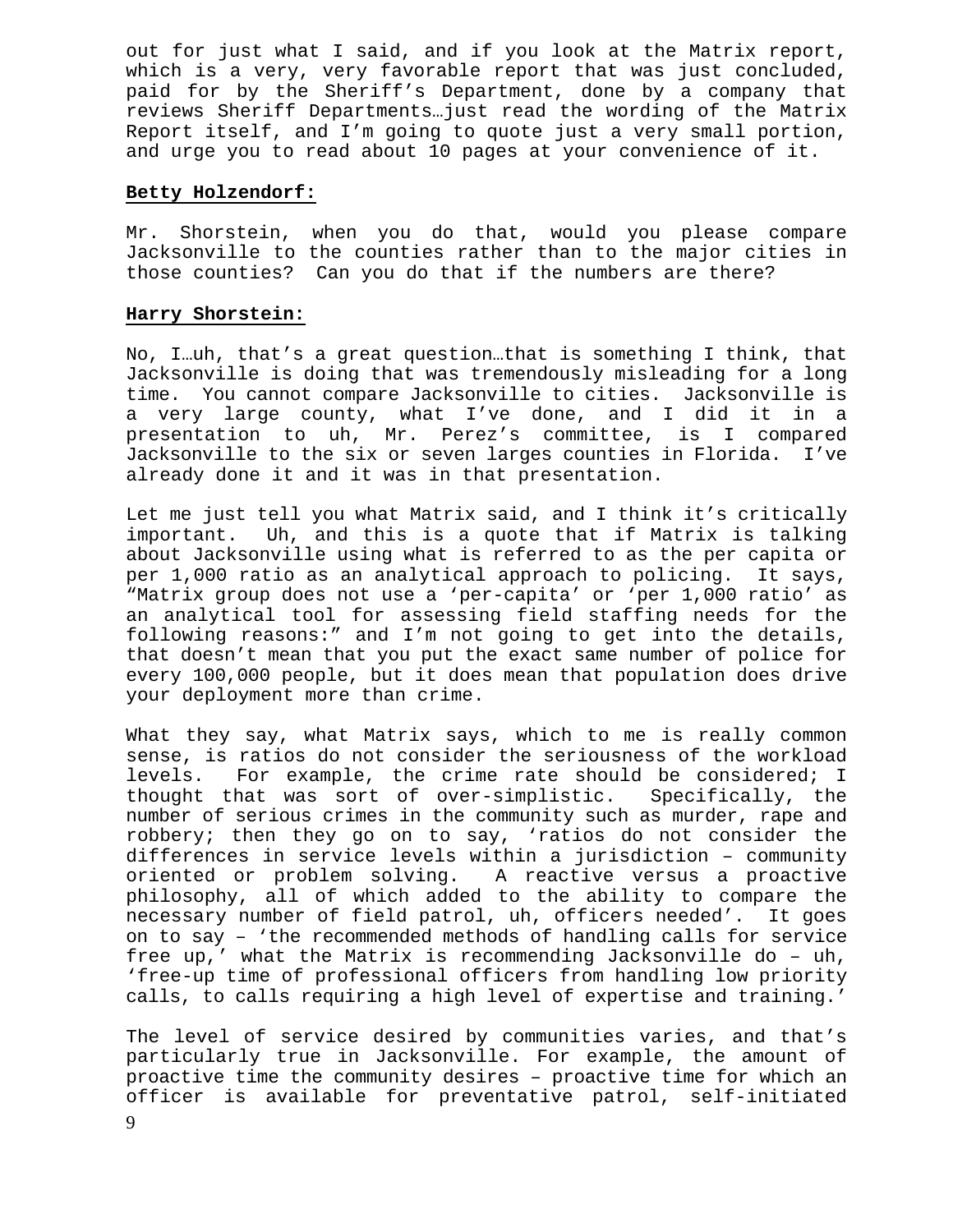activity and other approaches for addressing crime, and quality of life issues. A concept of pro-activity is very important in law enforcement. Very simply, reactive, you wait for the crime to occur and then you make the arrest. And as we've heard debated over and over again, is arresting more people the answer. I think a very, very good argument could be made that reducing the amount of arrests could have a very beneficial uh, impact.

If you arrest a person for urinating on the street, or doing something relatively minor – and I'm sure Sheriff McMillan and others can articulate this much better than I – you're taking the police officer off the street for such a long time, you're filling the jail with a very, very minor offender, that police officers could be patrolling in the Moncrief area, rather than arresting somebody for a relatively minor offense.

Let me, if I can now, uh, go over the um…video um…many of the questions that were addressed to me were about our various programs in the State Attorney's office – the Juvenile programs, I think, are the most important and I want to talk about them more in length, but we're also in the uh, video and in the PowerPoint addressing the juvenile and the adult programs. Now…I need help when it comes to this part...this is about an 8  $\frac{1}{2}$  minute video; its several years old, but it still illustrates the juvenile programs in Jacksonville.

## **BEGAN VIDEO PRESENTATION: Juvenile Justice in Jacksonville**

#### **Harry Shorstein:**

Uh, I know Madam Chair, you asked about some statistics – I was told that you were given a transcript of my presentation to Mr. Perez's uh, committee, and that has all of those statistics – I didn't bring them with me because I didn't think that would be necessary.

#### **Betty Holzendorf:**

I have it, but it's only through 2006. I was looking for something….

#### **Harry Shorstein:**

Well - and that, as you can tell, is old - we would love to have uh, redone the video, but frankly – we can't afford it.

# **Betty Holzendorf:**

I know, but you had said something about 2008, and I was about…through January 2008, and I thought that was…

#### **Harry Shorstein:**

10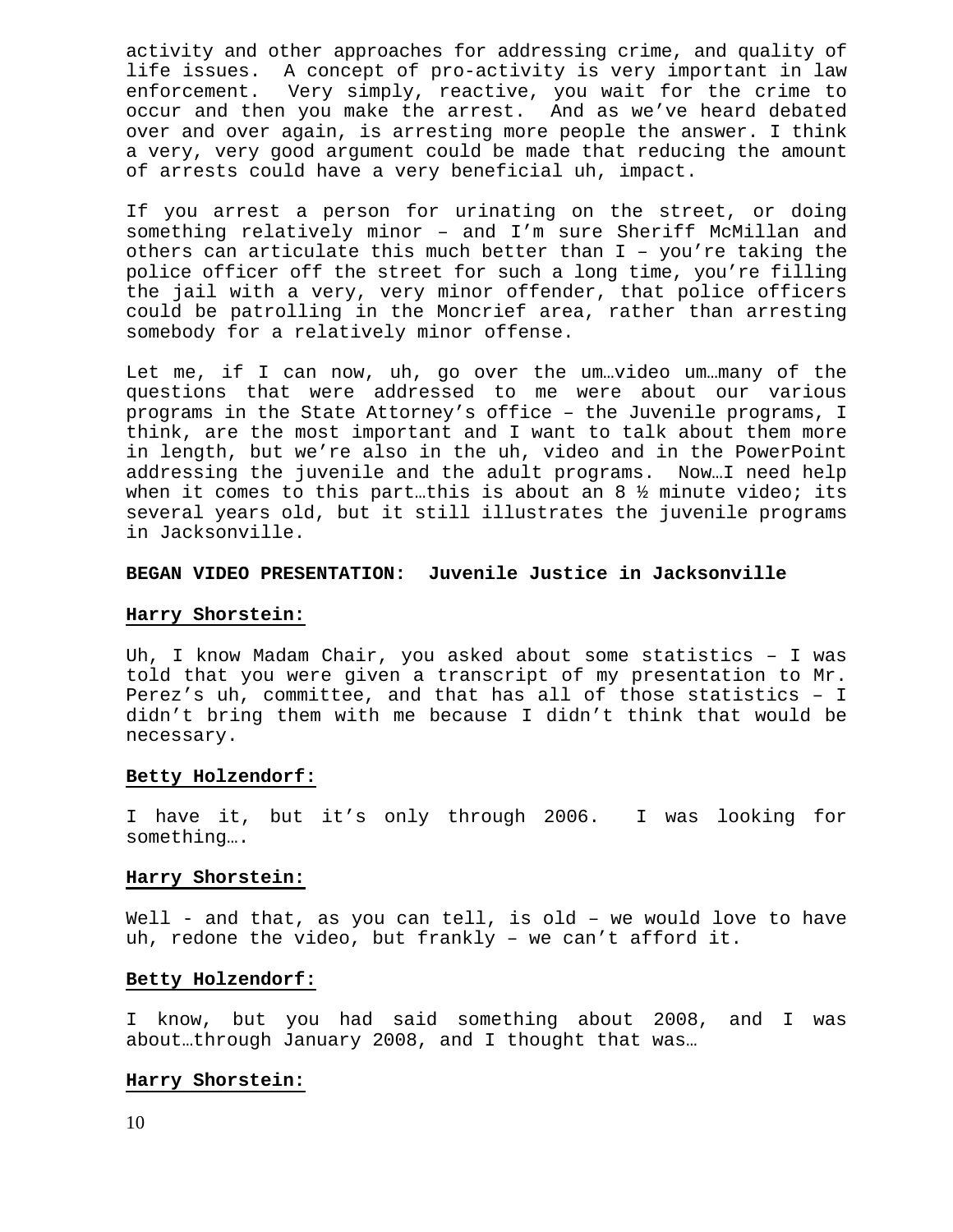Our murder statistics are up to date…

#### **Betty Holzendorf:**

Ok…

#### **Harry Shorstein:**

We keep the murder statistics with the…28 versus 27. Let me go through a PowerPoint that um, a lot of your questions address the uh, programs that are in the State Attorney's office and you'll see the most recent juvenile crime statistics.

If you look at murder, you almost wonder where Jacksonville's murder rate would be had we not instituted uh, juvenile programs – all of these figures, by the way, are from the Jacksonville Sheriff's office. Uh…you can see the number of murders preceding when we started our program, to the number of murders, even though they are increasing, uh…there were a couple of years when there were only one…there was only one.

Rape and other sex offenses, uh, are down…if you look at these figures you have to consider, and we'll show you in a minute, these are raw numbers, these do not take into consideration the population increase, so when you look at the reductions that were referred to in the video and the reductions you see here, you could probably add about 20% to the reduction if you took into consideration the uh, increase in number of children from 1990 to present. Aggravated assaults are down, robberies are down, uh, as bad as 2006 was, and I think that figure is 150something…you can see it's less than half of where it was in 1992, when we started our program.

This one I've always considered to be the most important statistic of all – and that's your vehicle theft – it's not something that you're considering, but it's generally considered to be the first felony of choice for any juvenile, so it's a great indicator of uh, future uh, juvenile behavior. There's only one indicator, in my judgment, that is much, much better and I'm going to get to it, uh, comprehensively in a minute, because I think it's arguably one of the most important things we can address. But, if you see the numbers of uh, juveniles arrested for vehicle theft from when we started, so you know we started our program in 1992 and was fully implemented in 1993. Burglaries are down – uh, this figure, uh, arguably is the most important figure in my mind. Uh, when we started in 1993, we very aggressively targeted serious juvenile offenders, because we think the answer to the problem is two-fold, as I've pointed out. It's not just a matter of being tough, but if you want to talk tough, we incarcerate more juveniles as adults than any jurisdiction in the United States, no one comes close to us.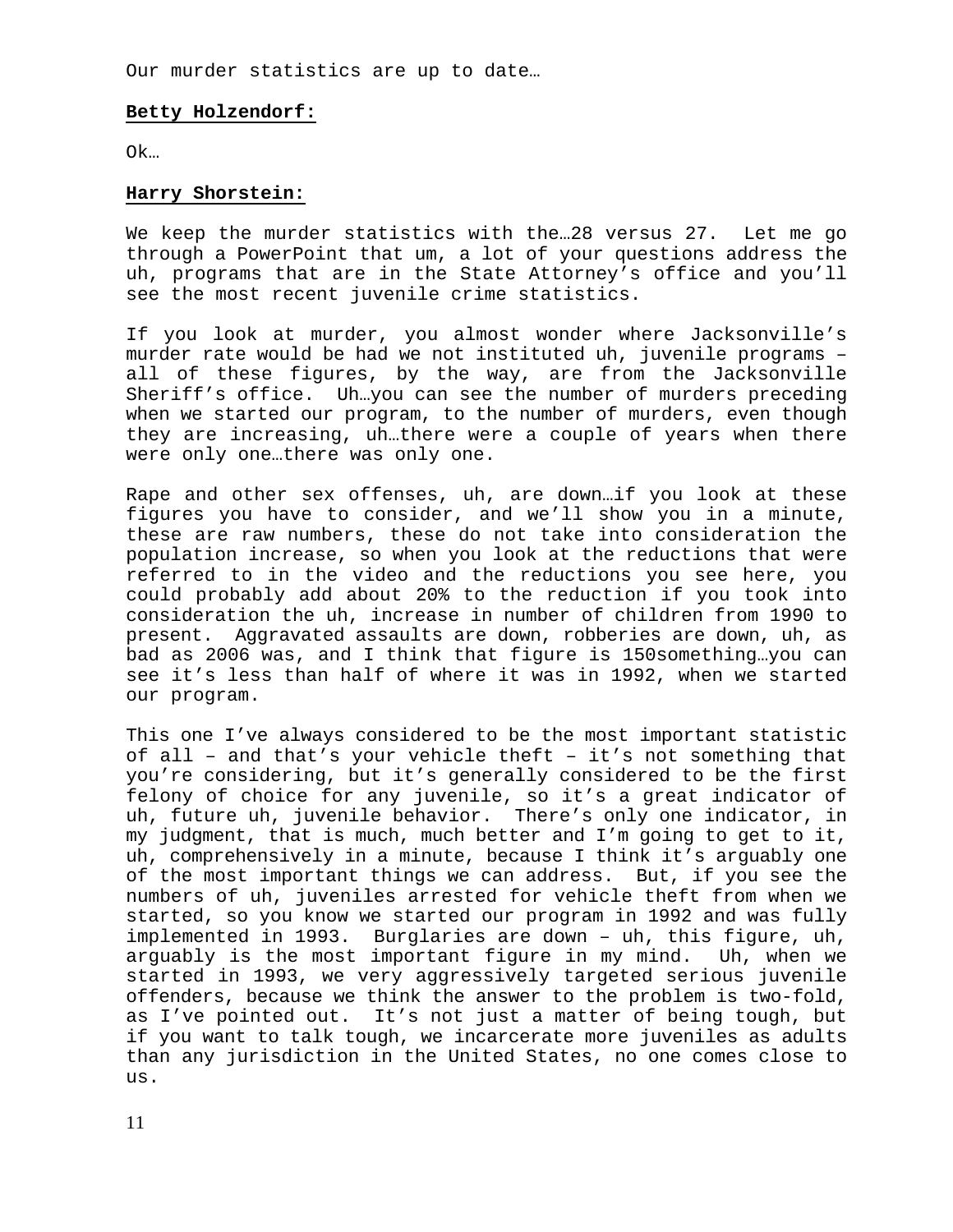But, if you look at the decrease in numbers that are even referred to adult court, from 483 in 1993 to 79 – and that even takes into consideration that the legislature has now mandated that a greater number of juveniles be tried as adults. So even with the increase placed upon us by the legislature, our numbers are still dramatically down.

Uh, this I'm almost sorry we have this uh, slide; is the number of juveniles since 1993 who have been sentenced to life with no possibility of parole, and in two cases were sentenced to death. Both of the death cases were set aside and I will tell you, well I don't have much longer, but I'll never seek the death penalty again for a juvenile, and the two…it was received were set aside, so no juvenile in Jacksonville has been sentenced to death.

Uh, there is a picture of the demographics, it doesn't go back to 1990, but as you can see, the juvenile population is projected to continue to increase, which again, cries out for what I've always preached, and that is the answer to crimes to address it at the earliest opportunity. Uh, this gives you a snapshot, and I'm going to go into all of these, or some of these in much more depth, just some of the juvenile justice programs we have within the State Attorney's office.

Uh, an evaluation of our juvenile program was done by three Economics Professors at Florida State University, and uh, in the mid-90's – not too long after we started – uh, of course we though they were wonderful, because their report was very favorable – and I think it was very important because, uh, you better than those in law enforcement can understand that the fiscal impact of crime is critically important, and you have to understand the cost benefit uh, of expenditures and where your money has to go, particularly in these times of uh, very limited uh, resources. But their conclusion was that uh, our program just addressing a few crimes, uh, had saved over a three year period, over \$30 million dollars uh, in Jacksonville.

This is a uh, um…uh, compilation of, if you will, of uh, major crimes, you can't read it on the bottom – but on the left is murder, uh, the uh, five years just before and at the beginning of our program and the latest five years we have – and you can see the reductions in juvenile crime are monumental. Uh, this program, I guess, is the program we're most proud of, and I know that you're uh, co-chairman, who was a very important part of uh, mentoring process – will understand how important it is. We believe in being tough when appropriate, and what we will do is put a juvenile as an adult in jail for up to a year. But, people will say, well that's really wrong, you should never put a child – 13, 14, 15, 16-year old in an adult prison – and in many cases I agree with that, and the studies that have addressed that really come to that conclusion, but none of the studies that have seen our program come to that conclusion, because what we're doing to that 13-17 year old is incapacitating the criminal for a year,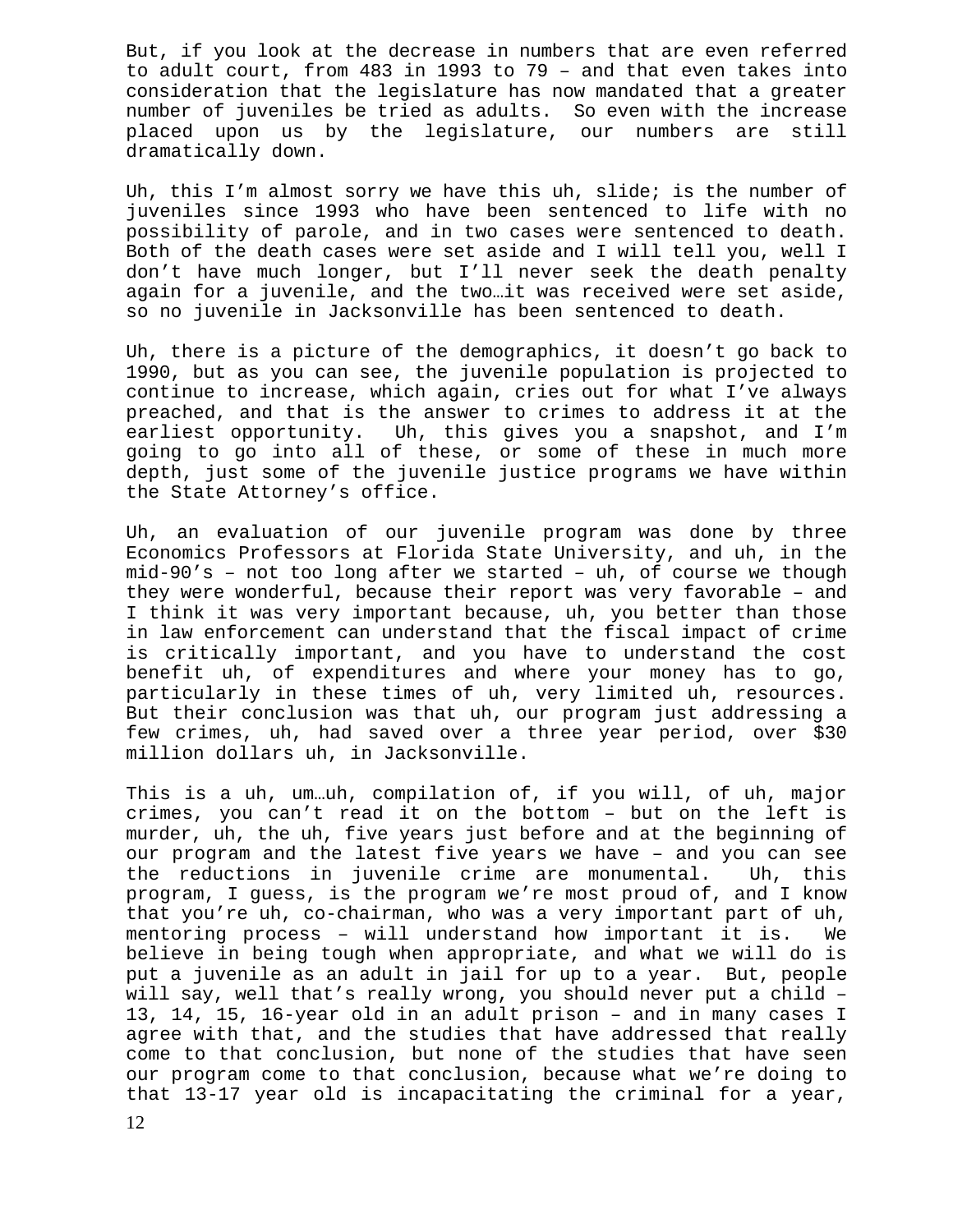during the criminal's most violent and prolific criminal period, and doing everything within our power to return that child to an environment different from what he uh, came. Uh, I know Mr. Coxwell talks about the importance of doing that with adults, um…we really haven't been involved in that, but we feel that we've set the stage for doing that for juveniles. Everything from the school you see in jail, which is a Duval County School, to Planned Parenthood, Cultural Council, uh, Boys and Girls Club – Toastmasters, everything we can do for that child, so when the child gets out of jail, hopefully, he'll return from an environment different from a criminal environment from which he came.

# **John Rood:**

Harry, um…and let me remind anybody asking questions to state their name so we've got that on the record…um, the program, I know it was um, well supported several years ago, do you still get that kind of support from the community; for the mentoring of the youth in Jail?

#### **Harry Shorstein:**

Not as much as we'd like, uh, nothing could be more important than mentoring, you know I could speak for an hour – and I know you won't let me - on mentoring, so many of the, and I'm talking about the males now, but females also uh, have never had a male in his life and you can understand the importance of putting the male…we've reached out, we've started before, I'm going to talk about volunteers, and programs that uh, Ed and John started, uh, without our volunteers – they started it, I copied it and increased it – we couldn't survive.

Uh, let me jump though, because I want to get to that towards the end…uh, I always make this speech, and I…it's sort of an attention getter, "what do you think the most important um, they used to say what is the most important crime that exists"? And you know, the answer is "murder" – I said, no, no, it's really not – and I've changed the wording a little bit, what is the most important offense a juvenile can commit? And the answer is clear, and it's truancy, and truancy really has to be expanded to school attendance. We used to just say truancy, but I think you can talk about truancy, you talk about tardiness, you can talk about out of school suspensions and you can talk about dropouts; throw them, for the purposes of my presentation, if you will, under the category of truancy, because nothing, in my judgment, can be more important than that.

You know, I have the honor of making this presentation around the country with a gentlemen by the name of Ken Seeley, who is, I think, the world's leading expert on Truancy, in Colorado, and uh, he's done all these studies, and I love this one – where it says one high school dropout can be expected to cost the public an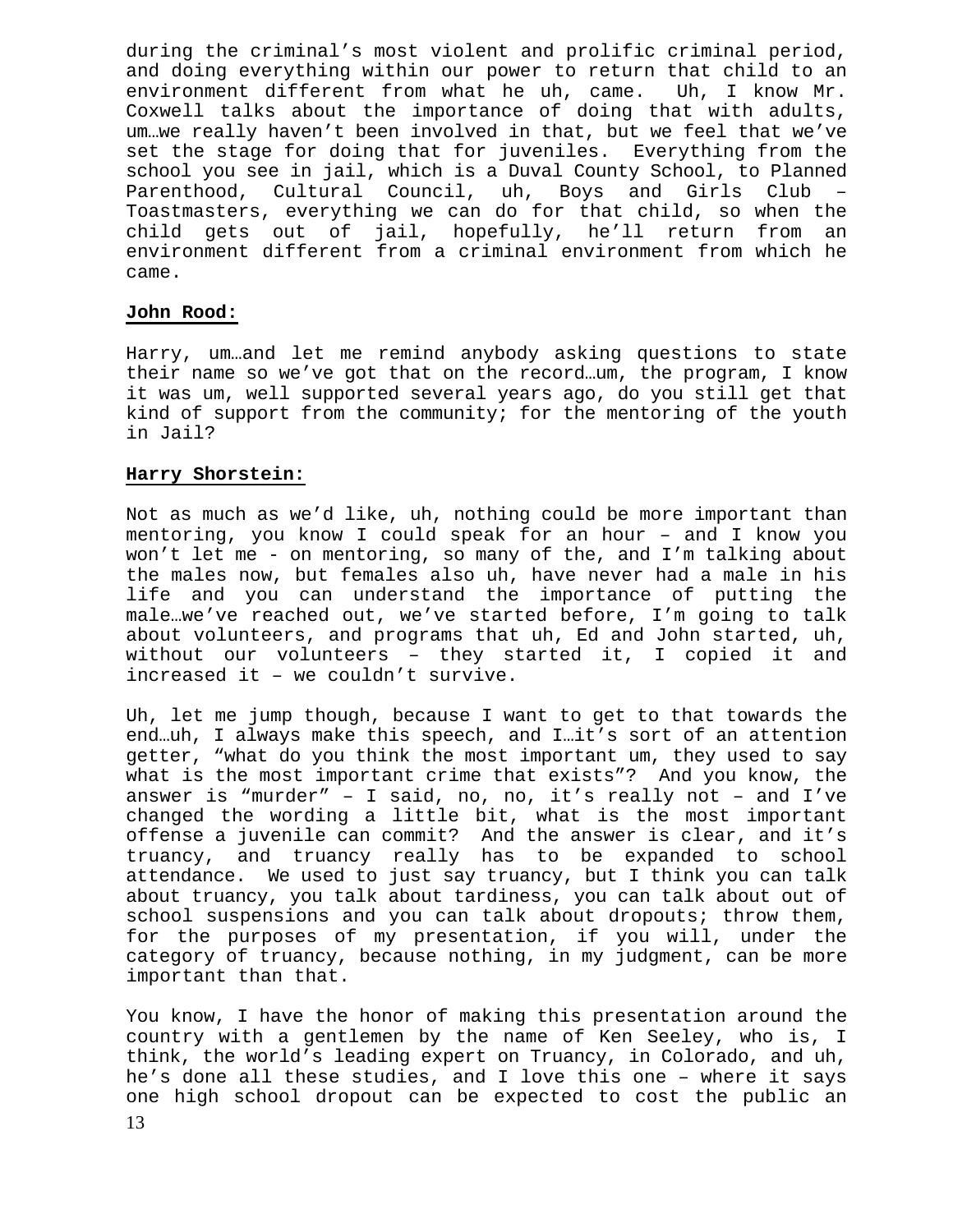excess of \$200,000 over the course of his life, so when you look at money, if you can keep one in, and then start multiplying them, just think of the cost benefit you can have of the…of dealing with uh, truancy.

What we do, and it's uh, it's a little controversial and some people disagree. We hold parents responsible for their children missing school, and I started this many years ago, it's been copied around the country and even though a lot of people disagree with it, and that is uh, now, often two or three times per year, with the media – and I don't believe in jail walks, and bringing the media over to show a criminal off and embarrass them, but I love to bring the media when we round up the parents who have failed to see that their children go to school – and the reason is, that gets the message out. And, uh, I hope the media will keep doing it, even though I know the story is old, and we do it under really two, somewhat archaic uh, uh, statutes, uh…truth is, I don't think any of them have ever gone to a jury trial and contested it, so uh, the legality – we may not be totally sure of, even though it stands um…we asked the schools to tell us who the most uh, chronic uh, uh, truants are – we have programs to try to intervene with the parents and the child and when the truancy continues, we arrest the parents. And, the media shows them going into jail, cuffed, and being booked in the jail.

Now people say, Mr. Shorstein, that's stupid – these parents are doing the best they can, and you're making things worse…well we have no goal of trying to put the parents in jail for any period of time – to my knowledge, I'm not sure any of them have ever been sentenced, I do remember one was sentenced to 60 days, and it got the headlines, it was actually Clay County, which is also mine – and I've also often thought that that sentence might have done more good than all the death penalties put together, if people looked at it and said "you know – he's going to put me in jail for 60 days, I'm going to see that my kid goes to school". I've always appreciated Judge Townsend doing that – the truth is, I think he did it because of a violation of probation, but I'd like to say he did it because he, because he thought our program was good.

Uh, we have only arrested 172 parents since 1995 and that represents only 8% of the people uh, in the program, and I'm going to talk about the program that we call TAP or Truancy Arbitration Program, in just a second. Uh, there was a study done by the Colorado Foundation, uh, that's uh, Dr. Seeley's foundation, and uh, in Jacksonville, and…and the uh, question in the poll was how many parents were motivated to uh, um…to see that their kids go to school as a result of the possibility of being arrested, and you could see the number is very, very large – that gets their attention. This is something that we started doing, and uh, the School Board helps us with – we send this warning letter, uh, out every year, sometimes twice a year – it's not really done to try to scare kids, and I want to talk about that for a minute, I don't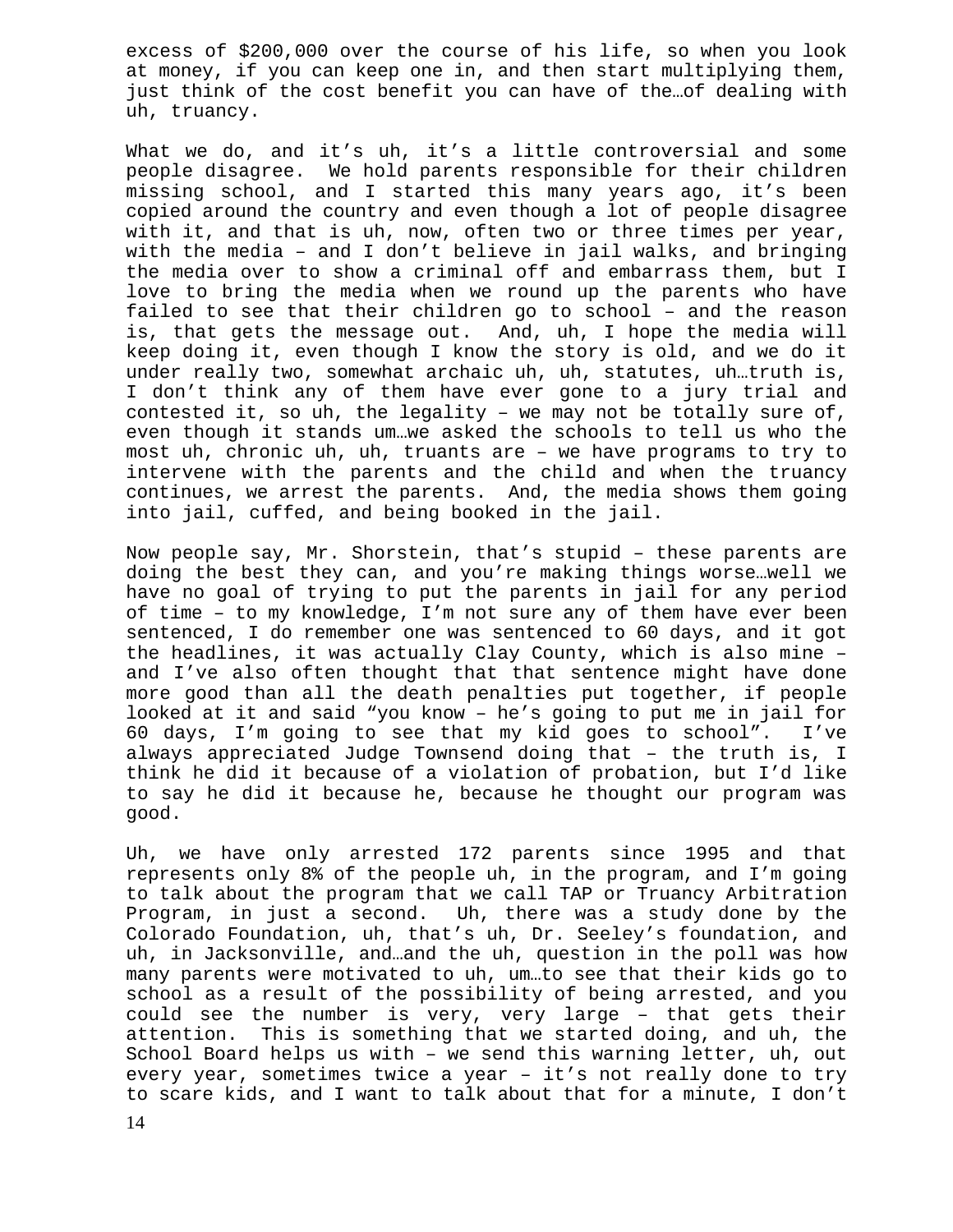believe in scared straight films, even though that's um…something that law enforcement uses…I don't think you can scare these kids uh, in fact, when I talk about MAP in a minute, which is um…uh our program that deals or pass a program that deals with at risk students – I don't even talk to them anymore because uh, they don't get impressed seeing an old man in a suit who gets up and tells them how tough he is…or tells them, you know, I've put more people in juvenile in prison than anyone else – that means nothing. What does mean something is when they see it from the other juveniles that they've looked up to.

So, we send out this warning letter, usually before vacation – we say we want you to have a good time; we want you to enjoy yourself; we want you to stay out of trouble because we don't want you to end up like so many people in…who have uh, not followed our advise, as you see, you will go to jail and …and it's not worth it.

Uh, this is a tragedy, in my opinion, and I'm not blaming the School Board, it's a unbelievable dilemma that I wish ya'll would address; I wish ya'll would consider, because I don't have the answer – and that is…uh, how do you deal with the disruptive student and whether you suspend a disruptive student or expel the disruptive student.

Um, I remember that I made a speech, I think, early on in my program, and I don't even remember what…who- what the audience was that I was talking, and I was saying something I said over and over again, I said, "you know, the most important crime fighters uh, in the community are the Teachers – and I think they're the most underpaid and in some respects have the most dangerous job", and I was talking about how that fits into my juvenile program. I didn't have any idea there were teachers present, and when I got through – about 30 women ran up and hugged me and everything – they were so excited, they said, "Mr. Shorstein, we really appreciate the great things you said, but you know, I'm not a cop like you are – I don't have a badge, and I didn't sign up to be a law enforcement officer – I signed up to train these children and to teach them, and I can't teach this good child with this disruptive child and tell me what to do?" And I've never been able to answer that question completely – I have some suggestions, I said, "well, I really don't know – I don't know everything and I'm not an educator – but I'm telling you this – as long as I'm State Attorney, I'm going to do everything within my power to stop you from just throwing that kid out on the street".

And, there are answers – and the answers are in-school suspensions; alternative schools; and other ideas. Doing inschool suspension, because just think of the common sense, if this child is already disruptive and school teachers are better able than those of us in law enforcement to spot the at risk child at an early age, and if that expert is telling you that this is an at-risk child, and you kick him or her out on the street – what do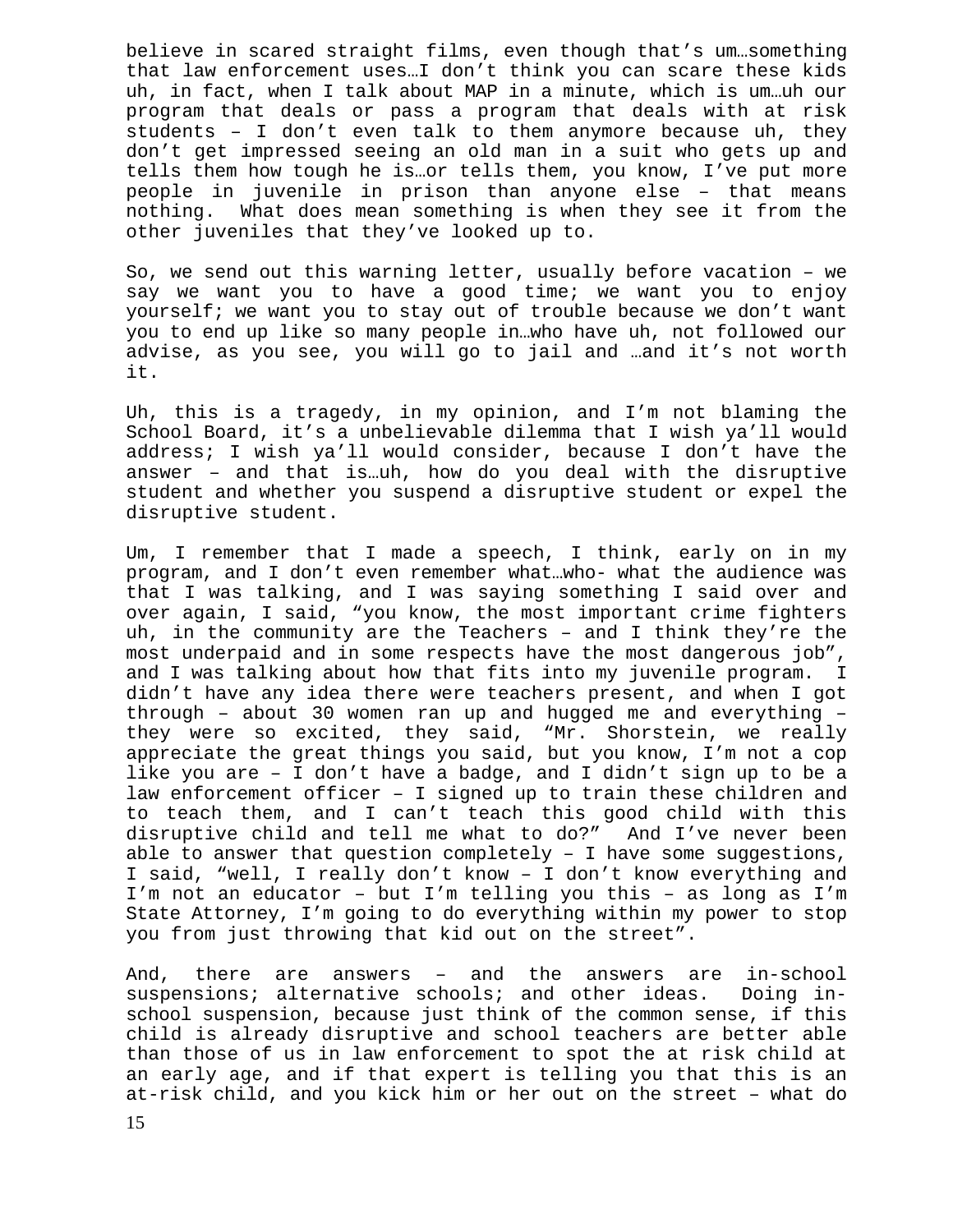you think they're going to do? And they come directly into our system, so I still, after all these years, cannot give you the answer, but I sure wish somebody would come up with it.

Getting back to that, arresting parents TAP – this is the components of TAP – TAP stands for Truancy Arbitration Program. And very simply, what it does, its one of the things that the New York Times article referred to – is to tea…the schools tell us who the most chronic truants are, and we subpoena the child and the parent into the State Attorney's office, uh, with our volunteers. And essentially what we do is sit down and explain to the child, "now son, you better go to school, we're telling you – you know I work for the State Attorney's Office, whether I'm a volunteer or not, and we also could tell the mother, unfortunately, it's usually only a mother, if you don't see that this child goes to school, we're going to put you in jail". And we enter into a contract with them, and they sign it, and I remember that the New York Times story said, I don't know where he gets the authority to do that, but who's going to stop him since he's State Attorney. Something like that, it was funny, but it was very, very serious because you saw from that earlier slide that generally it works, and only 172 parents have been arrested for failure to comply with the agreement that uh, that we made with them.

The other thing we do with the community, and I'm going to address in a minute the community participation, is we sit down with the parents and we say, do you have a problem that we can help you with? And many times, they do. They say, "I'm working as hard as I can and I don't have transportation", or "my child needs health care", or "we need this", and we direct them to the City service or the State service that can…to the, uh, best of our ability, that can respond to it. We started with the City of Jacksonville; the Jacksonville United Against Truancy program – uh, we've had conferences with business leaders, with the religious community, uh, with anyone who will join us in uh, in our efforts uh, to uh, deal with truancy and the truancy presentation today is very abbreviated.

Let me talk to you about the Adult State Attorney Diversion Programs, and uh, let me tell you the history. I became State Attorney in 1991; and Ed had uh, as I understand it, Ed and John and others probably long…I know long before I was State Attorney, but in the 80's and 70's; developed a tremendous number of very effective diversion programs, and uh, I don't want to speak for them, because I'm sure they can speak well for themselves. But, I know one of the driving factors that uh, they …problems they had was prisons were so overcrowded, it really didn't pay to send someone to prison, because as soon as they got there, they had a cup of coffee and came back. But, they also, I believe, or at least I'll speak for myself; there are people you don't want to send to jail or prison, for a whole lot of reasons, even though we've got more prisons and jail space than ya'll had, we still don't have enough and the jail is busting at the seams right now.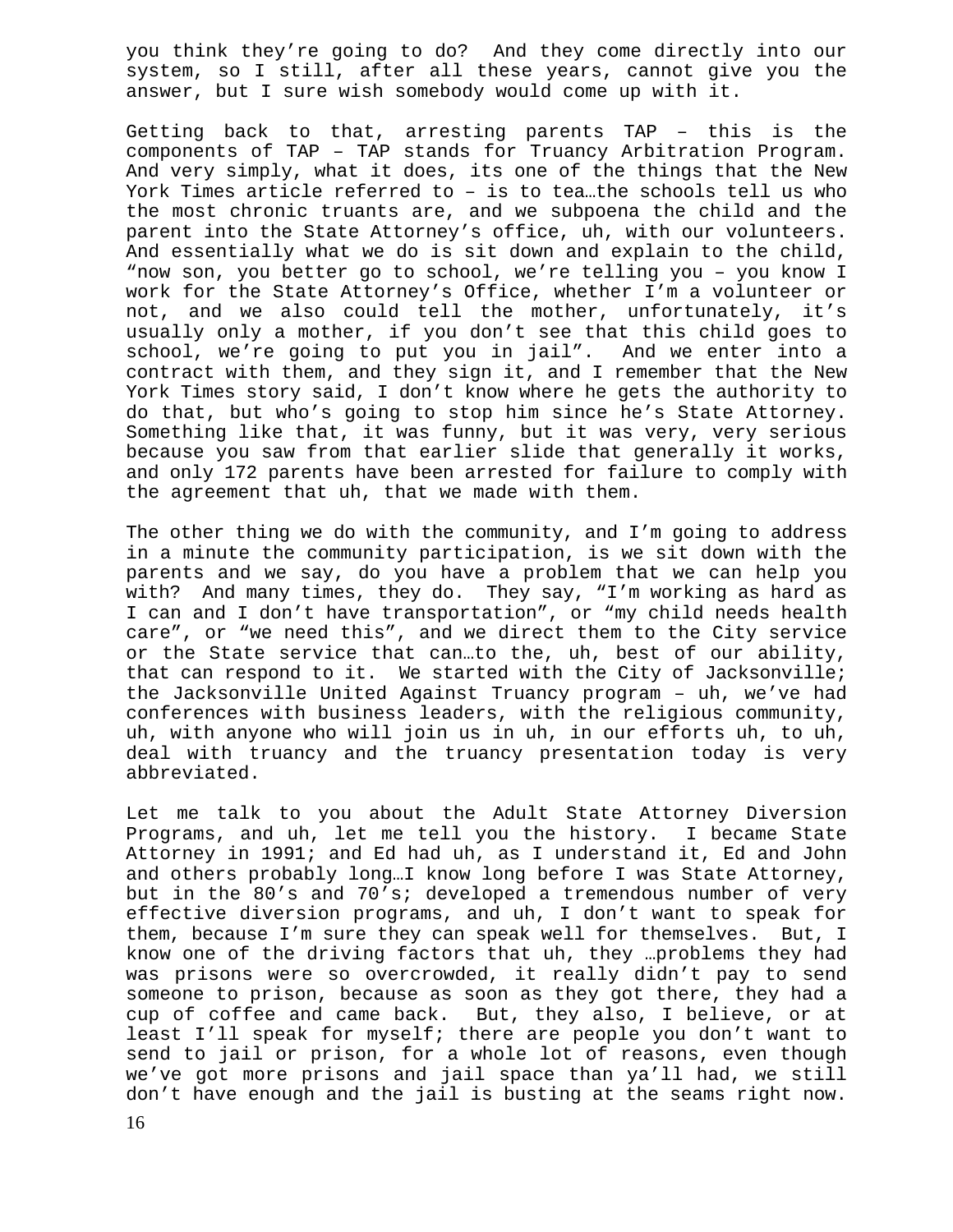So, with the use of volunteers, that you talked about as far as mentors, but volunteers, as arbitrators, mediators, uh, uh, counselors, consultants, which we could not do without. We have a luncheon every year for volunteers – they're probably tired of me saying the same thing every year, but the…message to them is "we couldn't operate without our volunteers". They started that, and all we've done is begged for people to come in and help us, and they do a tremendous service, to the community and to the State Attorney's Office; and you'll see some examples.

The purpose of diversion is, as I've said, the court systems is not an answer for everyone. And, uh, I have a belief, and I'll just speak for myself, that the serious violent criminal should go away for a very, very long time. The child and particularly the young adult, who hopefully can be saved, should be diverted if at all possible in the criminal justice system. Whether you agree or not, I will promise you this, you're never going to have enough money to do both, and that is to incarcerate the serious criminal and to incarcerate all the minor criminals.

California, you know, did that – California spent a fortune on prisons and they did it by taking a tremendous amount of money away from Education. And my sort of sarcastic response to that is they should have taken all the money away from Education, because is you're going to take money away from Education to build prisons, you're going to need all the money that Education has, because you're going to need that many prisons. California has done it and it hasn't worked. Texas did it, Florida's pretty close behind.

Here is an example of some of the Adult Diversion Programs; the Citizens Dispute Consumer Mediation Programs are invaluable. You can imagine, and John's probably smiling – how many calls you get that says, "You know, this guy's next door's dog is driving me crazy, and I want you to go out and arrest him". As if I really didn't have anything else to do and neither does the sheriff, and as if we would want to spend the time to send the State Attorney investigator or police officer out to do that. So, we have a program where we bring them in, and the uh, volunteer tries to talk to the man about seeing if his dog could bark a little less, and hopefully, they both leave – together. Restitution Reinforcement Program is very, very serious and I'm going to talk about that in a little while.

Felony Pre-Trial Intervention is simply for first time, and in some cases, second time offenders of minor crimes we believe that are dealt with best outside the criminal justice system. Of course, that's true on misdemeanor pretrial intervention; pre trail restitution is where we try to get victims who have been monetarily uh, damaged uh, some uh benefit that can probably be achieved better by us than the court, and Drug Court, which I'm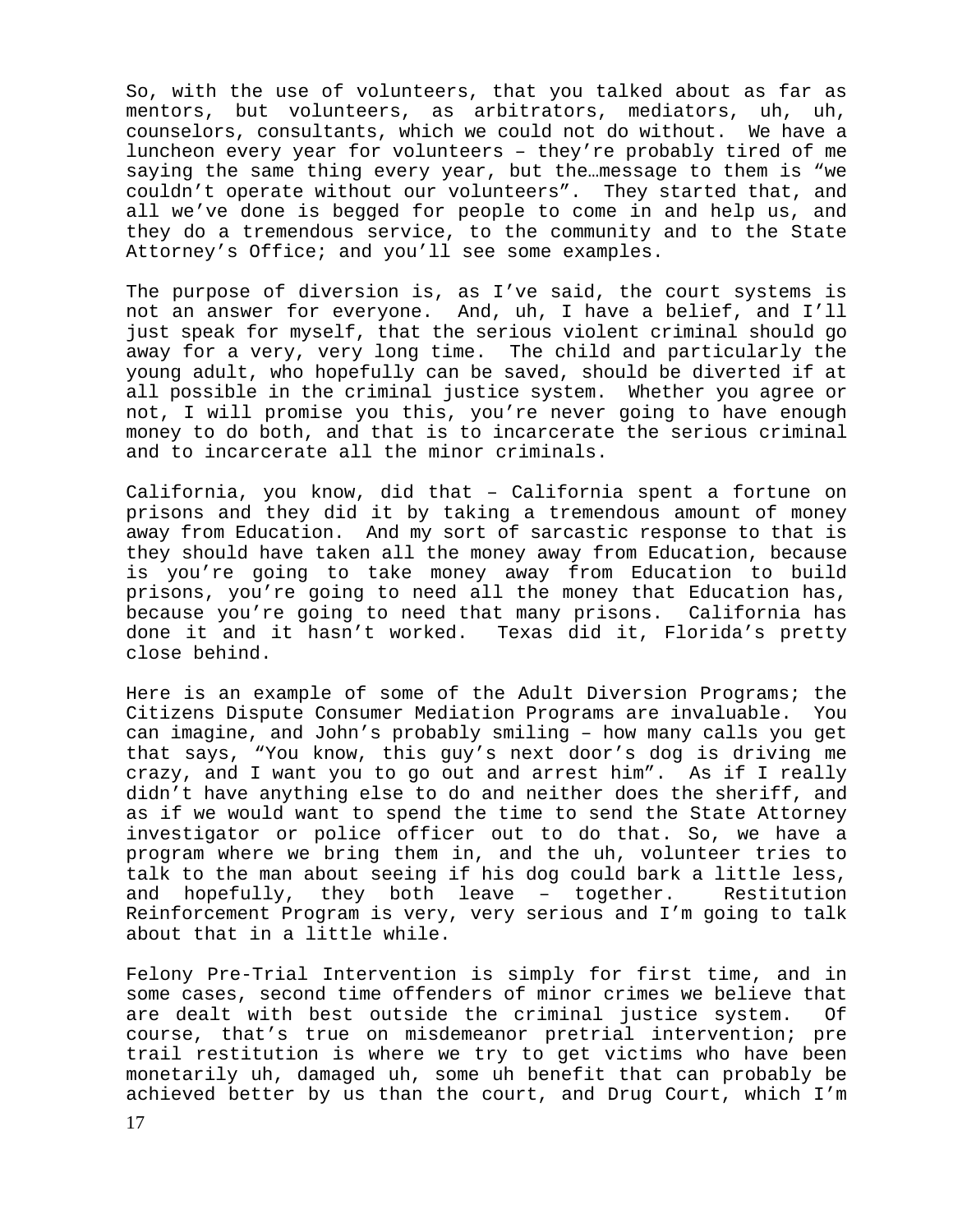going to talk about in a lot more detail, is in my opinion, one of the most important courts anywhere in the country.

Uh, Citizens Dispute Consumer Mediation which I just talked about, if you just look at the bottom line, and you have this…and let me apologize, we intended for everybody to have a color copy, uh, but uh, we couldn't afford to send it out and make it, and our color copier didn't respond as well as it did because it's very old.

But, in 2007 alone, from the Citizens Dispute Consumer Mediation Program, uh, almost \$25,000 in restitution was collected by these volunteers, and uh, John and Ed know a lot of them because a lot of them that worked for you are still there. They love it. They think it's the greatest job in the world. And I know I work out at a gym with one of them, and every day he comes in and says, "Harry, let me tell you about the case I had yesterday", they love it and they do a tremendous amount of good for us.

Uh, Restitution um, Enforcement, is Jimmy Patrick's and you know, Ed and John, I know all of you remember, what a great person and a great, great asset to the State Attorney's office – he developed a program that has…was so good, and he was so good at it, that he got with Senator Wise and they've replicated it all over the state, so uh, what ya'll started now, is everywhere. And, and…uh, 2007, uh \$1.182Million dollars in restitution was paid to the victims. Now the victims in these cases, uh, the victim is usually the government. But it is money restored to the government, unfortunately, not to the State Attorney's office, but to, uh, to the Government. Uh, in some cases, as you can see, the program in that year alone; collected \$129,000 in restitution for the Jacksonville Housing Authority.

Uh, this is the Tax Collection Enforcement Diversion Program that uh, that uh, resulted from Jimmy Patrick's work and uh, I don't know how Hillsborough beat us, but we were only second in the State last year, uh, but they only beat us by \$8,000.

Uh, Felony Pre-trail Intervention, uh, as you see on the bottom of that, in addition to the uh, trying to unburden the courts with cases that might be better handled outside of court, in 2007 493 cases were accepted; uh, 25,000 community service hours were completed; and well over a quarter of a million dollars in restituted was ordered to be paid to the victims. So we, essentially, uh, in the program that was started, uh, by my predecessor, uh, are able to do uh, essentially the same thing the court can do, and in many cases, we can do it better and more efficiently than the court.

Misdemeanor Pre-Trial Intervention is the same thing, and you can see the figures there, uh, \$53,000 in restitution was collected for victims, the defendants who were put into these programs are required to pay fees, \$88,000 in fees, uh some of which we can keep, and use to defray the cost of the operation of some of the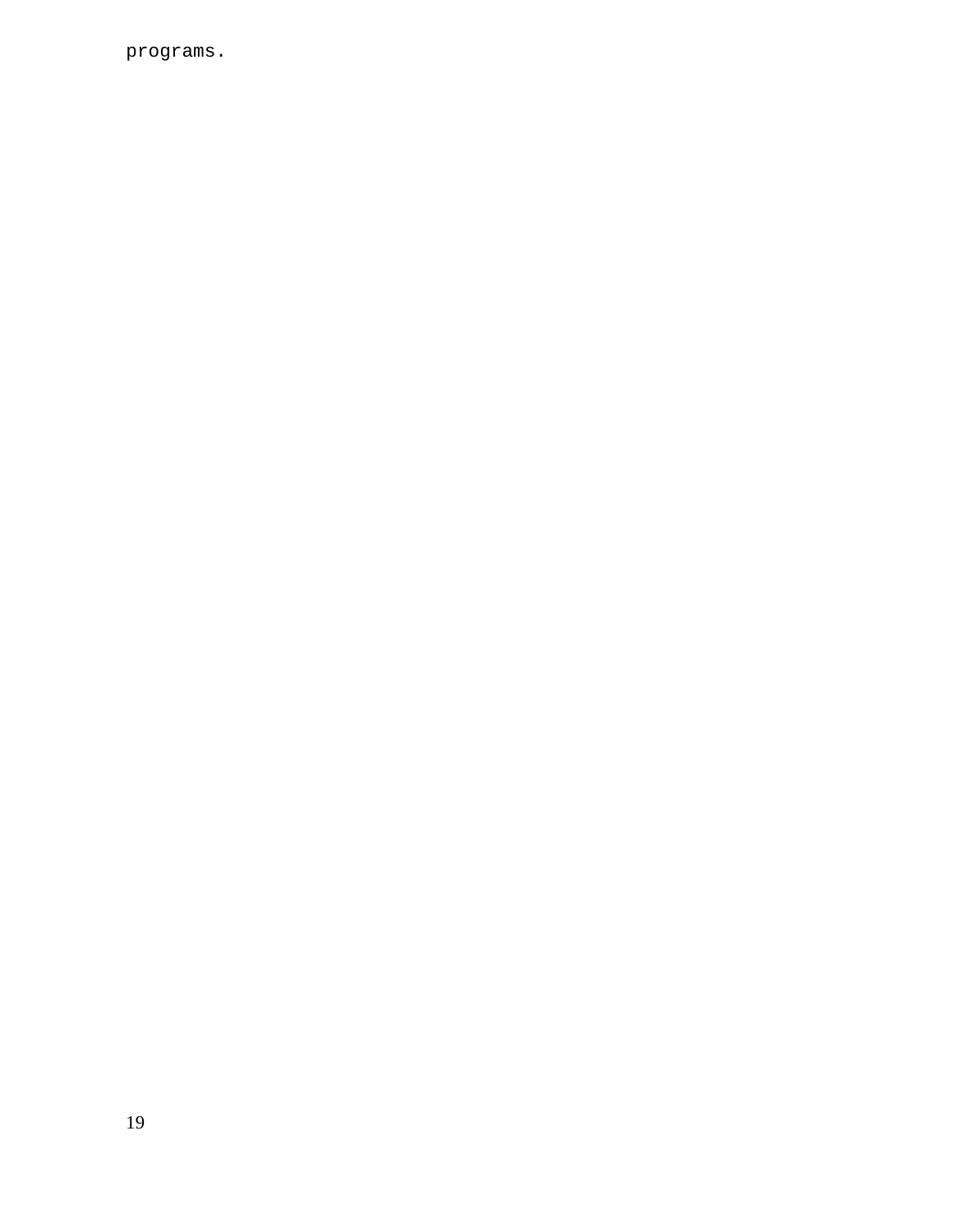#### **Betty Holzendorf**:

Mr. Shorstein, are you going to be much longer?

# **Harry Shorstein:**

Well, I'm sorry, I thought you told me...

#### **Betty Holzendorf:**

An Hour – no we wanted to take questions, so and our meeting is from 2 – 4, so we're trying to make sure that everyone has an opportunity…

#### **Harry Shorstein:**

Well, I'm sorry…I'm sorry – I thought you said to make a presentation an hour, and the questions an hour…

#### **Betty Holzendorf:**

Right…you…you have five more minutes with your hour.

#### **Citizen in Back of Room:**

Are questions going to be entertained from the audience?

#### **John Rood:**

Not today.

#### **Harry Shorstein:**

I'll be through with the presentation in an hour…I started at 2:05, I can assure you that…

#### **Betty Holzendorf:**

OK…

#### **Harry Shorstein:**

And I'll stop any time that you want, I'm not arguing with you…if you have like, a red light, we know exactly when to stop…but I was told… (Laughter) You know that's the way the do it, sometimes you get stopped in mid-sentence; but that's what I was told, take an hour for the presentation, and if that's true, cause we started five minutes late, I will be through in six minutes. OK – is that alright; or I'll stop now.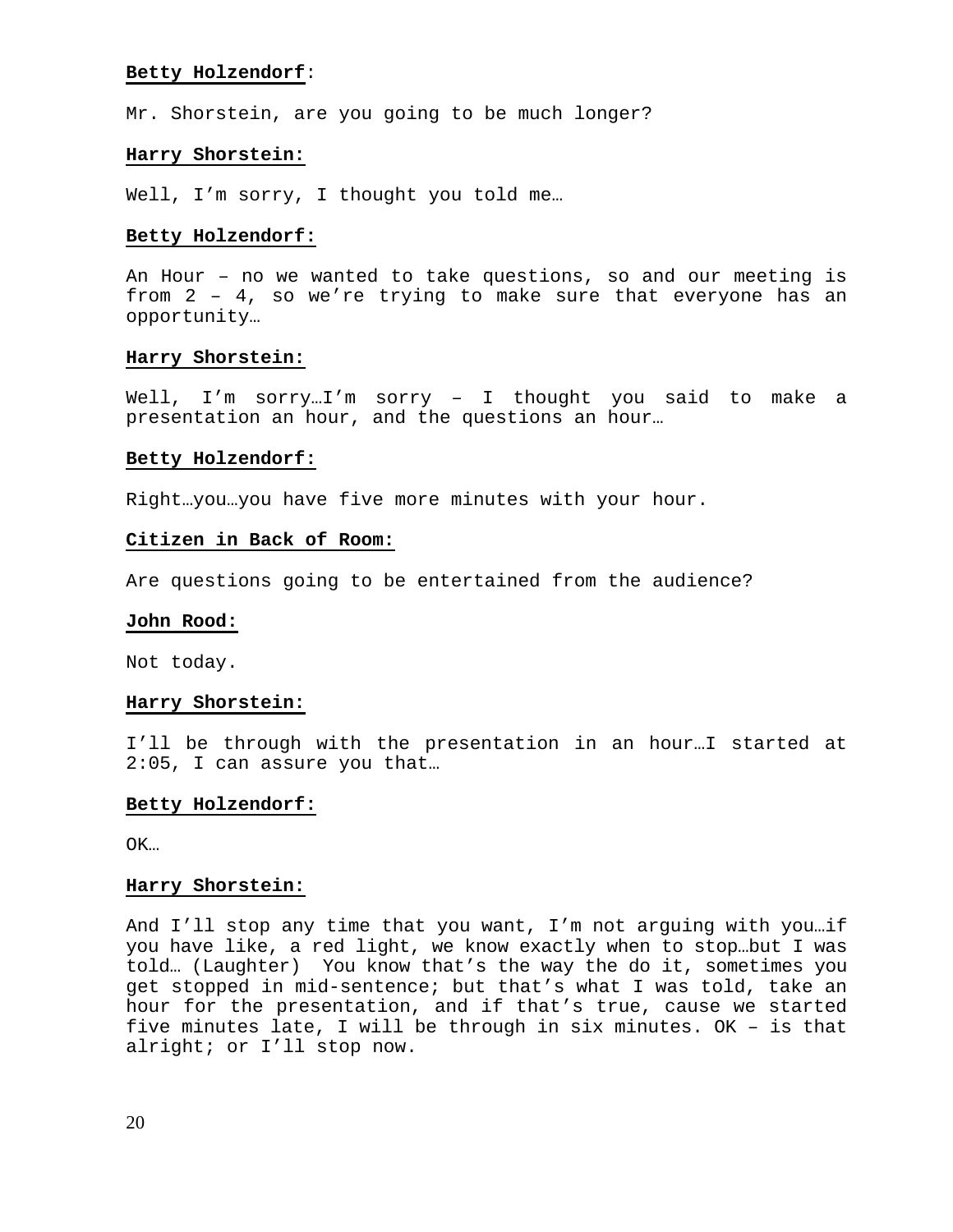No…

# **Harry Shorstein:**

Ok, let me just talk about Drug Court for a minute…uh, because the question that's asked everywhere is about recidivism. We started the Drug Court, uh, shortly after I became State Attorney – we copied it after Miami had a very, very good one, uh, Pensacola. Now we have all of our Drug Courts are what we call Mentor Drug Courts, we teach people all over the country – come to Jacksonville to see how the Drug Courts have been implemented. And, I give Chief Judge Moran a lot of credit because a lot of the judges didn't want to do it, and he's taken it over.

Just look at the bottom line…in the years of 2005 to 2007, only 6.9% of those in Drug Court received a subsequent felony conviction; and only 7.4% received a misdemeanor conviction. If you look at recidivism generally, they're usually in the 60% range.

Uh, the Juvenile Drug Court arguably is even more important, um, the program for at risk students, which you saw in the video – is a program where I said I don't speak to them anymore because they really don't pay attention to me. They come in, in the morning, and then they go to the jail, and the jail has been a tremendous partner in this. And, what they do is they interact with the Jail juveniles, and that has a greater impact on them than anything than any of us can do, because they see the truth rather than the speech.

Juvenile Arbitration is something that has always existed, IDDS is…is uh, is a program that we patterned after a study in Orange County, California. The study said, how can you address the juvenile and try to determine who will be come the serious habitual juvenile offenders, and very, very simply, of all children arrested; about 80% don't get in trouble again, 22% get in trouble 2-3 times and 8% become your serious habitual juvenile offenders, and ultimately your worst offenders.

The question was, how do you do it? The answer is, everything you know…you look at poverty, you look at housing, you look at violence, you look at drugs…the sad part is the last optimal opportunity to do it is at age 8.

Teen Court is something the City was running, and we suggested they weren't doing a very good job; we took over Teen Court, we've increased it tremendously at about half the price the City was paying to do it uh, before we did it.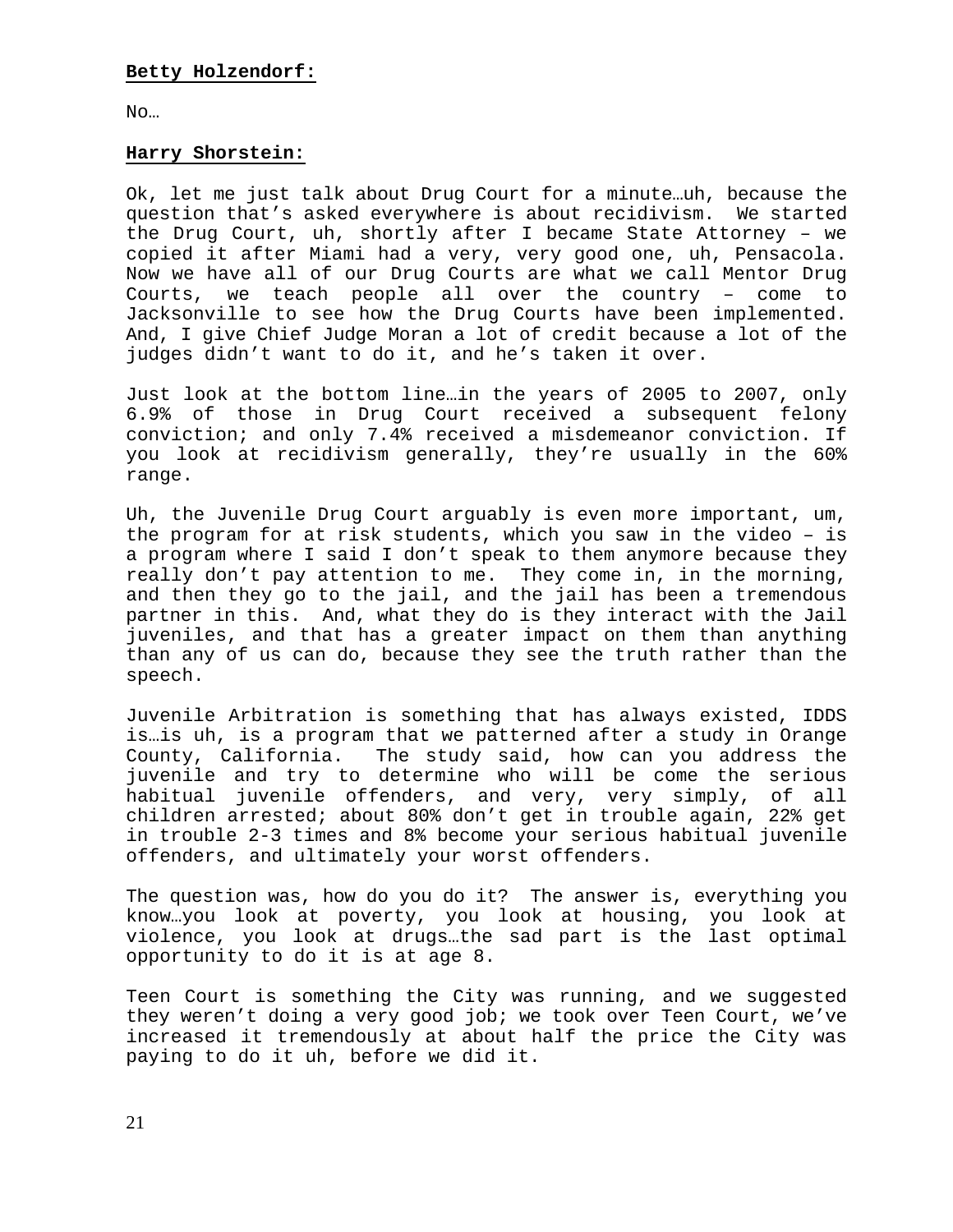We even have a Truancy Teen Court, the Truancy Arbitration program, I've talked about – the Juvenile Drug Court – if you look at the Juvenile Drug Court for the years 2005 to 2007; only 3.6% received a felony uh, conviction; and 25.9% received a misdemeanor conviction.

Focus on Females is the same thing that deals with uh, uh, juvenile females; uh, Volunteers I've talked about. This, one of the questions and I'm trying to answer some of the questions that you asked me during the presentation are how do we collaborate with other agencies in the City, and if you look in your handout, you'll see that Hubbard House; City of Jacksonville; Sheriff's Office; Children Crisis; so many are uh, part of programs that uh, we deal with.

This is something we're very proud of, since 1991, we've received \$13 million – plus in grants, which are more and more difficult from either the State of Florida, or the United States.

You've asked the question about Operation Safe Streets; which is a program that the Sheriff has, which we think is a very good program, and we have made a monumental commitment to OSS. I have given them two Division Chiefs – full-time; and I want to talk about my Budget, because you asked that question and I'd love the opportunity to address it, but as you can see, the success of the cases we've taken uh, we filed 188 the question is always asked, and I think you were given a presentation, or maybe Mr. Perez's was…by the Federal Government, they're a very small part of the OSS' serious cases, we took 188; they took 8. The cases that were sentenced in court, so far, 90 – the total of 725 years in prison; one person got life; uh, very, very few of the cases had been DN or dropped; as you can see, we filed 182 of them and we dropped 12 of them.

This is very hard to see, but it's a very..it's in your handout…what it shows you is what happens to criminals in the State system. And, I can't see it from here, but I urge you to look at it, we put more people in prison for longer periods of time than anyone, and there's no one close to it. You will see the four categories of sentencing; State Prison; the next two are Probation (which we're the lowest in the State of putting people on probation); and County Jail and uh, no one is close to us…except one time Orange County was close.

#### **Paul Perez:**

Can we pause on that one for a minute; can we maybe kind of play with some questions on that one?

# **Harry Shorstein:**

22 Uh, yeah, ok…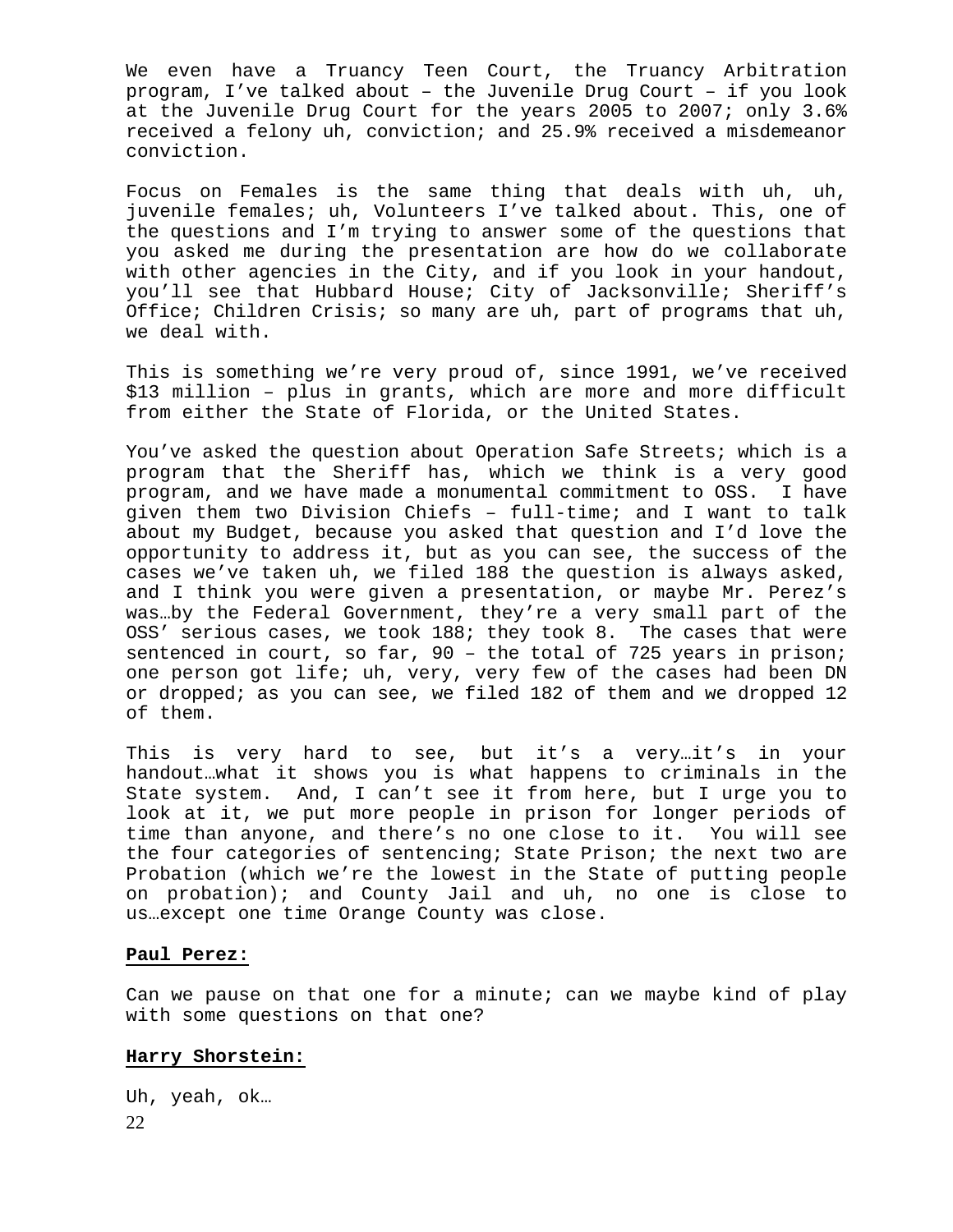# **Paul Perez:**

Why is…Why is the felony sentencing important? If you could articulate why, why sentencing people to prison on a felony is important. You know, what that…I know the answer to it, but if you could articulate why…

# **Harry Shorstein:**

Well, John, as you know and…uh, it's...the what's extremely important is for the community to know that the sentences are really what I think they've always been, uh…you know you all started uh, the repeat offender court, which I think is critical and a perfect example of what I've been trying to say, and that is you deal with your serious offenders, repeat offenders…habitual offenders; and then divert the less serious. And, we were the first, you were the first repeat offender court in the State of Florida in 1987…I'm guessing. We put the second one in, then what happened, we no longer lead, and there's sort of a good reason for it, you all did such a good job and once we got to the second one, all the other circuits came to us and asked us to show them how to do it, so now they're catching up with their, uh…but it's extremely important because public safety is the answer.

# **John Delaney:**

And you focused on…I'm sorry, John…the next few questions will probably be John Delaney. Um…the...you mentioned the repeat offenders; um, which obviously a repeat offender has previous felony convictions and is entitled or has earned a longer sentence as a result, if you can convict them, right?

# **Harry Shorstein:**

Right…

# **John Delaney:**

Um, how do you define, I know that in…in the talk that you gave to the sub-committee, what's your definition of a conviction rate?

# **Harry Shorstein:**

Uh, I wish I had it, because somebody tried to sabotage…my answer of a conviction rate is a number of cases…there's two answers; and I've done a handout…One are the actual jury trials, and of course, when you have a jury trial the jury comes back convicted, to conviction; or come back acquitted, or not guilty; that's an acquittal.

We had 11.8% acquittals, which was by far the lowest in the State.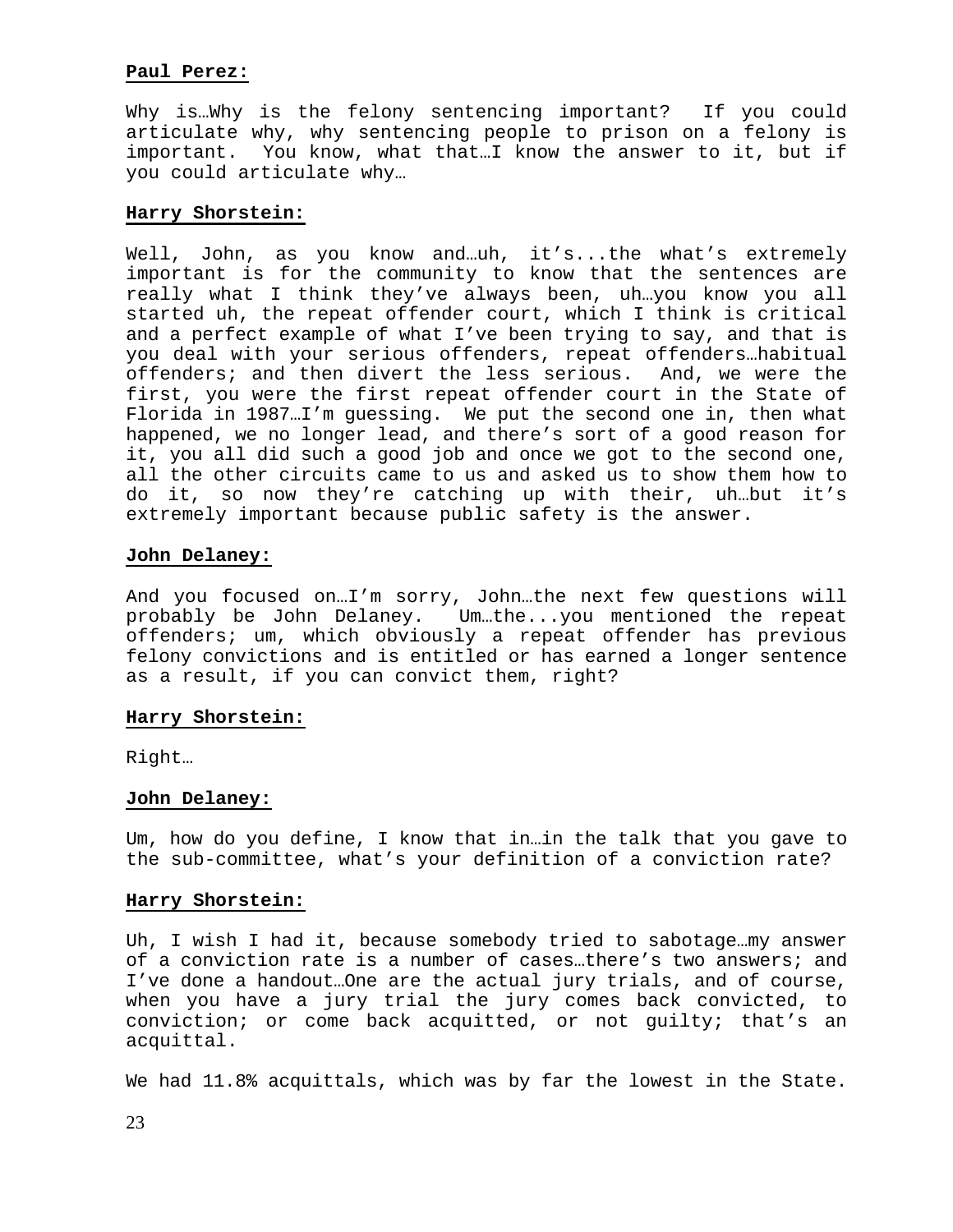The advantage to that is, the more convictions you have, actually the fewer number of trails you'll have, because people will know they'll have a greater possibility of a conviction.

The next page, though, talks about the whole 12,000 cases brought into you. And, our conviction rate, or the number there dismissed, is the high…should be the highest in the State for several reason. Most important, is worthless checks. As you all know, most State Attorney's or DA's around the country won't handle worthless checks, because all we are is a collection agency. We're a pretty good one, because we have a threat behind it. But we don't want to put anybody in jail…we'll let everybody go if they just pay their worthless check, so that accounts for it, and the other is our Drug Courts, because most DA's who have drug courts have what they call post-plea drug courts; that means if you want to go to drug court, you've got to plead guilty.

We didn't want to do it that way, we have a pre-plea…we will drop the case and put you in drug court. There's really two reasons. One, I'm not concerned about statistics, but I think it's greater incentive to the drug addict to know that his case was dropped, it's like I'm giving you a little bit of a bone to start with and then the judge continues on. So, between or among worthless checks, uh, drug court, and diversion generally, which we've discussed, we will divert more cases from the criminal justice system than any other jurisdiction.

# **John Delaney:**

And that's pre-filing or post filing?

#### **Harry Shorstein:**

Uh, well…what I just talked about is post filing…

#### **John Delaney:**

Post filing…that you…that someone has been arrested, you file the case and then you divert it or dismiss it.

#### **Harry Shorstein:**

Uh, yeah…

# **John Delaney:**

Um, ok…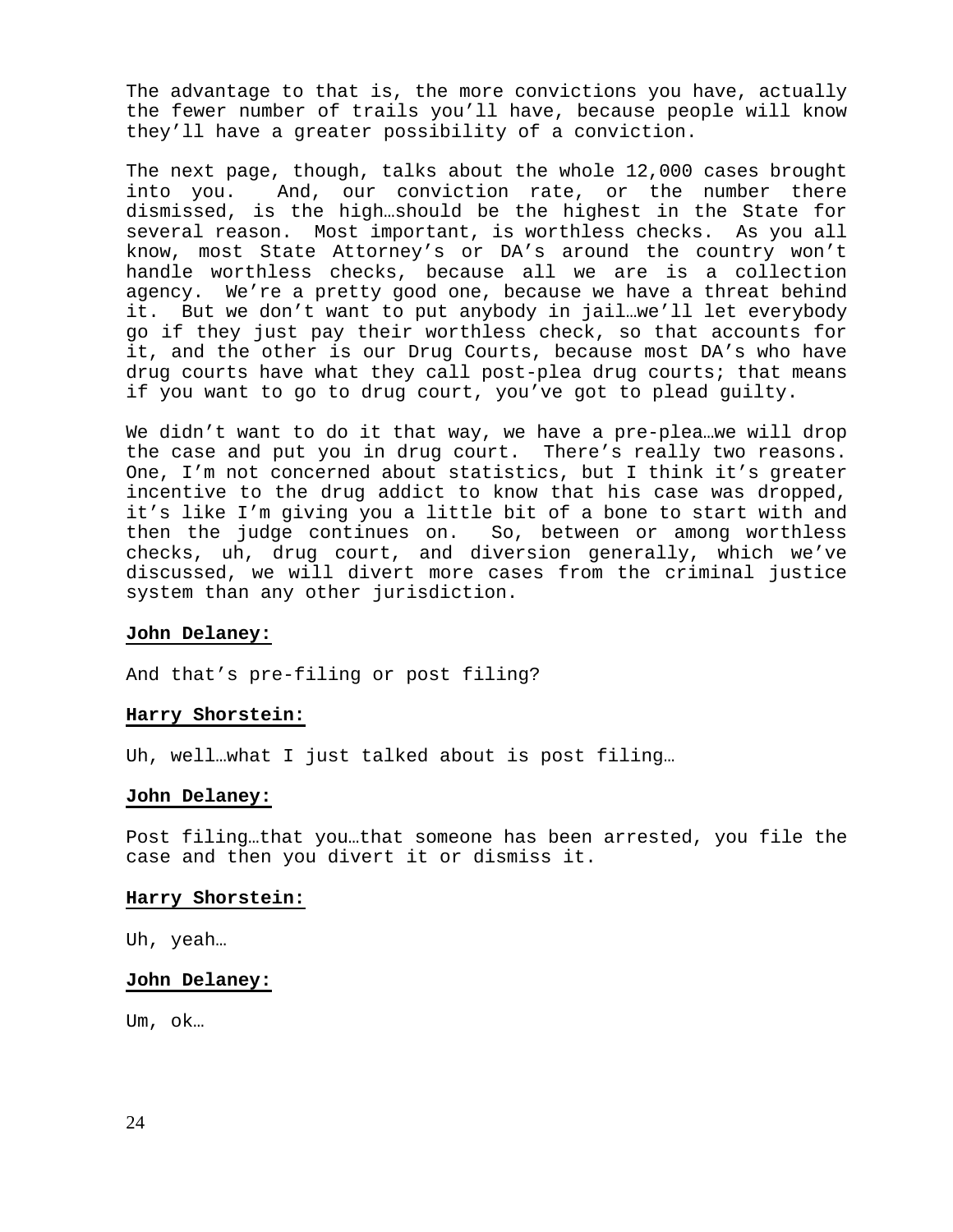# **Harry Shorstein:**

I think statistically I've seen this, if you look nationwide at all cases that are arrested, something like 30-50% are never prosecuted, and there can be a lot of reasons. One of the biggest problems that we have now that you read a lot about, is the no snitching…you know a police officer will actually have probable cause that he did the robbery because, you know, we believe you when you said you saw him commit the robbery…and then the police officer arrests him and we bring you in and you say…I don't know anything about him, I'm not talking to you guys…That problem is worse than it's ever been, but I can't tell you that it accounts for that many cases. Because, with that, uh, problem, which exists and I can give you an example of one of the last cases I've tried…a woman just got on the stand and lied…I mean she we're mugging her dude, she's scared to death and I could have charged her with perjury for that, but I didn't. But, we are running into that problem.

# **Paul Perez:**

John, if we can just get to the last couple of pages then we'll have some more questions…

# **John Delaney:**

I just wanted to deal with the sentencing thing…I still have some more on that, but I'll wait then…

# **Paul Perez:**

Um, we can get back to it in a second.

# **John Delaney:**

OK…

# **Harry Shorstein:**

Let me just…can I just finish the two last slides…uh, this

# **Paul Perez:**

We'll give you another minute, because you guys you spent a minute on conversation.

# **Harry Shorstein:**

I'll tell you the same thing I told the judge, the Judge told me I had a ½ hour; he spoke for 29 minutes…and actually that was 29 minutes of my ½ hour…not that John did that…(Laughter)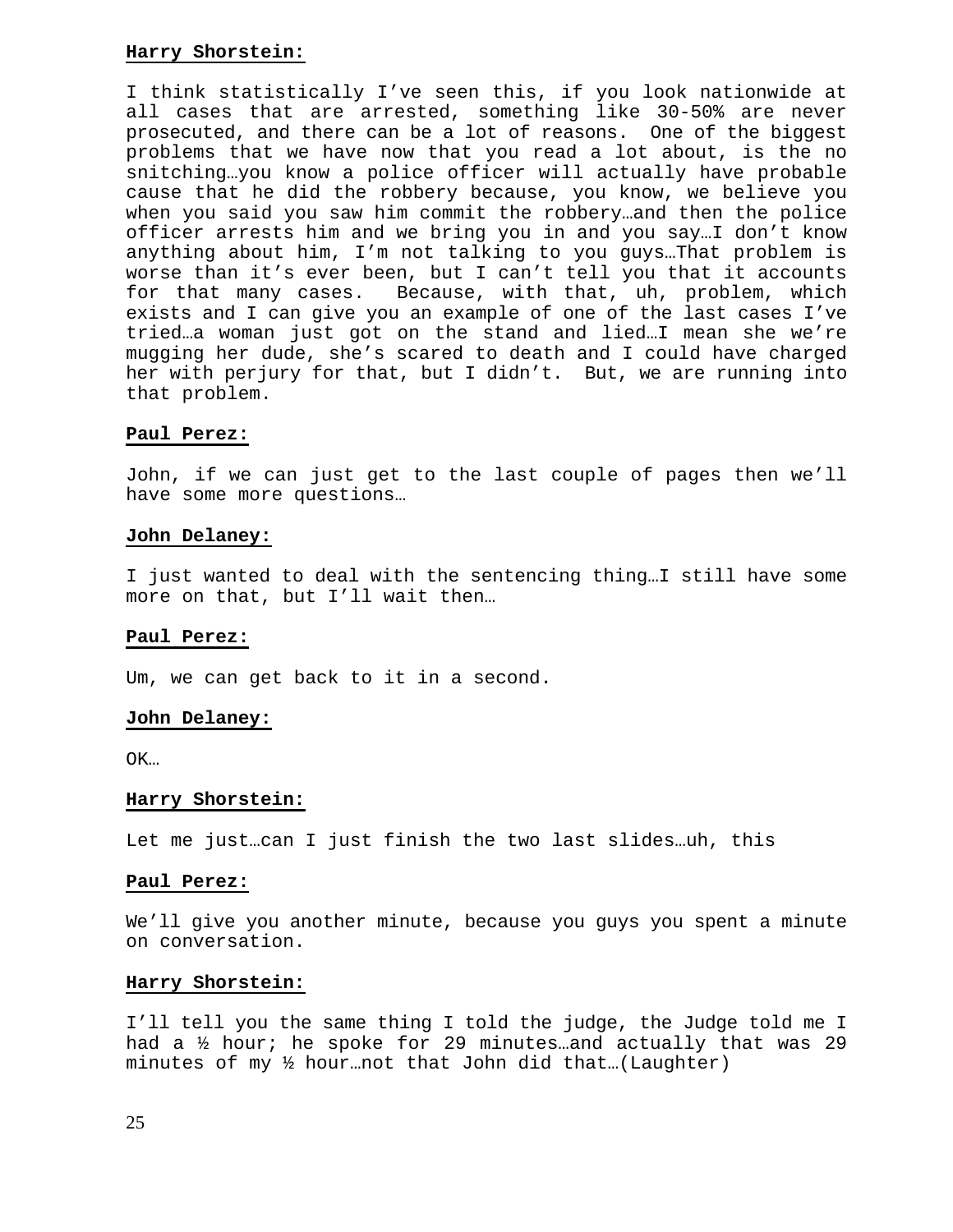# **Betty Holzendorf:**

If you were doing your budget before the State Legislature, you would have been through on time…

# **Harry Shorstein:**

I just want to talk for a minute for our newest collaborative initiatives, which we think are very important. Operation Safe Streets, you've already heard about; we have two full time Division Chiefs who are really, in my opinion, outstanding; and 8 part-time Assistant State Attorney's, and let me make it perfectly clear, I can't afford it. Uh, but, we're doing everything within our power to help JSO, and everybody seems to think that it's working well. We created an expanded homicide prosecution – the Director is the highest position in my office; I have 3 Directors who supervise everyone in the office who handles homicides, and they're, in my opinion, doing a heck of a job. I think I heard the Sheriff say "I don't know how I can work like this; there are 120 people in jail awaiting trial for murder". That's not true, there are 85 awaiting trial; and about…125 is right if you count that, but you know something, that's actually a very good statistic. One thing, they can't be committing any crimes, because they're in jail with no bond…let me tell you about that 120 that he talked about…Orlando, which has many fewer murders that us has 128, and Broward, which has  $\frac{1}{2}$  the number of murders and 148; so we are moving murder cases through the system faster than any circuit in the State.

We revamped our civil division uh, I've got a real bull-dog in there now; she recovered \$2.2 million dollars for law enforcement in the last year, compared with uh, over 10-month period, \$589,000. We get very, very little of that, we also recovered 170 vehicles for law enforcement; we've expanded our jailed juvenile program, we have just implemented a new mental health court, which we could talk forever on; which hopefully will be implemented throughout the country.

We implemented, ticked this one off last week, we implemented a nationally recognized identify theft division to work hand in hand with the United States Secret Service; but, unfortunately, my expert quit and uh, went to work for the US Attorney, which is where Secret Service should have been taking their cases, instead of me in the first place, but anyway; that's the end of the slide presentation.

# **Paul Perez:**

Ok, thank you.

# **Harry Shorstein:**

26 Now I do have a list of your questions, if you want to ask, or if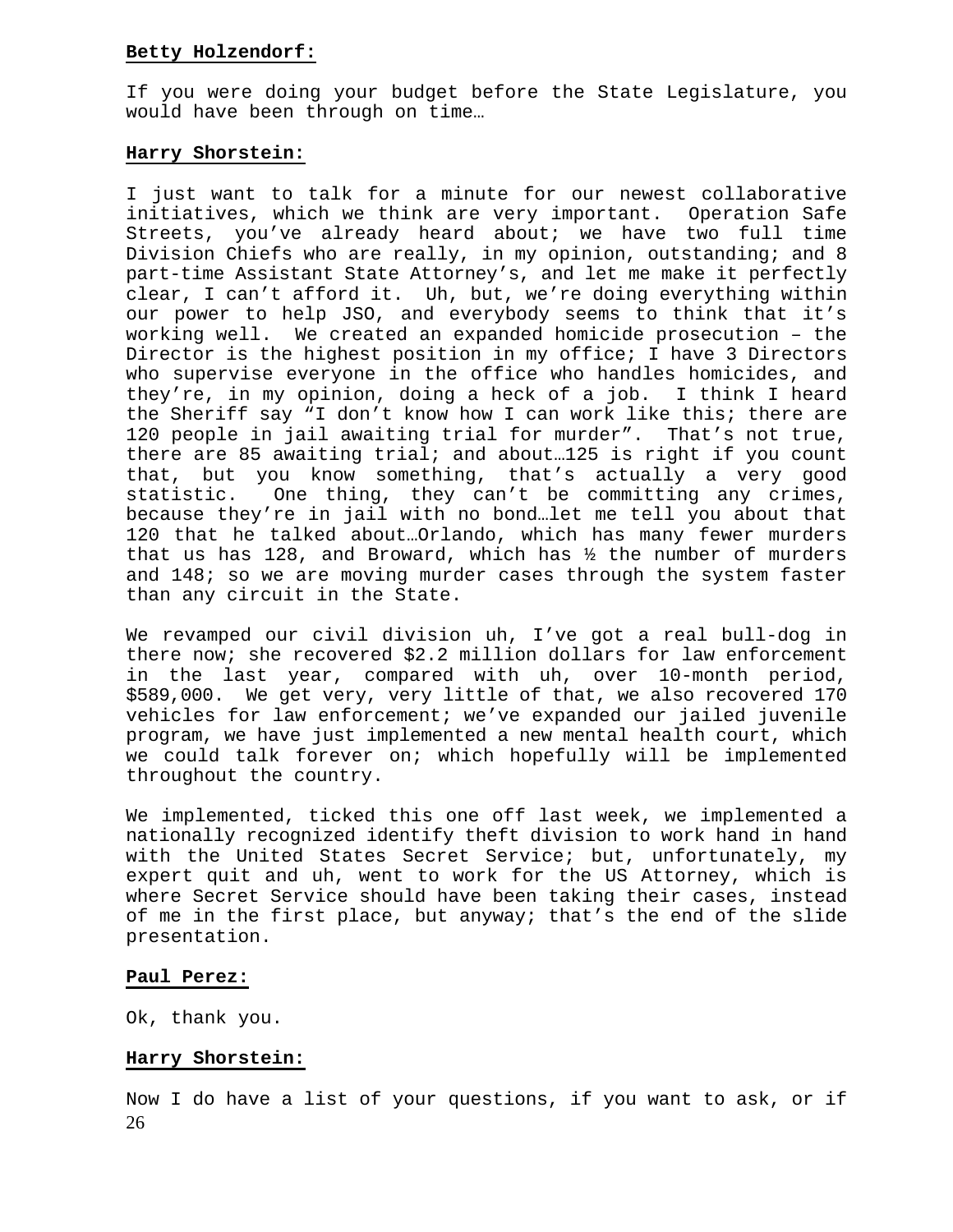you uh, want me to try to answer the list…

#### **Paul Perez:**

We have the list, why don't we ask questions on um, if there's points that we didn't, um, that we didn't feel that were covered. Um, I know, John, you've got one, um…anybody else – we're going to rotate around here a little bit…Ok, John?

#### **John Delaney:**

Ok, um, let me get to the conviction rate thing, um, you're saying that your conviction rate is low because after filing a case you divert those away.

# **Harry Shorstein:**

I don't count…I'd rather use conviction in reference to trials…

#### **John Delaney:**

To trials, ok, but that's 80-100 cases…

#### **Harry Shorstein:**

Right, dismissal rate, not conviction…because our conviction rate…the acquittal rate was 11.6 and the next closest to us was 23.

#### **John Delaney:**

I think somebody was 11.1, um…

#### **Harry Shorstein:**

Not on that page 24.1, if you've got it…

#### **John Delaney:**

Yeah, um, Key West…

#### **Harry Shorstein:**

Oh, I only looked at the large, I'm sorry…I don't look at the small counties…

#### **John Delaney:**

OK…um, if we filed a low percentage of the arrests – compared to the rest of the State, and if we convict a lower percentage of those cases we file than the rest of the State; and if our sentences are average compared to the rest of the State, would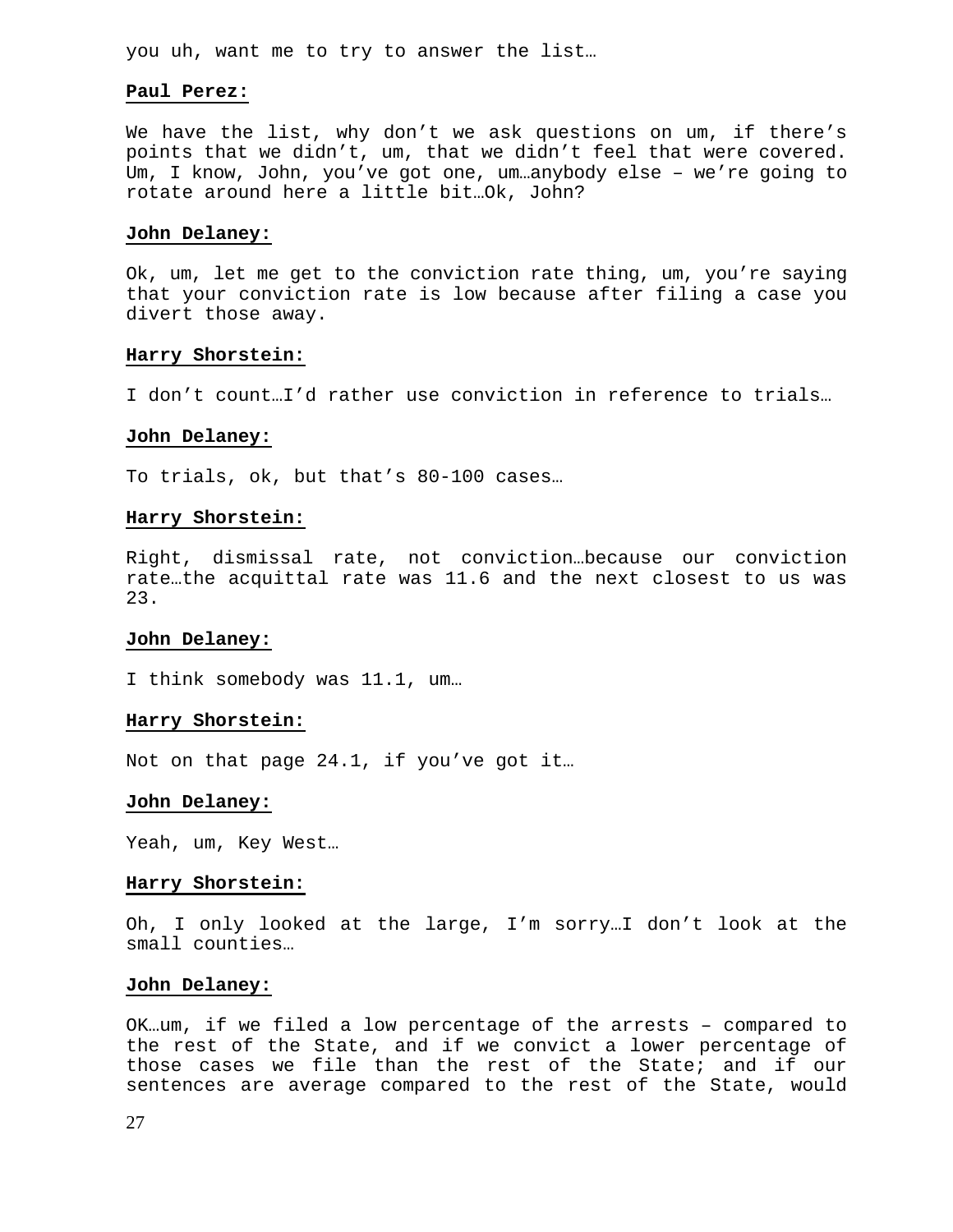# **Harry Shorstein:**

No, because if you look at the hand out that uh, that uh, uh, the Chairman gave me, just…this hand out…I remember always remember Lacy Mahon saying "I'd plead my mother to probation". Anybody would plead to probation, people are afraid to go to prison. Look at, just look at the numbers on this…look at the raw numbers, we sent 1,206 uh, the latest…this is the handout, I can't tell you what page it's on…1,206 people to the State prison. So, even with that number, Broward sent 1,362, so that means we're sending about 15 or 20% more than Broward, because Broward is exactly twice the size of Duval.

So, when you put the number of people that we're sending, even with all of our programs, and even with worthless checks, and even with uh, all the diversion programs, we're sending more people to prison and to jail than anyone else. I mean, start with the death penalty; which I really don't like to talk about, nobody comes close to us in putting people…

### **John Delaney:**

Well, I've got from the Department of Correction, a chart that says Broward sends the most to prison; Hillsborough second; then Miami-Dade; then Polk; then Pinellas; then Orange and then Duval.

If you do it per capita, Tampa or their county; Orlando, that county; St. Pete or that county; and Polk county send more people to prison based on the population, for example, Hillsborough sends twice as many people to prison in raw numbers, and they're only about 20% bigger.

# **Harry Shorstein:**

I don't know what you're looking at – my…mine is information obtained from the Florida Department of Corrections; under the criminal punishment code, and it's I...I don't have…

# **John Delaney:**

Well, even there your raw numbers are bigger than any other places; you're just going on the percentage of those that you file.

# **Harry Shorstein:**

No sir, if…if you send 1,206 to prison, and Miami-Dade, which is 2 ½ times our size sends 949, then we're sending three times as many people to prison.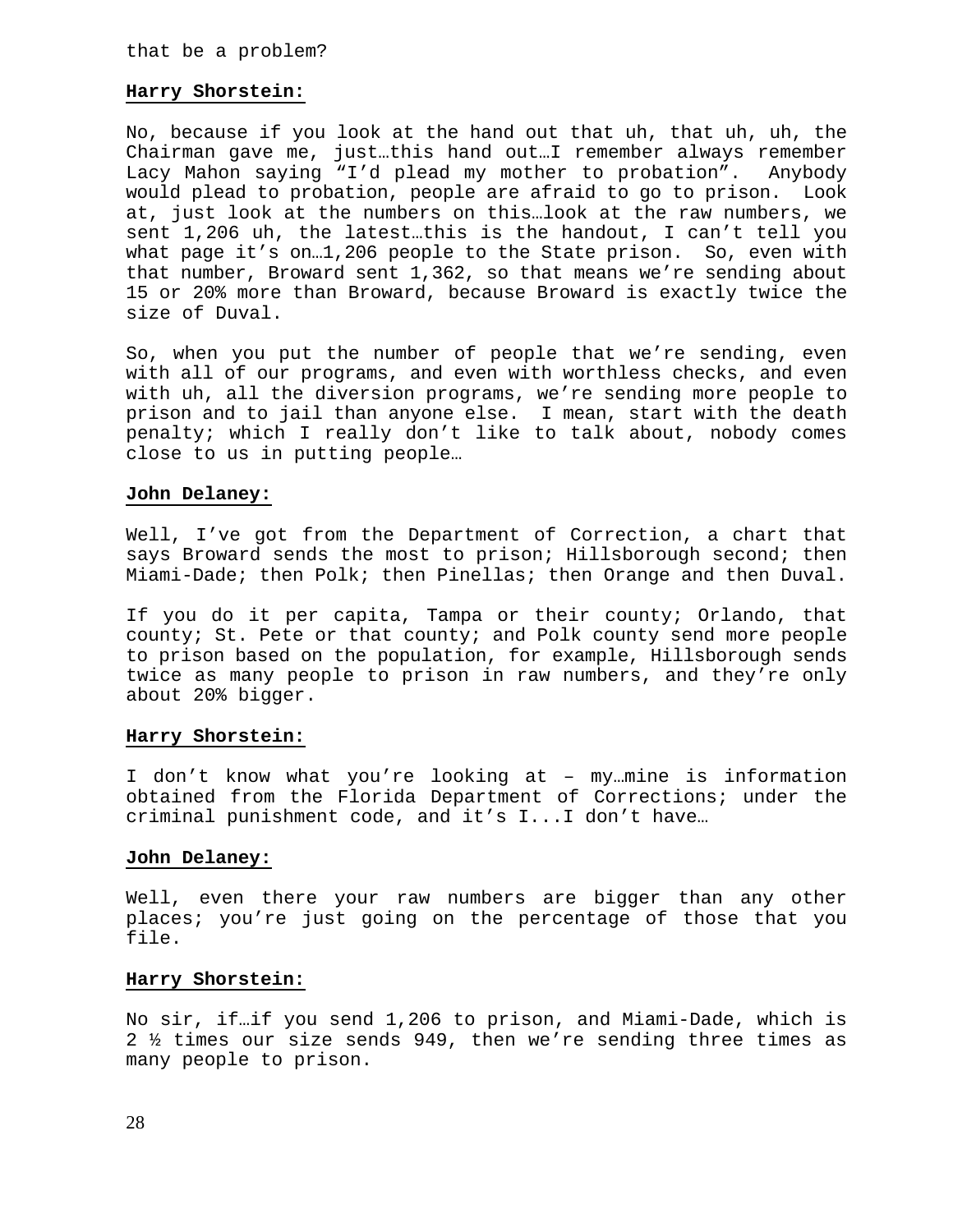# **John Delaney:**

Ok, so you're trying to do it per capita, then?

#### **Harry Shorstein:**

Yes Sir!

#### **John Delaney:**

Not raw term…not raw numbers?

#### **Harry Shorstein:**

Oh, of course…

#### **John Delaney:**

Ok, then where is Hillsborough?

# **Harry Shorstein:**

I'm sorry…

#### **John Delaney:**

Hillsborough is about 20% bigger in population, but they send 33% more to prison – um, Pinellas County is about the same size, um, and on the sheet I have, Pinellas sends about 30% more people to prison…

#### **Harry Shorstein:**

Well, you've got a different sheet - the sheet I have, Pinellas sends 1,140; we send 1,206…

#### **John Delaney:**

Ok, is it relevant or not, then…is it…it's good to have sent more to prison per capita?

#### **Harry Shorstein:**

You can't really say that, because as you know, you could take a first degree murder case, and let me give you an example; if you're look at conviction rates and statistics, which, frankly the only statistic that counts is…"are you putting people in prison for longs periods of time, when appropriate"?

In any case, what a lot of my cop…because we fight about this in our budget, a guy can have 10 armed robberies – what I will do is determine that he deserves 40 years in prison…I'm just making this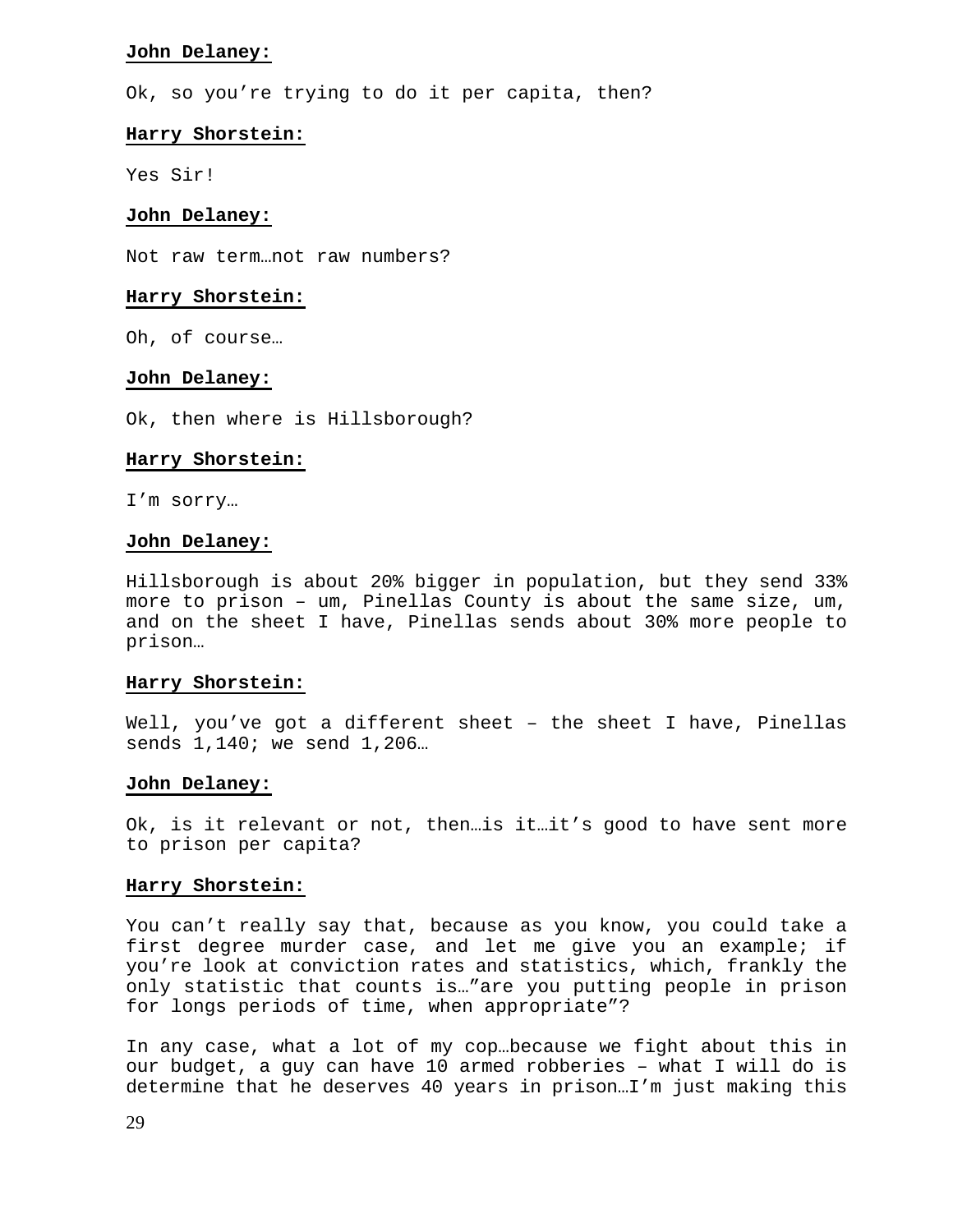up – plead the guilty – means no appeal, sentence him to 40 years in prison, I'll drop the other nine…the other circuits, if they want a better conviction rate, let them plead to 10 years in prison, concurrent on all 10. They have a 10…100% conviction rate, I've got a 10% conviction rate, my prisoner is in prison for 40 years, his is in prison for ten.

# **John Delaney:**

Ok, so wouldn't that show up as your county having a significantly longer average felony sentence?

#### **Harry Shorstein:**

I don't…I don't…

# **John Delaney:**

I mean in that example? I know you're just using it rhetorically, it would be…

#### **Harry Shorstein:**

I don't know, I've never seen that picture

#### **John Delaney:**

Well, if you're right, it would have to be a longer sentence, wouldn't it?

# **Harry Shorstein:**

Yes…

#### **John Delaney:**

Yeah…um, now let me go…

#### **Harry Shorstein:**

Let me give you an example of…if you're worried about conviction rates. I just…and I'll process seven first degree murder cases; um, Paul DeRosa…he's sentenced to death, and I wasn't going to let him try the other seven…

#### **John Delaney:**

But that's on counts…we're talking about on defendants, and if…if for example you are filing a lower percentage of those people arrested, you're obviously filing on the worst of the worst. It would make sense that…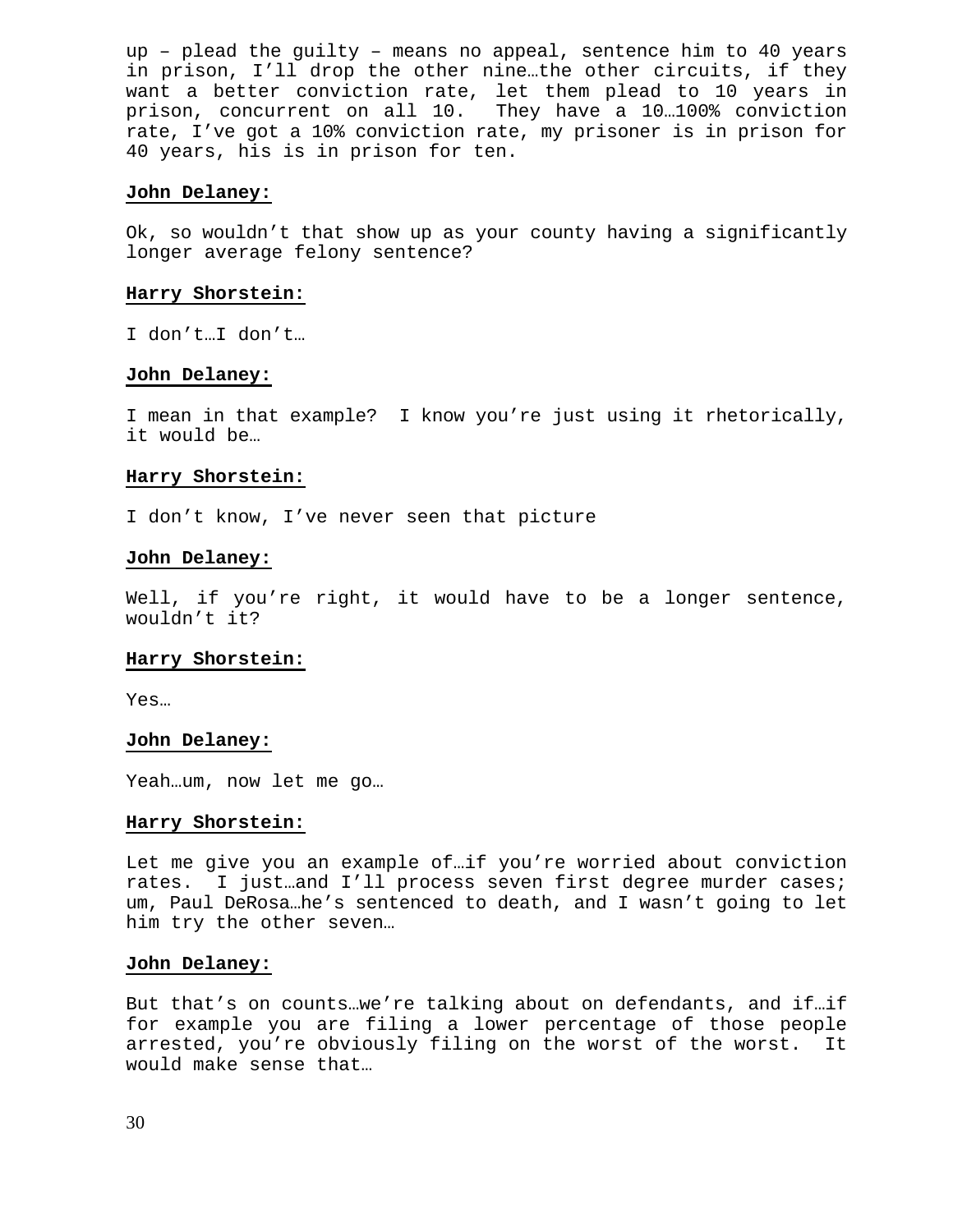# **Harry Shorstein:**

If the evidence allows you to file on, I mean assuming the case is there – they could…

# **John Delaney:**

Ok, we we're just doing raw numbers – we're doing averages. If Duval, for example, files, dismisses 60% of the arrests that the Sheriff's office bring in…and if Miami-Dade uh, files 60% of the cases that come in, the theory would be – you'd have a stronger batch of cases as compared to Miami-Dade.

# **Harry Shorstein:**

Right…

# **John Delaney:**

Right…um, and wouldn't we then assume that a bigger percentage of the cases that you're handling would go to prison? Because…

# **Harry Shorstein:**

No, a bigger percentage of the people who are sentenced, and that's what this page is, that means if everyone standing in front of the judge…who he can sentence, obviously if he's not found guilty a judge can't sentence him…but of that number that the judge can sentence, we send the most to prison and the most to jail. That's what…that – the total number, if you look at the page in your handout, it's the total number of people standing before the judge, and if you look at Miami, there's 11,497 – they send 949 to prison; 5,000 or so to jail; 4,500 to probation.

In Duval County, we have 5,073 – we sent 1,206 to prison; 3,300 to jail and only a total of 500 to all of probation.

# **John Rood:**

John, if I can interject…John Rood; I think what you're saying is, we bring fewer to court – and that is correct, right? We choose, because we've got various programs to bring a fewer number of cases, per capita, in front of a judge. Was that, Harry, a correct statement?

# **Harry Shorstein:**

Of all the cases brought…oh it's definitely a correct statement because of worthless checks.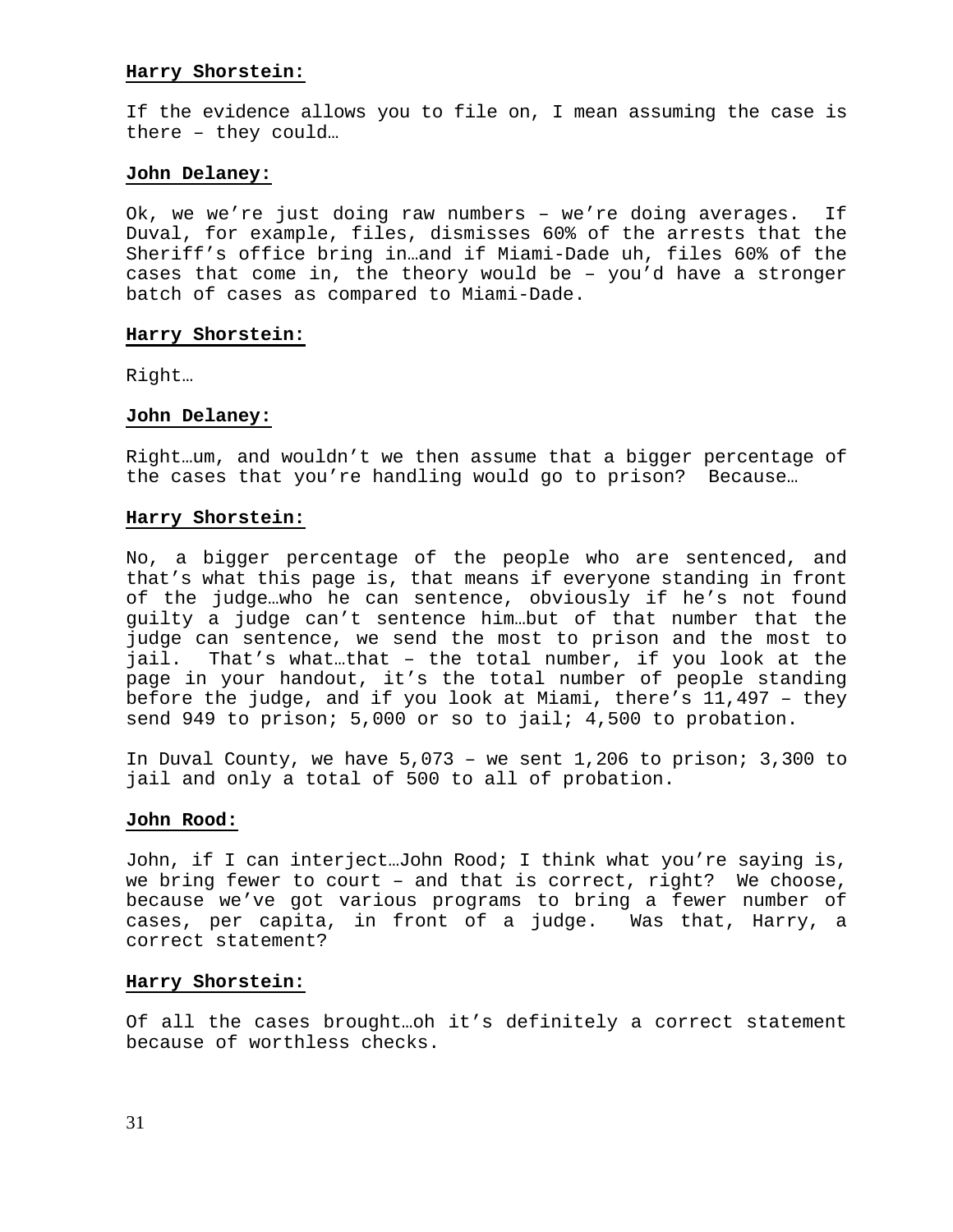# **John Rood:**

Ok, so but if…so if we are bringing a fewer percentage in, we're taking the better cases and that's why we're getting the higher number of cases that are prosecuted. Is that what you were saying, John?

# **John Delaney:**

No…

#### **John Rood:**

Am I, uh…

#### **Harry Shorstein:**

I don't think so…

#### **John Rood:**

You're getting a 23% sentencing rate, of everyone who goes in front of a judge, 23% are…

# **Harry Shorstein:**

Go to prison, 23%...

# **John Rood:**

23% are sentenced to prison…and I thought John was…

# **Harry Shorstein:**

You want to see the big difference is John, if you look at the next two categories – call community control, probation, because it really is. Uh, we send…nobody sends anywhere close to the small number we put on probation – and the reason is, they've been put into program, like Drug Court. So, we don't put people on probation, if we…take our juvenile, which is the best example. When we bring a juvenile into adult court, with almost no exception, he's going to go to jail for a year; otherwise, we wouldn't put him in adult court.

# **Betty Holzendorf:**

So your chart does not reflect every one that was arrested? In other words, if you take them out of the system and put them in a diversion program, then they're not included on this chart at all?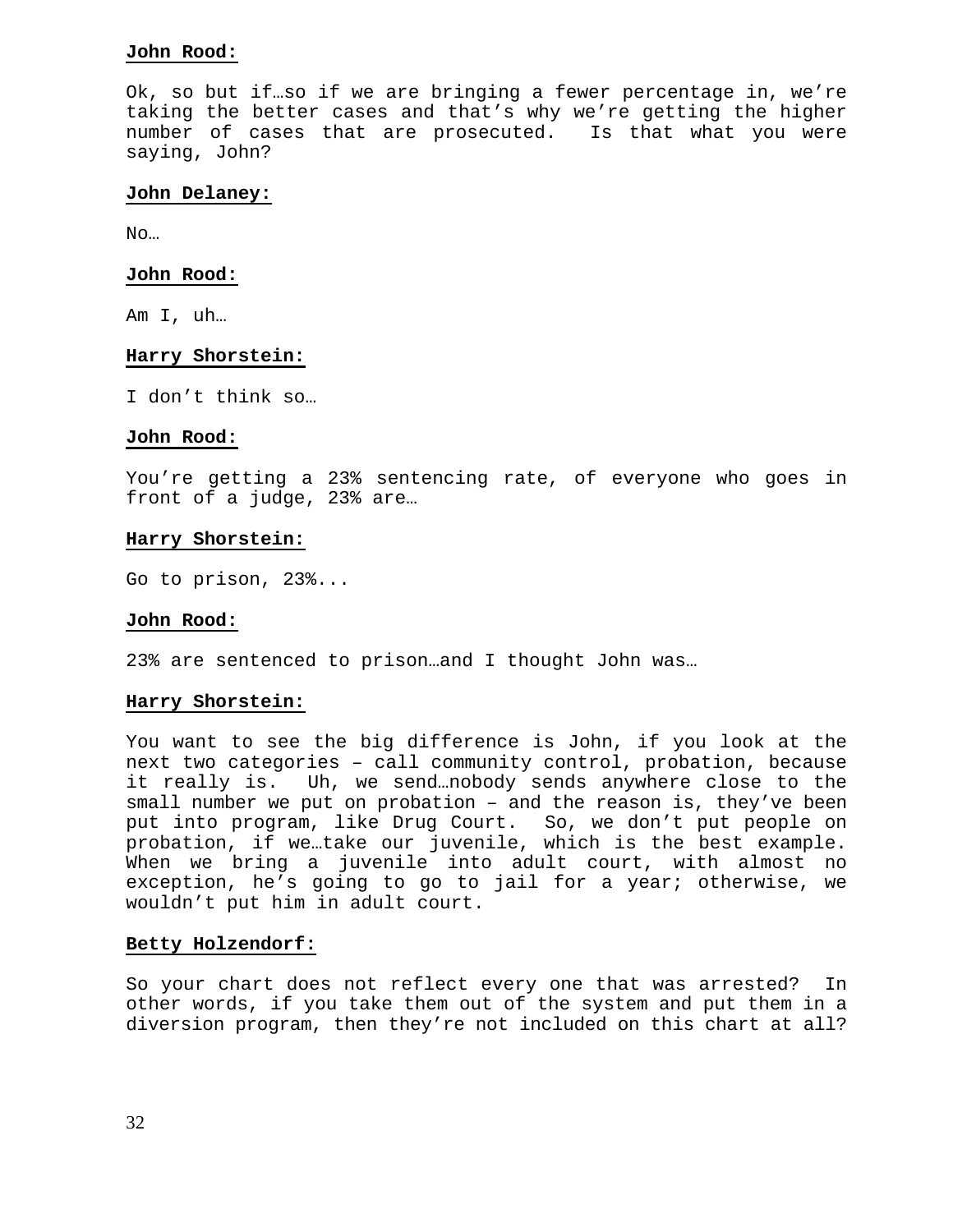# **Harry Shorstein:**

Almost, entirely not; as I said, some people do drug courts; let's assume the defendant is arrested. Policeman comes in, and we determine he is a candidate for drug court. Most places uh, will file it…make him plead guilty, which he's happy to do to go to drug court; so they've got a conviction – what we'll do is we'll follow the case, because you have to do a lot of screening for drug court; then when we determine he is a candidate for drug court, we'll just dismiss it – so that is a case thrown out, because it's placed in drug court. We did it today, uh, I know you don't want to hear war stories, but I saw a guy in uniform and I said what can I do to help you – he says…fella had a drug problem and we put him in drug court.

# **John Rood:**

Um, John, before I go back to you – I just wanted to comment on your opening point that you were making that you you're your responsibilities, the Mayor has his; the Sheriff has his; and it's your jobs to deal with this crime issue in Jacksonville, and then you went on to day, when the citizens get some…citizens get involved – I don't know exactly what you said…but, generally they come up with all sorts of ideas.

Well, I um, my initial response to that…it took me a while to start listening sincerely to what you were saying, was that…if everybody was doing their job, we all wouldn't be here, we don't want to be here. Um, so I think that really what we need to get at, is what can we all do differently – and sometimes, and I know in my business, sometimes I'm too close to things, I don't look at things from a different perspective. And really, what we're trying to do is look at things from a different perspective…and we spend time, you know, with the Mayor, with the Sheriff, with many, many other people; people involved in Education; people involved in Juvenile issues; I'm trying to look at different perspectives and trying to bring all these in to what we call a landing – where we can have something tangible, where we can put our collective support behind, and help you, help the sheriff, help the Mayor, help those involved, um, with truancy issues, with education, with early learning, help…help all those groups succeed in what we all collectively want.

Um, so I guess I wanted to kind of clear the air…to say that we're on the same team; and we're trying to help you – but sometimes to help you, and to help others that are…that have these issues, well we've got to ask questions to understand it, and then try to bring up better ways of dealing with it, because clearly, the way we've been dealing with it in the past, um, hasn't been successful. Well, with that said, John would you mind following up on what I was trying to understand…oh, ok… sure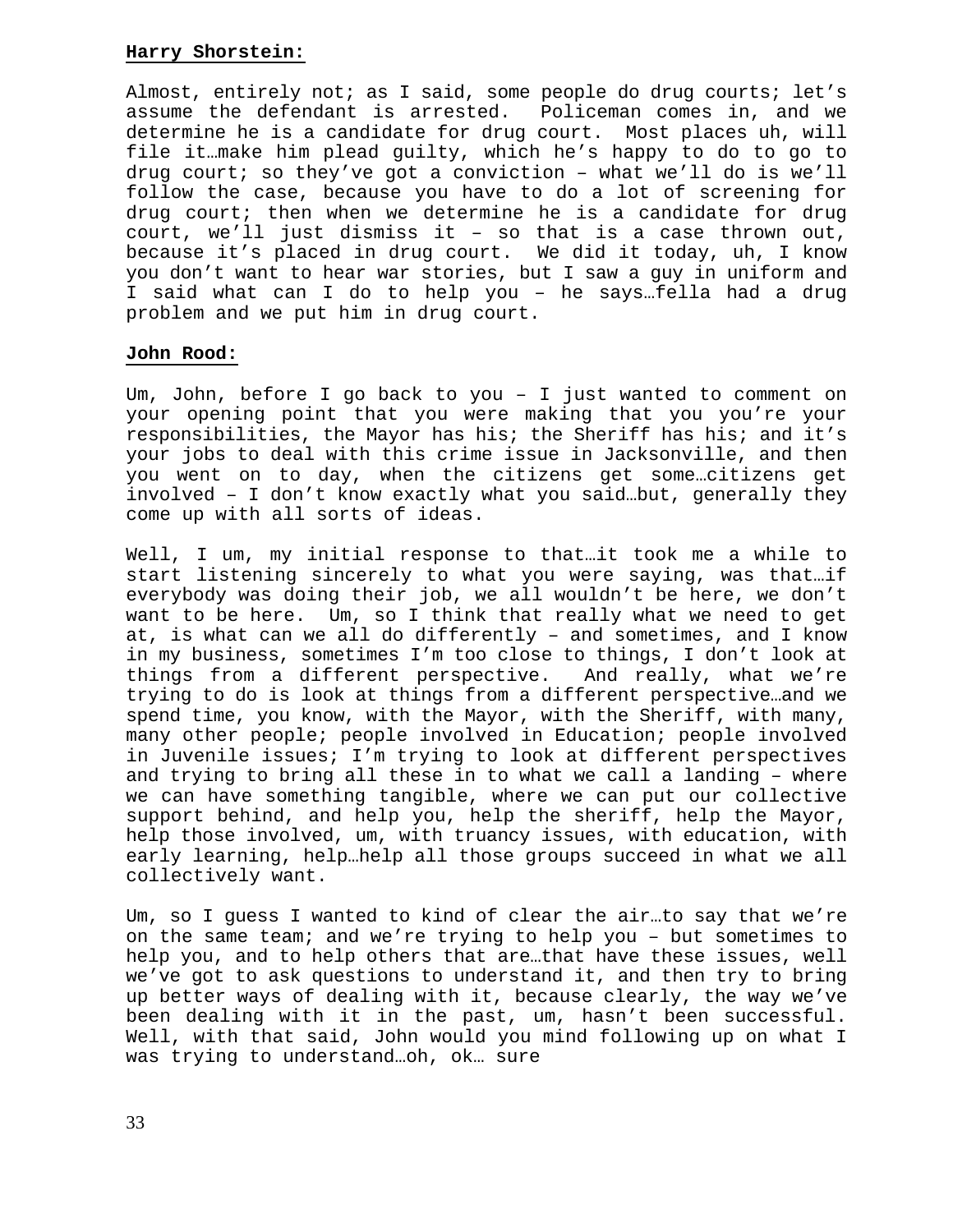# **Harry Shorstein:**

I tried to address that at the beginning, and maybe I used the wrong terms, even though I think I didn't – when I talk about the acute problem and the chronic problem…by no means am I saying that the community's response is not important. The faith community; uh, truancy, housing, job training, uh, drugs, etc., etc. That is the answer to crime, we all agree, no one disagrees, that if you had a child born healthy to two good parents in a good community we'd all be out of business. We all understand that – and that is your responsibility.

There is an immediate problem, and that is the deterioration in the crime situation that has been exacerbated over the last, relatively recent period, that I think that must be addressed. And then the other question; is…that you have to deal with, is budgets. You know, uh, I can't tell you what Sheriff McMillan's budget was, but I think there was an article in the Times-Union, and Mayor Peyton, when he addressed uh, all of us at out the uh, at the Park, that we've given over \$100 million that he has, that the City has to JSO. Now, one of the questions is, let's just assume – hypothetically, we need 800 policemen, let's just assume that without discussing it. Can you afford it? And that's a very good question – and then you say, "Well, Harry, if you say we need it, no matter what the cost is, we'll afford it". That can be counter productive, because if you have new taxes, or new fees, and I don't want to get into politics, but many people believe that the recent taxes and fees were very regressive; to me that can have a counter uh, a negative impact on crime.

If the people, I don't know if you've heard of my Tale of Two Cities…if these people get further in despair, there's nothing in the world law enforcement is going to be able to do…in those areas of the City. And that; is a problem.

# **John Rood:**

Right…

# **Harry Shorstein:**

If you took money to close a park…I mean what Tony was trying to do was critically…

# **John Rood:**

34 Harry…I think the important thing is that we focus, you know, in your area right now, and it's for other things that we can do differently; different ways we look at it, different ways that we can help you – that we can, you know, all work together to…to contribute to a reduction in the criminal activity. Um, we're debating the police issue; we're debating the, and that will be coming before us, and we'll be making some decisions. Um, but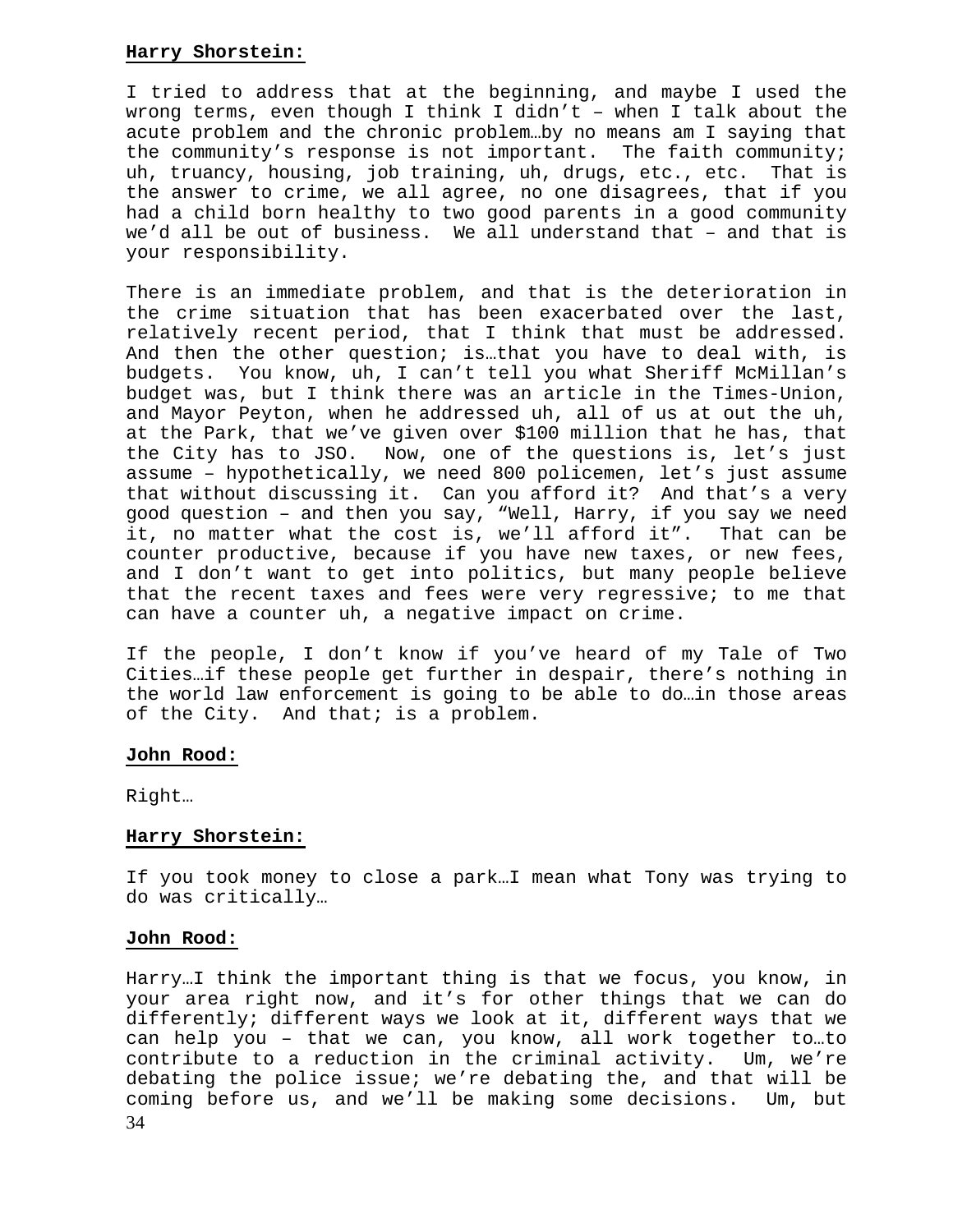right now, what we're trying to find, through this discussion, is alt...opportunities to collaborate, to work together, to support programs, um, and to understand, you know, what programs are working and what programs may not be working. Um, John, if you could, um, finish on what you were talking about before, and um, if I didn't quite get what the point you were trying to make, if you could restate that?

#### **John Delaney:**

Well, let me make sure I'm understanding this sheet correctly. Um, the sheet that I've got shows Hillsborough County, Broward County sending more people to State prison than Duval, correct?

#### **Harry Shorstein:**

Yes…

#### **John Delaney:**

Ok…so the statement that we're sending more people to prison that anybody else…in the State, is conditioned on what?

#### **Harry Shorstein:**

We're clearly sending more than Broward, Broward is twice our size, John…

#### **John Delaney:**

So you're saying, per capita…

#### **Harry Shorstein:**

Yeah, of course…

#### **John Delaney:**

Ok, you're going to go per capita…OK

### **Harry Shorstein:**

And I assume New York City is sending more to prison than…

#### **John Delaney:**

And…and, you're assumption there also is, that your average sentence, because this just means that they go to prison, they could go there for a year and a day or they could go there for life…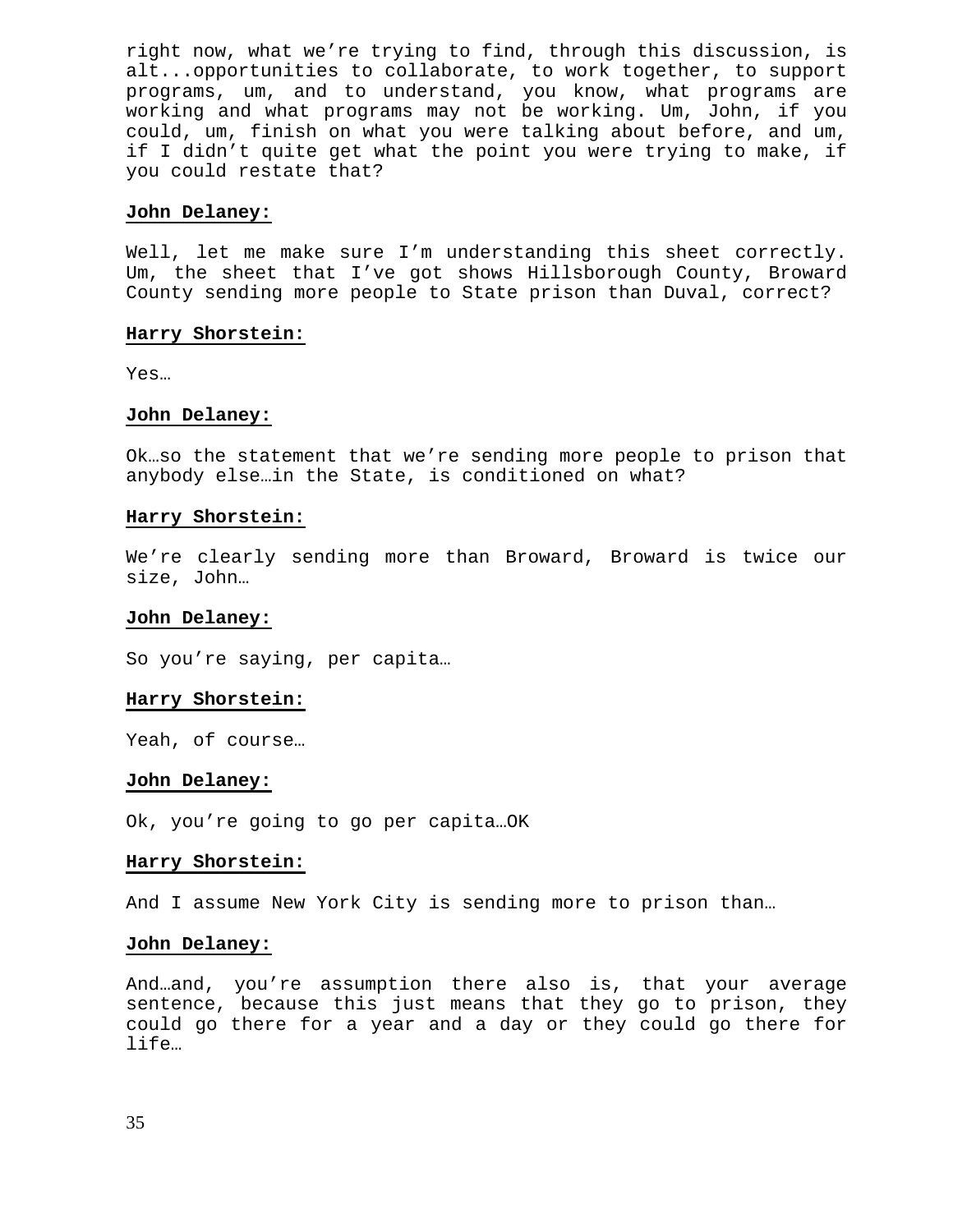# **Harry Shorstein:**

I don't have that figure, but historically, because of rock courts, our average sentence has been higher, I just don't have the figures with me, I…I you have to tell me to bring them, they always did…it's not as much as it used to be because we've taught other people how to institute rock courts…

But you remember, I don't want to get into politics, but if my memory is correct, I remember when Ed had, uh, they had the same thing, and you know, you drop all of these cases. Well, I think it was the same thing then, it was worthless checks and diversion programs, from my recollection.

# **John Delaney:**

If you drop out the worthless checks and the drug cases, from the cases you file…those that you drop to send to a diversionary program…how do you think the conviction rate stands compared to the rest of the State? What would your gut instinct be? Do you think you'd be ahead?

#### **Harry Shorstein:**

Oh yeah…

#### **John Delaney:**

Because I think you said, "We're convicting more people than anybody"…

#### **Harry Shorstein:**

Well, take homicides, because it's easier to do it…I mean all State Attorneys are different, some prioritize burglaries, some…but we all prioritize homicides, so I think that would be a good indicator. Uh, I don't know any DA that doesn't prosecute homicides. We tried, with our budget constraints, more homicide cases last year than ever, to my knowledge. I only go back 17 years as State Attorney, and…

#### **John Delaney:**

Now, I think you also said in the sub-committee, that you're trying more cases than you've ever tried before.

#### **Harry Shorstein:**

We tried more last year than we've tried in a number of years, I don't think, if I said ever, I don't know.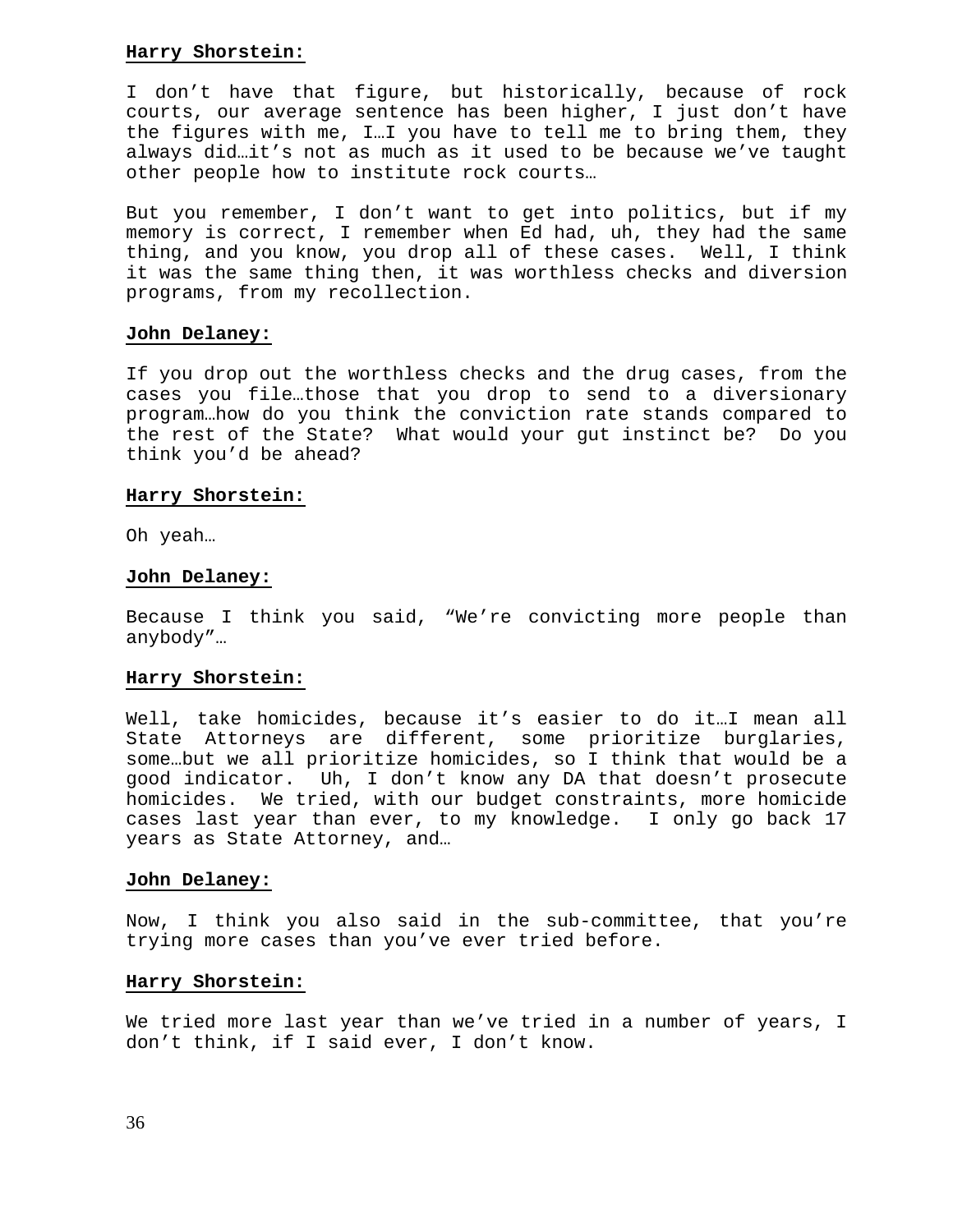# **John Delaney:**

And about how many was last year?

# **Harry Shorstein:**

Total or homicides?

# **John Delaney:**

Total…

# **Harry Shorstein:**

I don't know, John…I counted the homicides, it was 27…I don't know, I'm trying to say 158, but…

# **John Delaney:**

And one of the reasons the trails are important, is because in effect, that's going to move a sentence up – you're negotiating hard, and they're refusing to…

# **Harry Shorstein:**

Yes, and No…I don't want to get into a long discussion, that I've always thought, when I was a young prosecutor, that uh, people plead guilty because they figured if they went to trial they'd be convicted. You know, I think that's true about all lawyers. The better chance you have of conviction, the better chance you have of someone pleading guilty.

# **John Delaney:**

I've always viewed it as a trial to help make sure you get a more aggressive sentence in the appropriate case. What about 10-20 life filings? I notice that…

# **Harry Shorstein:**

I don't know, but let…I do have the statistics that I have here, I didn't have that, I think I may have brought it to Paul's…if you go back, and I don't want to go back to your chart, but go to your Operation Safe Streets, which is supposed to be the worst of the worst. I mean, that is what the Sheriff has said, it's targeting, and I don't have it – you've got it in front of you.

Of all of those cases, and I'm not…I can't find them, I…I think there were 188 and 12 were dropped, whatever it was…that's a pretty…and my understanding was everybody was in agreement to drop the 12…there's no disagreement, those two division chiefs who prosecute everyone of those cases, as the same division chiefs who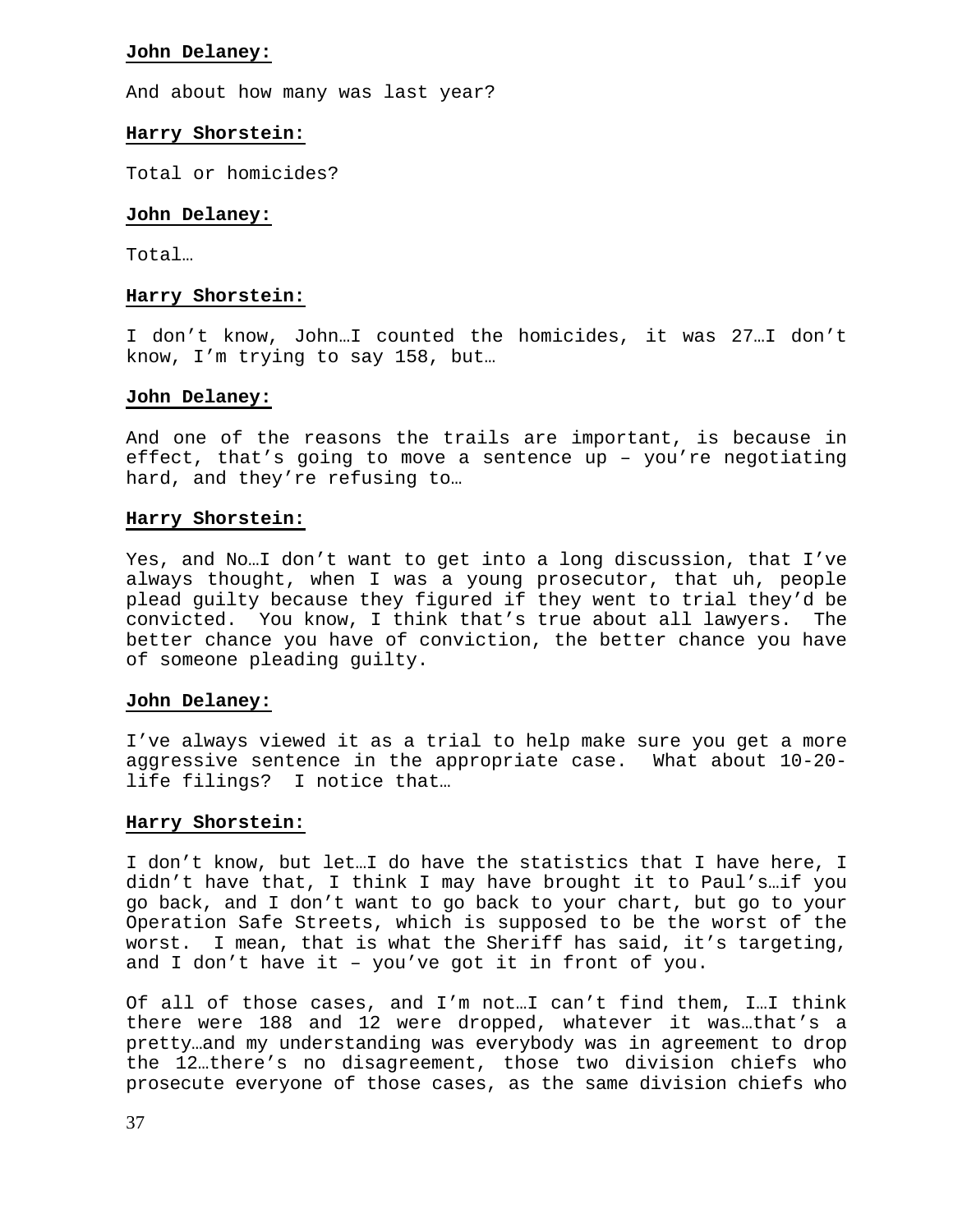are rejecting the cases that Operation…because you asked the question…is Operation Safe Streets good…the collaboration…of course it is, we just can't afford to continue to do it. Because, what my attorney is doing is helping the police officer make the case, that's the reason they're filing them all. That was the same person…people that were throwing them all out, because the case wasn't any good, now he's helping them, so the cases that are coming to use from Operation Safe Streets are good. They're being prosecuted, and as you see, they're getting monumental sentences. Didn't add it up, but its 700something…

# **John Delaney:**

But can't you move that number by the filing dec…in other words; you can make that conviction rate dependent upon whether or not you're going to file the case in the first place?

# **Harry Shorstein:**

No, they brought us, I think…

# **John Delaney:**

No, I'm just talking about murders in general…I mean, if, if you decide…"ah, this isn't that strong a case, we're not going to file it",

# **Harry Shorstein:**

Murder case???

# **John Delaney:**

On a murder case, somebody is arrested or charged for murder, the police want to arrest someone and be charged for murder, if you don't let them arrest them; or you tell them "no…we're not going to file that case, I don't think it's strong enough"…You can dictate the end result, correct?

# **Harry Shorstein:**

Yeah, well, probably not for very long, I don't think you stay around very long…I give you an example, uh I don't know if Jim…no Nat was the Sheriff…I remember about eight years ago, there's always a fight, we want you to file a murder case…and there were like 15 cases the Sheriff's office, uh, whoever is head of homicide wanted to discuss. And I said, ok, I'll go – and all my people says, you can't go – you don't know anything about…I didn't handle but one of the…We went over, spent two hours, went around the room, around the room for two hours and it was one case and we disagreed…and we disagreed as to who was right. My recollection is, they had the wrong person; their recollection is they had the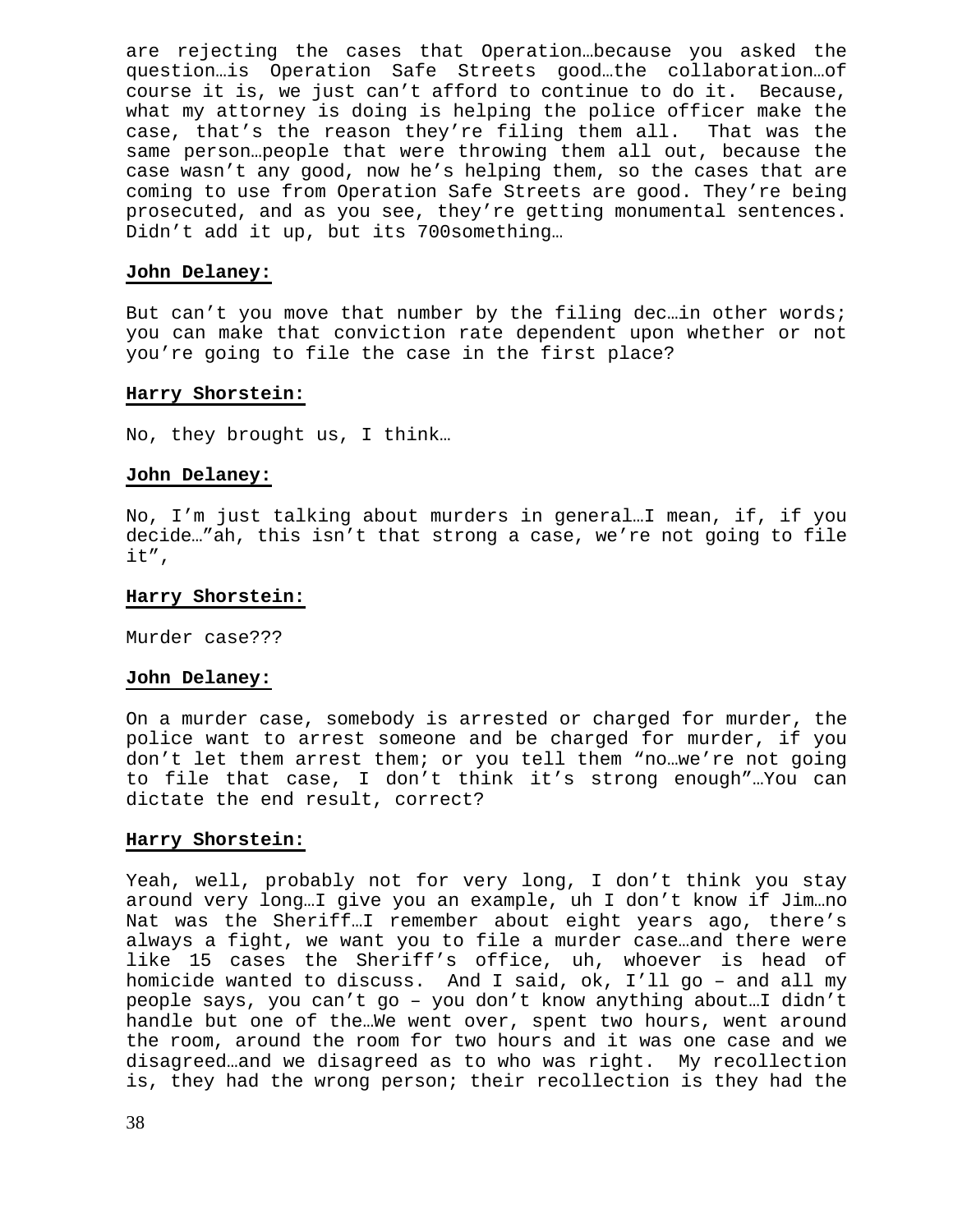right. But forget it, I mean it was a close enough case – well you could take a Chad Heinz, if you want, I mean, there's disagreement, well we did the right thing.

# **John Delaney:**

Um hmmm…just two broad areas, then I'll be quiet…

# **Harry Shorstein:**

Well I do, ok…I mean, I'll answer all your questions, but you asked a question about the budget and I really want to answer that…

# **John Delaney:**

What…you're office, do you think there's anything your office can do…change…adapt…do better…do more of, that would help address this issue? File more of the cases that are arrested, dismiss fewer; plead to more counts so that when they come back again, in the rock court, you've got felony convictions to be able to leverage; file more 10-20-life cases, or ask for a longer sentence on some of these cases? You're…you're…

# **Harry Shorstein:**

You know, some judges will give longer sentences than others, even though I can't complain about the judges…I don't know how, if we tried most murder cases we've ever tried, we're getting longer sentences – I don't know what we can do. But let me digress for one second, and a lot of people don't know this statistic, and it doesn't apply to murders, but it applies to crime, and that is…of all the crimes committed, only half of all crime is ever reported to Police. And, JSO, today, their clearance rate, which is not the same as your arrest rate, but it's pretty close, it's different terms; is about 20%.

That means, of all the crimes, not murders, that come…that are committed in the whole  $4<sup>th</sup>$  Judicial Circuit; only 10% ever come to my office, so if he was perfect, and had a perfect result, we're convicting 87%, what impact would it have? Now people say "you don't think you're important?" Yes we do think we're important, because of the integrity of the State Attorney and of the Judicial Systems critically important…

# **John Delaney:**

Well, let's run with that for a minute…when the Times-Union did that series on murder, virtually every one of those people had been in the clutches of the criminal justice system within 12 months prior to the murder.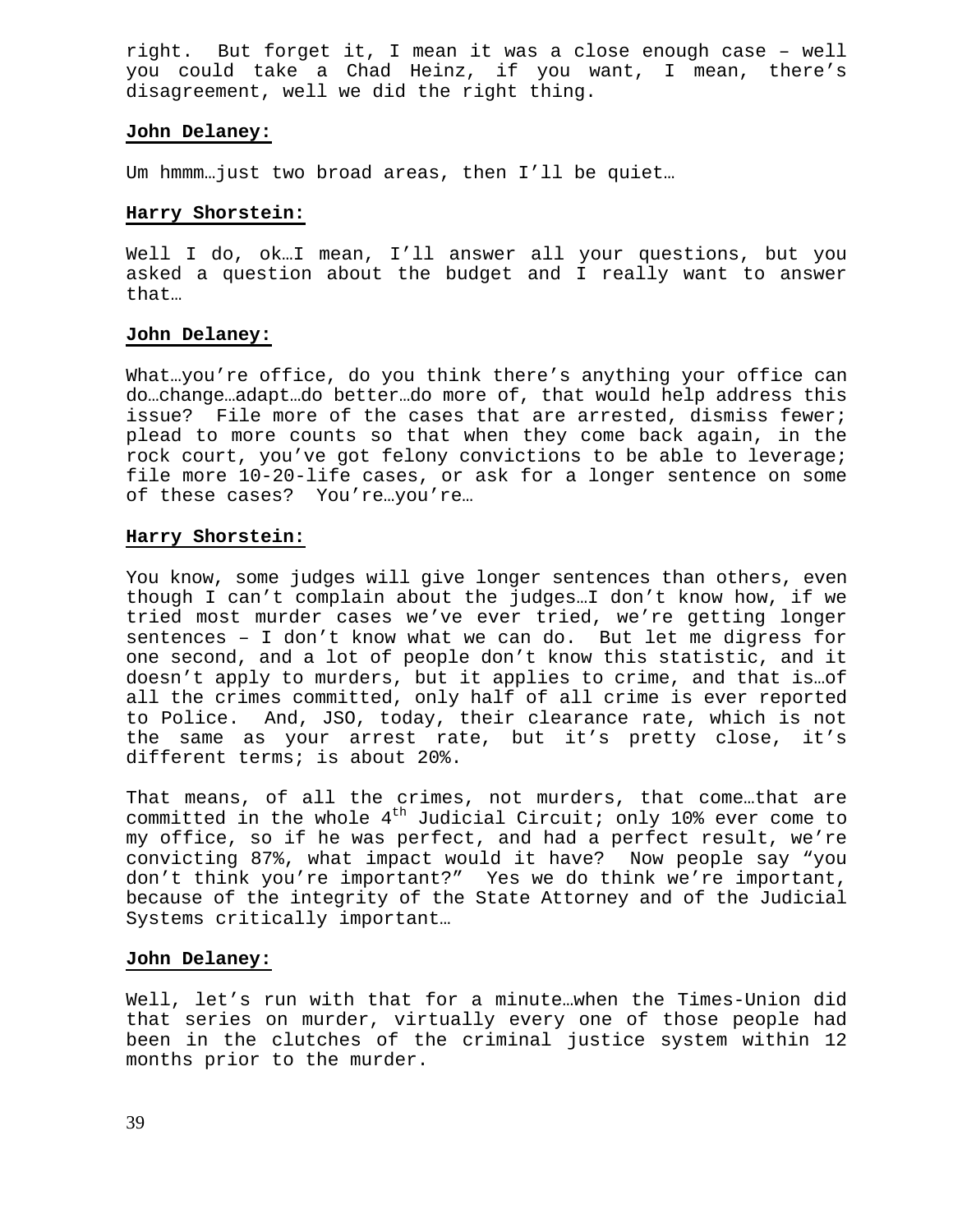Now if they had…some were on probation, I think I read an article a couple of weeks ago; your office convicted two people of a murder that had been arrested 60 times or something between them. Um, if those people had been filed on, or a longer sentence, wouldn't some of those murder's had virtually been preventable?

# **Harry Shorstein:**

Maybe…it's the same argument that people use for DUI – if you're arrested for DUI, I don't believe you should have a high bond…because all we're doing is putting poor people in jail. Judges put high bonds because they're scared to death that they're going to RORU, go out, get drunk again and kill somebody and then the Judge is going to be the headline. That happens, John…but if, and I remember Bob Butterworth as Attorney General, used to always love to kid me…he said, "Harry, you think you own the prison system, because you have so many people in it, you're 6.8% of the State…that's all you're entitled to, and you have significantly more of your people on death row, in prison and in jail, than the 6.8%". So, if we're doing that, and we're only dealing with a small portion, how could we be responsible for the crime problem?

I just, I just don't understand it…

#### **John Delaney:**

And I…this is the point we had earlier, but I just want to get it and re-look at the numbers…see, you submit that Duval County has a disproportionate percentage of people in prison…

#### **Harry Shorstein:**

Yes…

#### **John Delaney:**

Compared to…

#### **Harry Shorstein:**

I haven't seen that figure in a long time, because I…

#### **John Delaney:**

And you think that's number one in the State?

# **Harry Shorstein:**

I don't know that it's number one in the State…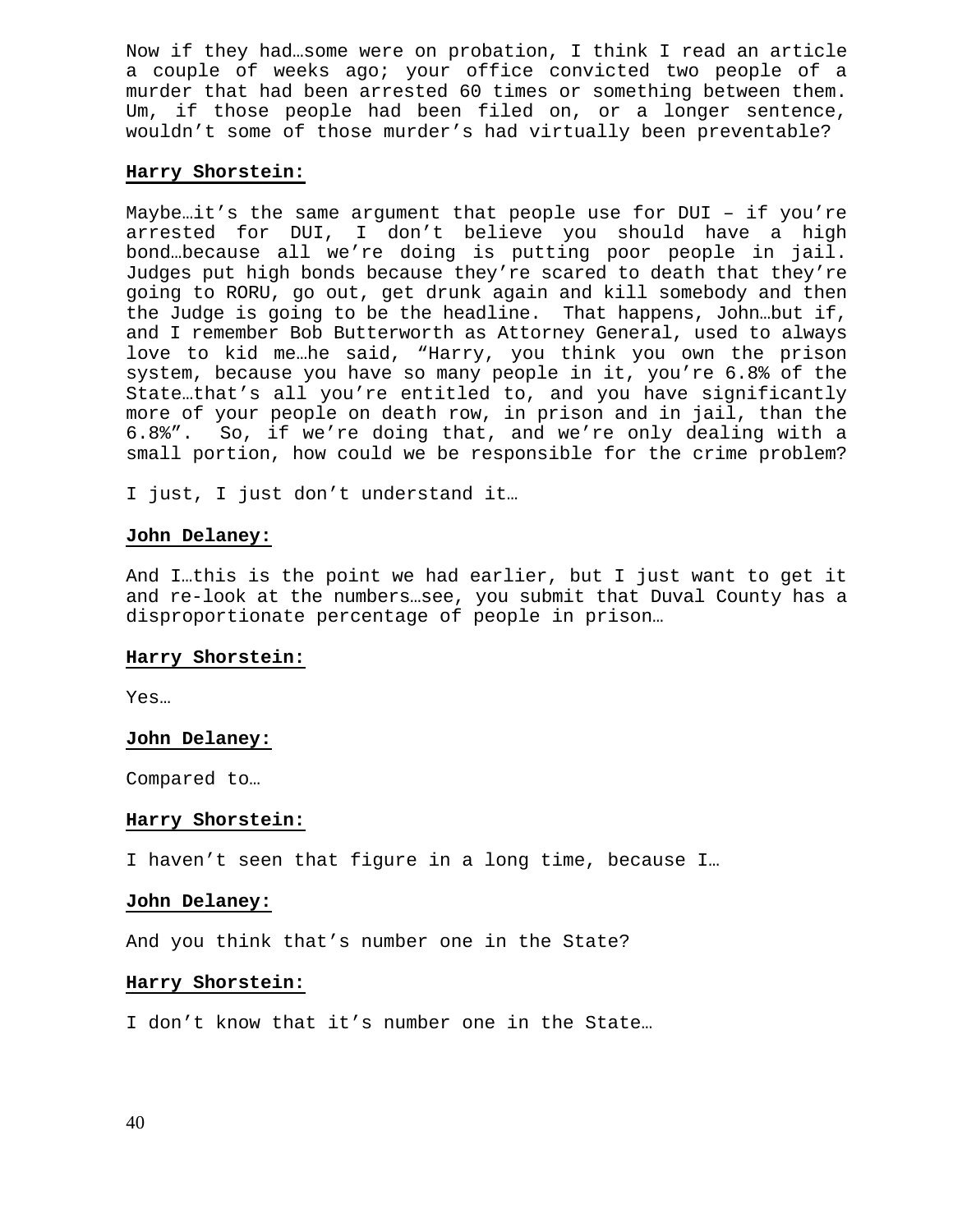# **John Delaney:**

Number one by percentage…

# **Harry Shorstein:**

Yeah, well everything's got to be per capita…you have to take the population into consideration…

I haven't seen that figure…

#### **John Delaney:**

So is…but you don't think moving up the filing rate on the number of arrests, moving up the conviction rate on the number of felonies that are filed or moving up the average jail sentence would help at all?

#### **Harry Shorstein:**

It might, and it might not…let me explain it to you this way; if the United States incarcerates more than any country in the world; if Florida incarcerates more than any other State, and if we lead in Florida – how could getting tougher be the explanation for or the answer?

#### **John Delaney:**

Well, then why not let them loose?

# **Harry Shorstein:**

Because they should be punished…and they are.

# **John Delaney:**

But there's a group that aren't. I guess there's a group whose cases are…

#### **Harry Shorstein:**

You can argue all you want, but let me just tell you this, and I urge any police officer…now I know I've been very tough on…law enforcement and on any type of police corruption. I've had a policy from day one – and that is anybody, not the Sheriff, of course he can…any patrolman, his first day in the Academy, can appeal any decision made by anybody and it happens. I mean, I've had them walk into my office at 5:30, you know I can't do that to everybody, you know I'm pretty busy…"Mr. Shorstein, you assistant didn't think this was a legal search and seizure…" We review it, and we've done it and we did it with murders. So if you look at that, at the end of 17 years, I can remember 2 cases that we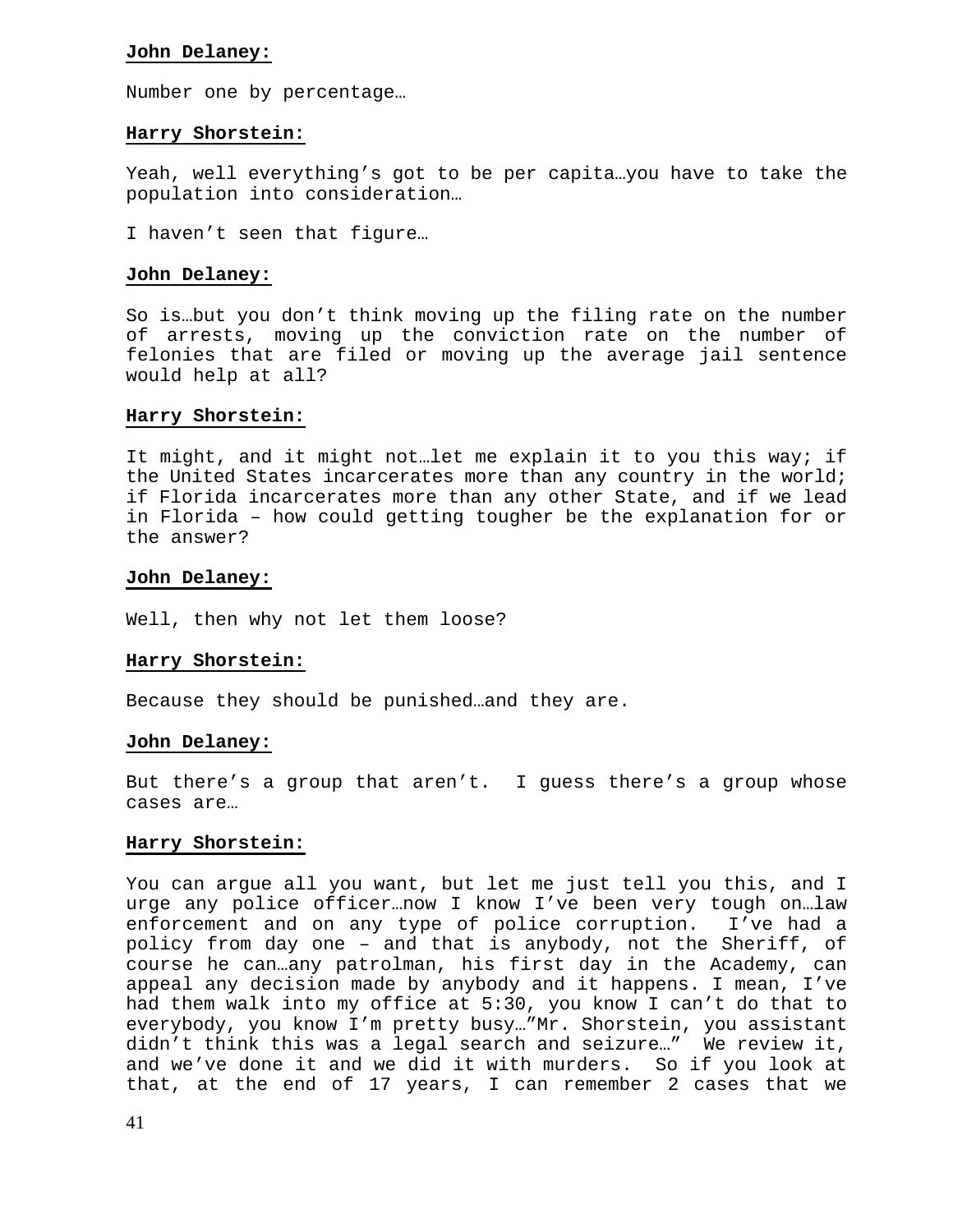disagree on…one is Lonnie Miller; and they believe that it was Presley Austin who killed him, Presley Austin is serving Death…I put him on death row…I don't really know whether he did…I wouldn't think it would make any difference to bring him back and try him again; the other was the case in the park that we talked about…

# **John Delaney:**

Try to look at the system, though, Harry; if for example, here is Hillsborough County files a higher percentage of arrests than Jacksonville, and if they convict a higher percentage of those that they file; and if they have a longer average sentence than Jacksonville, wouldn't it make sense to look to see "are we doing it right, or not"?

#### **Harry Shorstein:**

I've been to Hillsborough County, I think that there's no comparison between the two. I don't know the statistics that you're look at, and I'm not sure it's really fair, you know, you can…

#### **John Delaney:**

You know, I really…I, I combed around some, but really it was your statement saying, you know…"We convict the most; we file the most; we have the most…"

#### **Harry Shorstein:**

No, I'm telling you that that's a statistic…it's a fact…it was 122 with whatever 14 comes to 11.6% acquittals, and that means that 88.4% convictions.

#### **John Delaney:**

Yeah, on the trials…Ok…

#### **Harry Shorstein:**

You know, I don't know what else to say…

# **John Rood:**

John, did you have a question?

# **John Coxwell:**

Well, I do yeah…in fact, you can call it a statement or question or whatever you like…about three different things and I'll just wrap them all up real quick…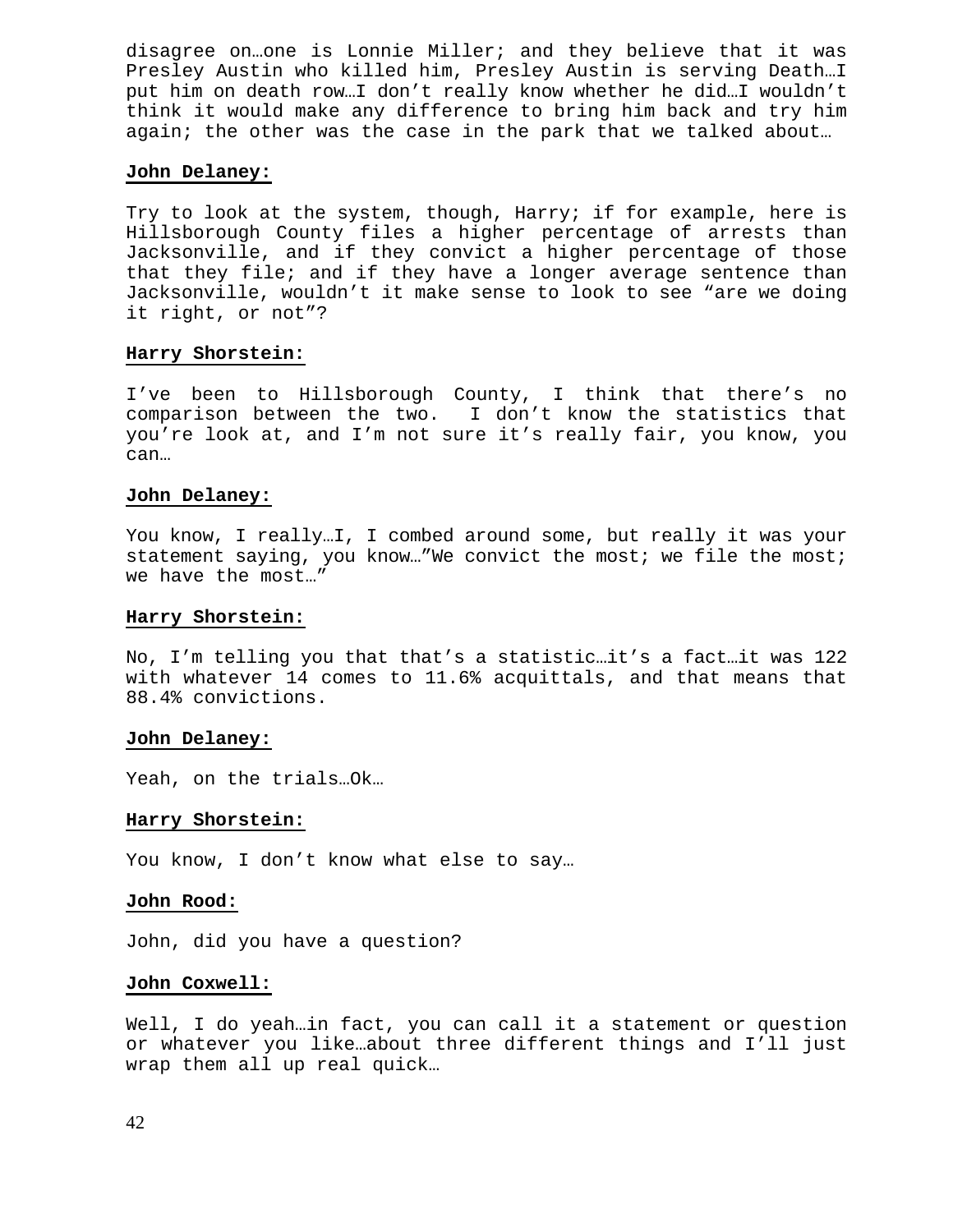## **Betty Holzendorf:**

Give your name…

#### **John Coxwell:**

John Coxwell…um, now there was some mention about the Sheriff's budget and we know we've read the paper; we…in fact I have a copy of his budget, uh, hundre….I think \$107 million dollars more than what Sheriff Glover's was when he…

# **Harry Shorstein:**

I think it's more, but there was a hundred, then there's five, three and twelve…but I think you're close…

#### **John Coxwell:**

I think I remember reading \$107 million above sometime, anyway…now does the money, and you've showed where forfeitures and grants…does add on to his budget?

#### **Harry Shorstein:**

Yes it does…I mean I don't have the…

#### **John Coxwell:**

Does that add dollars to his budget? That's what I'm trying to say…

#### **Harry Shorstein:**

Well, the Sheriff's going to have to answer that...

#### **John Coxwell:**

Well, I…

#### **Harry Shorstein:**

The slide, I don't remember it John, I think it said on the forfeitures we gave them 1.7…

#### **John Coxwell:**

I know, but he did have a lot of forfeitures and stuff…

# **Harry Shorstein:**

Yes sir, yes sir…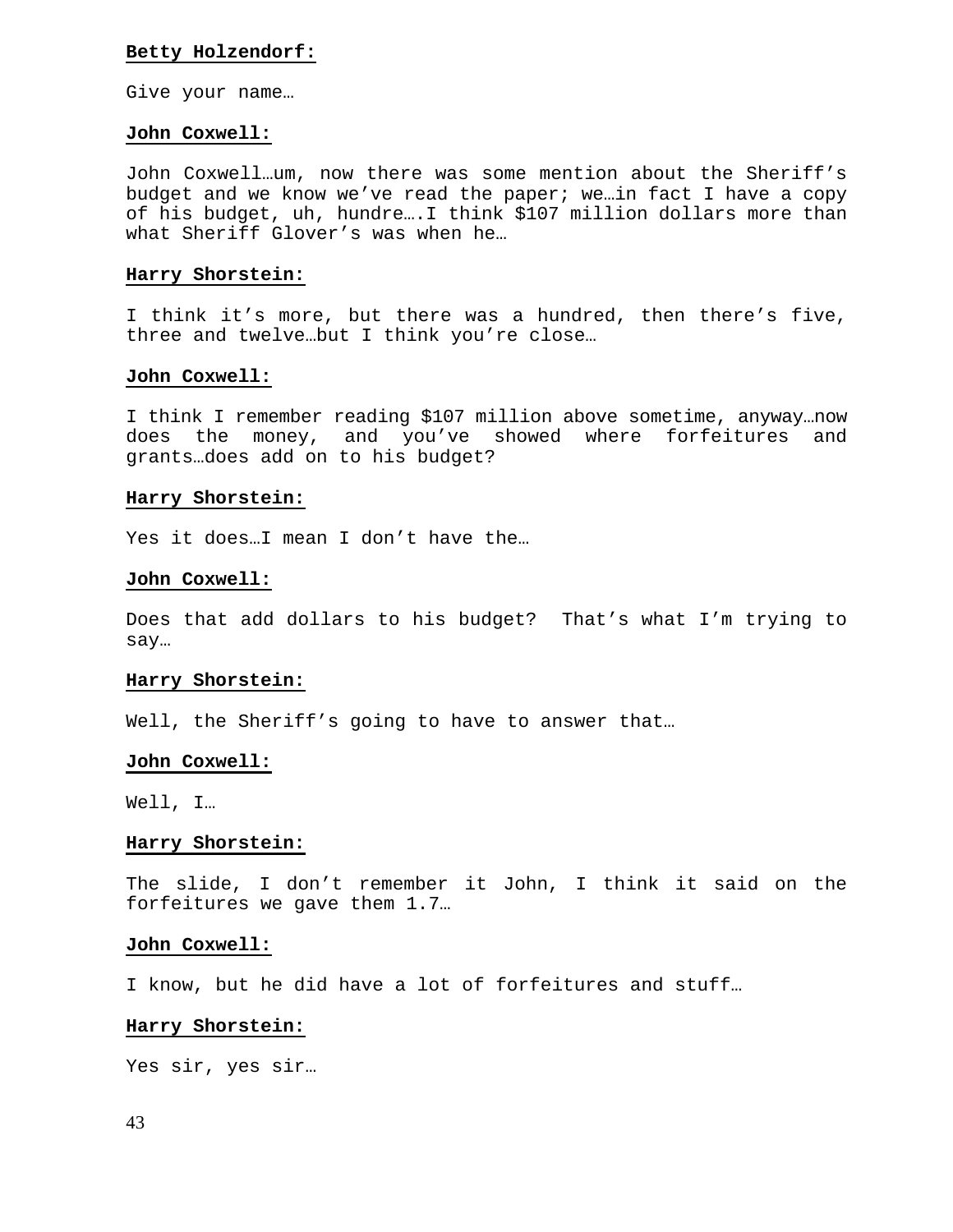#### **John Coxwell:**

That's not just what you did, I mean…

#### **Harry Shorstein:**

Yes sir…drugs and…yes…

# **John Coxwell:**

Drug monies and everything, but that goes into his budget…

#### **Harry Shorstein:**

It goes into his budget, he I think he needs Council approval, it's his, so it…

### **John Coxwell:**

It's just like new-found money…

#### **Harry Shorstein:**

He can't just hand it to you – he'd have to go to Council and Council would have to approve…

#### **John Coxwell:**

But it is new found money to his budget?

#### **Harry Shorstein:**

Yes sir…

#### **John Coxwell:**

Ok…and uh, the other thing, did you get a big budget increase in the year?

#### **Harry Shorstein:**

I don't want to be telling jokes here,

#### **John Coxwell:**

No, no…no…I'm just…

#### **Harry Shorstein:**

No, let me…no thank God for asking that question…We, this year, received…now let me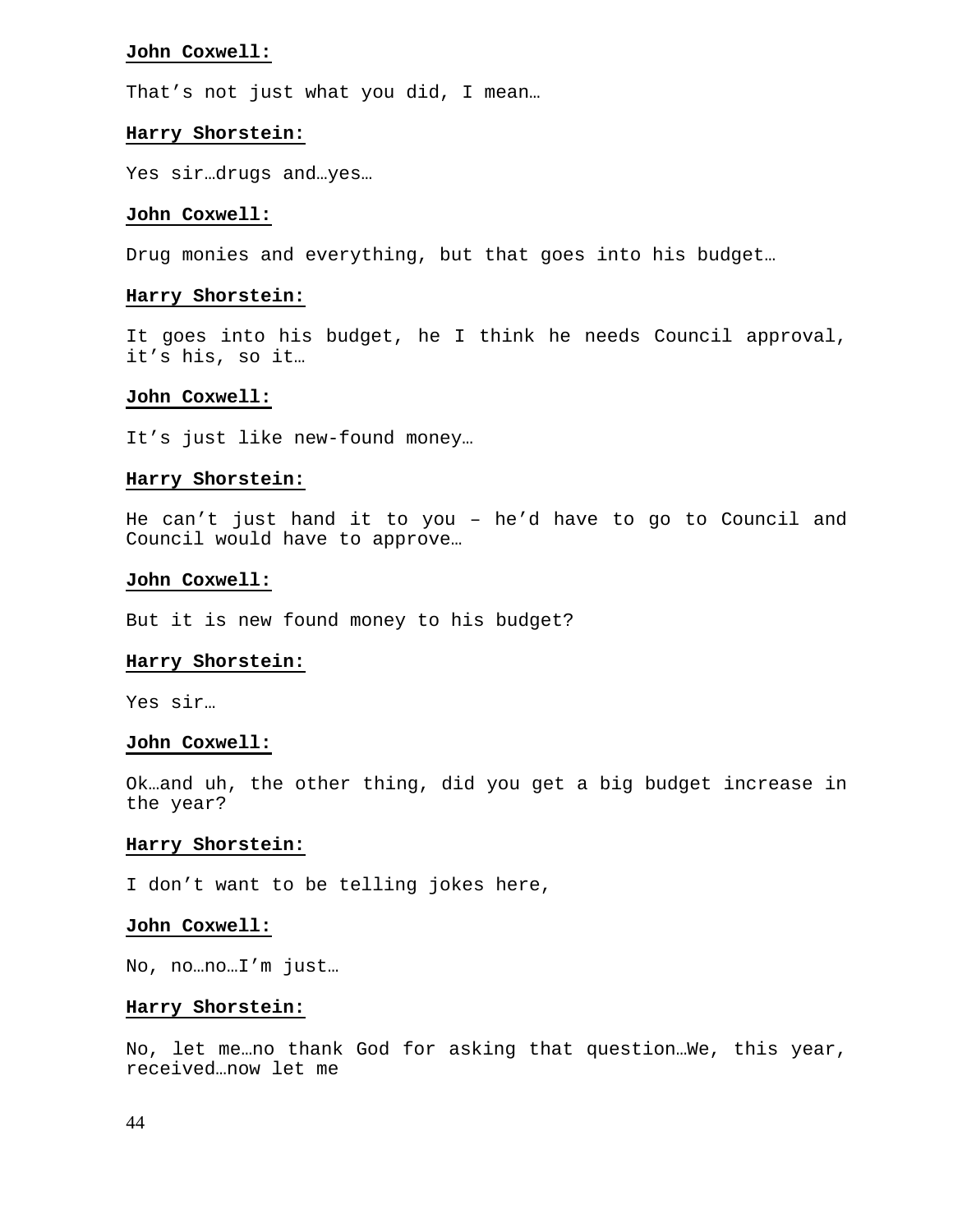# **John Coxwell:**

I'm not talking about this year…I'm talking about the last 2 or 3 years?

# **Harry Shorstein:**

Over what…this year we have had a 6% cut…that's not a less increase, 6% - which to me; and Ed correct me if I'm wrong – is historically unprecedented…and I can tell you it's unprecedented in my 17 years. 6% cut – and what other State Attorney's are doing – furloughing people, laying off people – when they furlough, they mean uh, you don't have to come to work Friday, you can come if you want, but you're not getting paid and that's what I haven't done that yet; because I know how to manage my budget, but it is tough.

# **John Coxwell:**

I know it is, but you know, and then on the other thing I wanted to make a statement on was…another one was, in our committee, we have already sent uh, our recommendation to…that out of school suspension be stopped, whatever, whoever has to pick up the tab. I mean, that's a must…there's no way those kids can be sent home to roam the streets; and I've had several, several Principals call me and tell me that was wrong, I shouldn't do that – I shouldn't have brought that up, I should retract it. I will never retract it, and I'm not telling them they need to keep them in the classrooms to disrupt that classroom, I don't care if they send them into a building and draw a circle on the wall and have somebody stand there with a stick and say "watch it all day"…it's better than putting them out on the street. You know, whatever they've got to do to get their attention; and uh, the other thing was…uh, another that I don't like about what the Sheriff's doing and I want someone to talk to him about is, sector – he's never convinced me that his sector system works. Where he's got his forces out on the sector system, I think there ought to be community police and put in the…

# **Harry Shorstein:**

That is what I was addressing when I said proactive versus reactive…

# **John Coxwell:**

45 I…I don't agree with that, but then I am not, in fact to your statements earlier, with Chairman Rood, I picked up on that earlier, and uh, you in my business I call people like you was addressing us Sidewalk Superintendents, when they call in and tell me how I ought to be building roads…uh…but uh, sometimes they do have a good idea, but uh, most of the time it's not. And I agree that with Chairman Rood that uh, you know that things…when a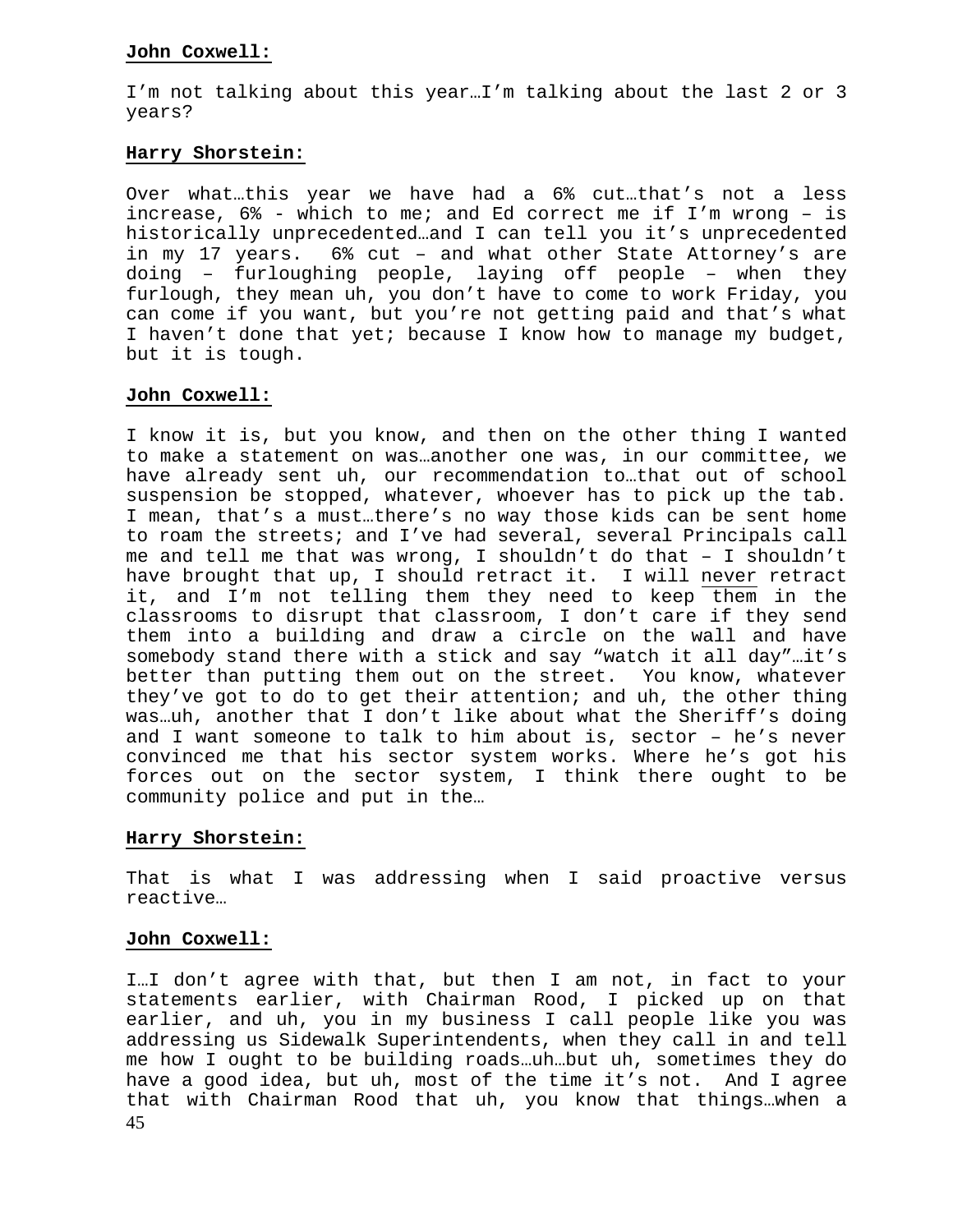budget is up by 1/3 and one of the departments and the prime is still going high, it's time for somebody to look at something…or whoever.

## **Harry Shorstein:**

That's been my speech…Can I just mention the budget though, because it's critically important and it's something that a lot of people don't understand because uh, Florida's different.

In almost every state in the United States, the DA is a county officer; County Attorney, DA – whatever you want to call them, we all call each other DA's…Florida does it differently, not only are we State officials, not County officials, very unfortunately, that I have 3 counties – and that's horrible for this reason: If I were a regular DA, I would be going to the City of Jacksonville, just like the Sheriff does, and I'd be getting a blank check, because I would assume, uh, at least I know I could speak for Mr. Austin, why in the world would they give the Sheriff millions of dollars of increase and cut him.

Jacksonville is just different, it makes no sense…because while you've had that \$100 million increase, I've had a 6% decrease. John, I'll tell you something, I've been in the State Attorney's Office…I've been the State Attorney for 17 years, came in 1970 – I have never seen kids work as hard and be as efficient as they ever have. Now that is a point of personal privilege and I think I know a little bit about trying cases…but what is, what is absolutely crazy is just the way the State funds us. I don't know why they do it…tell me why there are two or three people in the General Counsel's office in the City of Jacksonville that make more than the Chief Justice of the Florida Supreme Court, now I don't know why…

# **John Delaney:**

But Harry, you can pay your lawyers anything you want…correct?

# **Harry Shorstein:**

Yeah…run out of money…!

#### **John Delaney:**

Yeah, yeah, but what I'm saying is you can set the salary, you just may have fewer lawyers…or you may not spend it on something else…

# **Harry Shorstein:**

46 John, we have, we would like to have 106.5, we're down to about 100 and we're probably going to go down to about 95…Tampa, which is the exact same size has about 130 – and we do that because we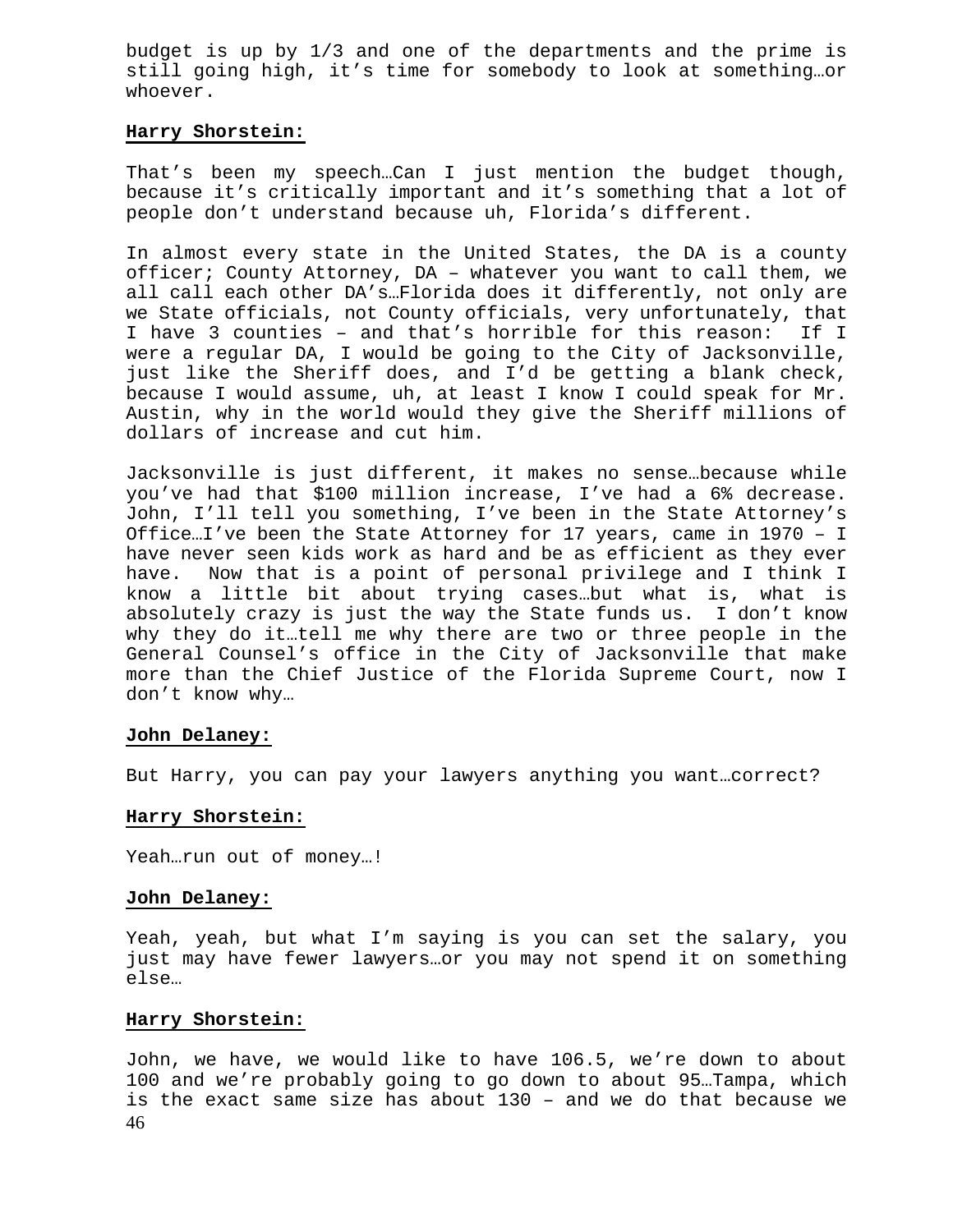want them to work harder get them to pay a little more, but our pay is…it's disgraceful.

#### **John Delaney:**

But Harry, you don't have to pay \$40K to a starving lawyer do you?

#### **Harry Shorstein:**

No, but I wouldn't have any lawyers if I paid more…

#### **John Delaney:**

Well, but you hire how many, maybe a dozen a year; 10 to 20 per year?

# **Harry Shorstein:**

No, we lose about well, this year it's going to be a whole lot more, but anywhere between 10 and 25 lawyers…

#### **John Delaney:**

Call it 20 and you could give them a \$10,000 increase for \$200,000.

#### **Harry Shorstein:**

Yeah, but we have cut so far, we cannot function. If you tell me that you want me to have 10 fewer lawyers, we're going to cut back significantly on some services, just can be done. I mean, I'm so sick of making this speech I make to them about how wonderful our job is, and we're serving our country and all that, all of which I believe, but it doesn't put bread on their table and it doesn't allow them to have children and get married. And, they're pretty tired of listening to it, it's disgraceful…

#### **John Delaney:**

That's always been…I mean it's…

#### **Harry Shorstein:**

No, I'm telling you its worse…It is, \$40,000 starting salary is a lot less than the \$12,000 I made in 1969 or '70.

#### **John Delaney:**

Well, I made (undistinguishable amount) in 1981 in that office...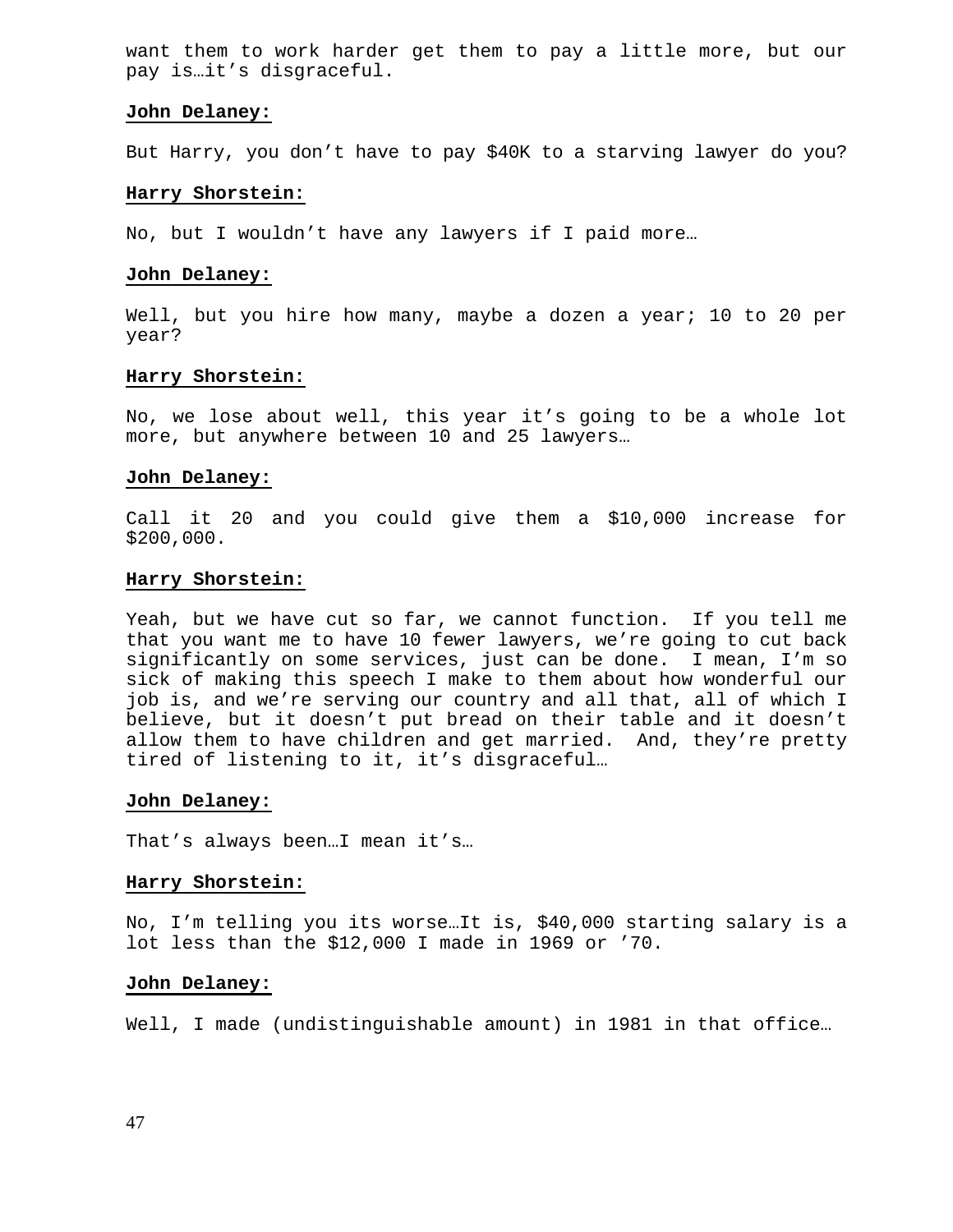# **Harry Shorstein:**

Yeah, and these kids have over \$100,000 in student loans…

# **John Delaney:**

I guess you didn't give any raises in the 1970's…(laughter)

# **Betty Holzendorf:**

Ok, let me just…let me start referring the way of the State Attorney's…

# **John Delaney:**

This doesn't have to be a war…

# **Betty Holzendorf:**

Ok…a friendly discussion of the State Attorney's…we'd like Mr. Perez – he's going to ask a question, followed by Ms. Paul, and then by Mr. Boselli…and then I have some questions of my own, but Mr. Perez, you're recognized…

# **Paul Perez:**

Thank you – Harry, this is more of an observation really, than a question, but uh, but you're of course, uh, you may take, may want to respond to it…Operation Safe Streets, you, you have mentioned it as a success, we've heard the Sheriff mention it as a success…I look at it as a success from my full vantage point myself as a US Attorney, and one of the main reasons is because I see it operating differently than the paradigm that currently exists between the Sheriff's office and the State Attorney's office. What you've got is basically, pretty much like the model in the US Attorney's office or the Department of Justice; you've got vertical prosecution there, you've got the same prosecutor working hand in hand with the police, with the investigator, not just making charge determinations, but then charging it and following it through to sentencing. And, the numbers, as you yourself have…have um, put up this afternoon on the slide and so forth, you know, make it a huge success in my mind, and…and I really would encourage you to, instead of, and I understand your, uh, your budgetary considerations and so forth, but rather than either trimming it back, or looking at it as something that you just can't keep up with, I would almost encourage you to look at it as a model for something to take in, perhaps into your rock unit and so forth, because I really do think that this is the way, you know, for at least for part of this criminal justice quagmire that we seem to be in because of the violent crime spike, I think this is a great success story and can be modeled that way.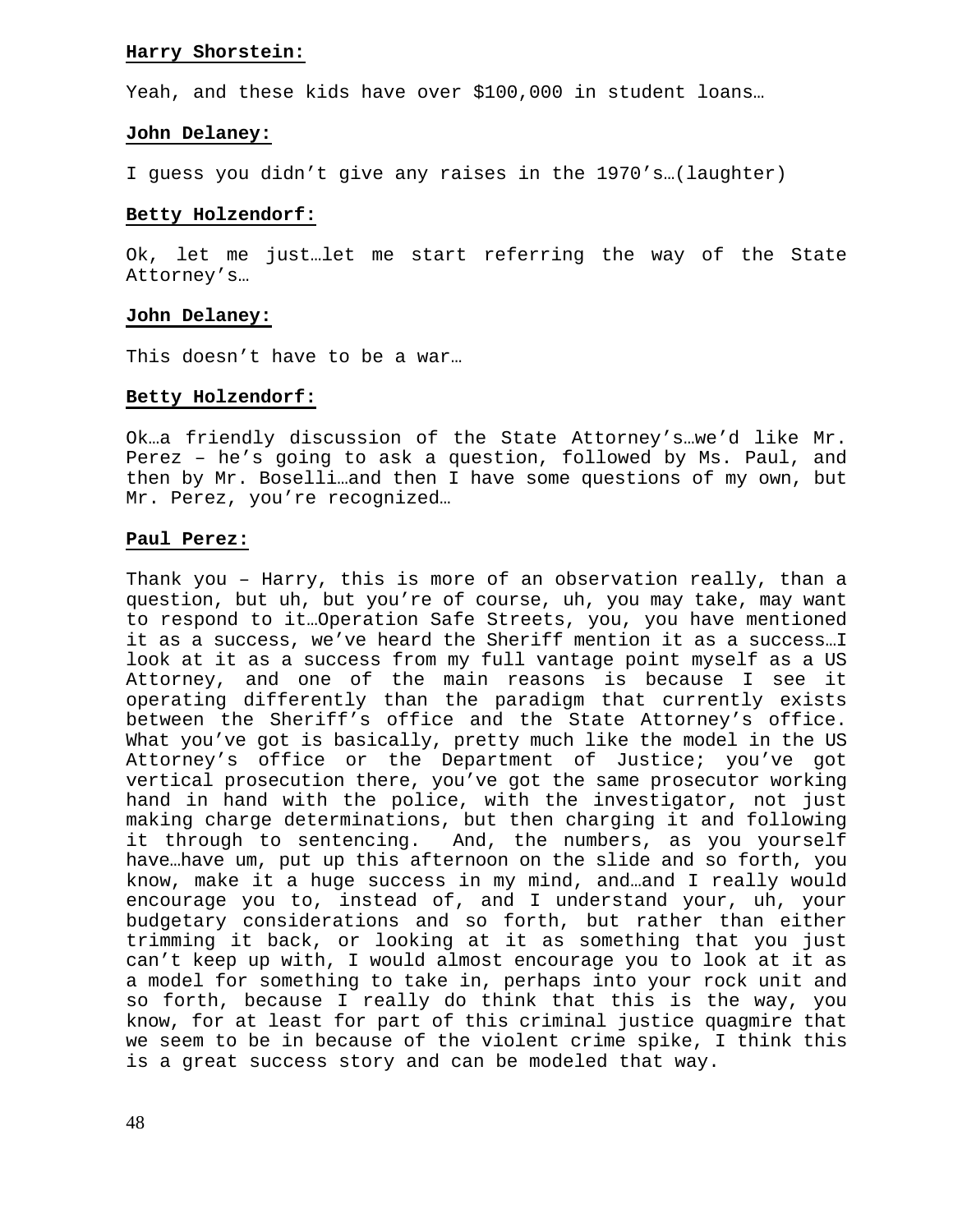# **Harry Shorstein:**

And obviously, uh, Mr. Perez, I agree with you or I wouldn't be doing it. I cannot tell you how great a sacrifice it is. Orlando has the same thing, you know I went to Orlando and they put on a presentation for me because their crime problem is very similar to Jacksonville, it's all in one real small area, relatively small area. And they've got a task force, they had – the State Attorney there, has donated ½ of an Assistant State Attorney; I've given them 2 Division Chiefs; and 8 Attorney's. In return, he's cut back the people that are assigned to me. And, I don't care, it's wrong…that he's done that, but I'm not playing games, I'm doing just what you said, I don't care what – I'm going to continue to do that if it's at all possible, because you're right, it is effective, and it's not a matter of politics, it's not a matter of being friends, it works. And at some point, it's going to have to stop…

# **John Rood:**

Pam, you had a question…

# **Pam Paul:**

Yes, this is Pam Paul, it's real quick, Harry, I really just want your impressions…just seems to me that um, when we were all in this boat as we have been for years, um, there was a lot of State funding and Juvenile Justice Department for prevention programs, what in the world happened, and um, we're going to be looking under rocks for financing, um, I guess my que…I guess what really shook me was when the Juvenile Assessment Center was closed, which now we're going to work so hard to re-open it…but I guess the philosophy has changed, but would you just give a couple of sentences?

# **Harry Shorstein:**

I'd love to give a couple days….Ms. Paul, you've been a great leader and a tremendous ally in helping juveniles and as I've said

# **Pam Paul:**

Thank you…I think I closed my eyes for a couple of years and it disappeared!

# **Harry Shorstein:**

Well, as I said a million times, the answer to crime is juvenile crime; the answer to everything you're doing is address crime at the earliest opportunity. I don't know what's happened, but it happened under Gov. Bush, and it happened under President Bush; and both have just decimated juvenile prevention. In Gov. Bush's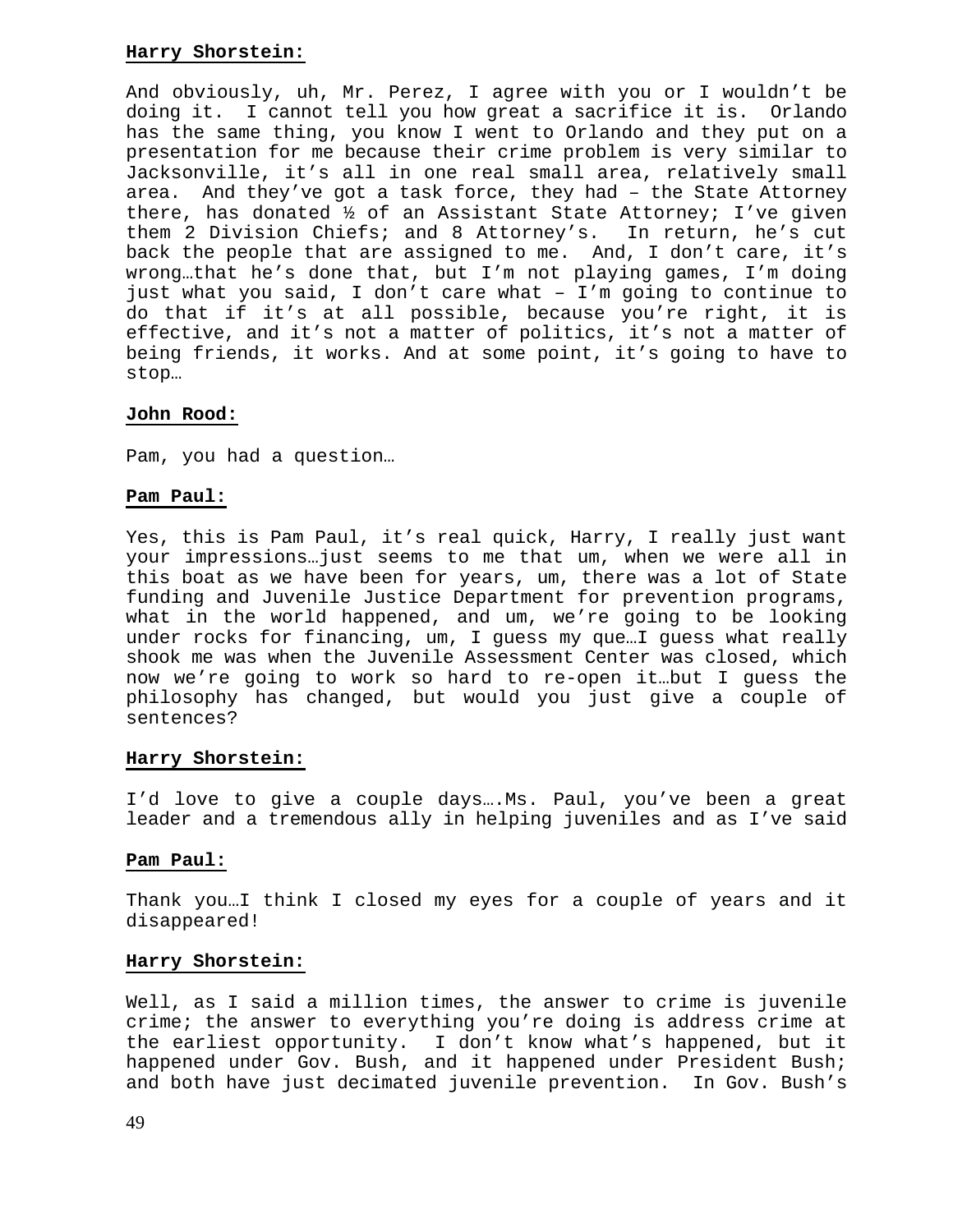administration, he traded the prevention programs for more secure facilities. Uh, it sounds tough, I personally disagree with that, and President Bush just last week, I'm on the Board of the American Prosecutors Research Institute, and we have a juvenile justice division, they cut the entire funding – and I've had a call into Bob Flores who is the administrator of OJJDP; we had a long talk, he was very nice, but when he hit the money and I've called him 3 other times and he hasn't returned my call, so I got a sort of a feeling it's a bad…uh, he just doesn't want to tell me the answer.

I can't tell you why, I…I, it's because there's a lack of understanding, and if I can just use this one example…I remember Gov. Chiles appointed a task force, and looking at all crime. And their conclusion was, they were looking at crime through the wrong end of the telescope. If you look at crime from age 0-17, which is the juvenile; the crime goes straight up – and from 18 to death, the adult – it goes straight down. All of your money is going to the reducing problem instead of the accelerating problem, and I don't know – I've been preaching that to anyone who will listen to me since 1992, I'm more convinced now all we can do is beg before you need to tell your legislators and your congressman that, because both governments have severely reduced prevention programs; and it's looking worse…

### **John Rood:**

Tony…

# **Tony Boselli:**

Uh, piggyback a little bit on Mayor Delaney, a comment he made, I'd like to hear a solution or a recommendation because through the presentation, seeing a lot of programs; looking at the statistics – it's alarming how things have gotten worse. So obviously, what we're currently doing, uh, and without pointing the blame at any single office or person, is it working? But Chairman Rood said – when all of us want to try to help and none of us are experts, we're called to…because there is an issue.

I'd like to hear, instead of what the problems are, or who is at fault or what programs that we are currently doing that obviously aren't effective because the results aren't coming…what is…give us a recommendation of what needs to be done.

# **Harry Shorstein:**

I can give you a couple that…that are very personal to you and John tried to jump me with some figures I don't know, but I will tell you something that I said…

# **John Delaney:**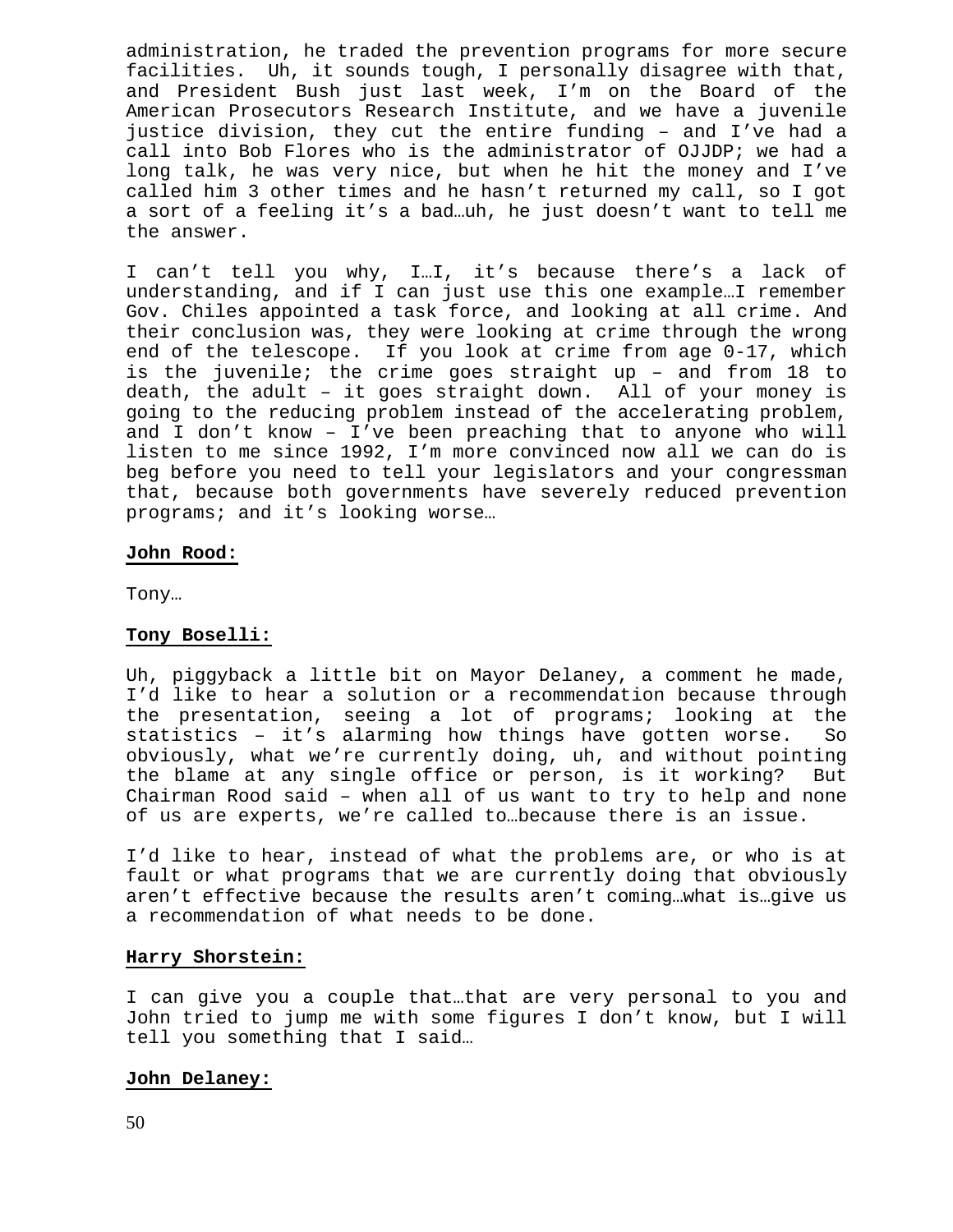I don't think we're far off…I didn't mean…

# **Harry Shorstein:**

No, I said about him…his administration he developed a program and I'm not good with names, Operation Intensive Streets…

# **John Delaney:**

Intensive Care Neighborhoods…

# **Harry Shorstein:**

Intensive Care Neighborhoods – that is critically important, I mean critically important because it's just what you're doing. If you go into 7, 8, 9 and 10; the high crime, where they're living in despair, I mean it's probably like inner-city Iraq – these people hear nothing but gunfire, they don't have role models, they're scared to death…and they, they're streets are pot-holed and everything else; every time that Mayor Delaney opened one up,

I remember he…and Sheriff Glover, and they…we were busy sometimes, it wasn't easy…we stood right next to him and he had a big press conference out there and he said, "We're going to tear down this house, we're going to build up this house"; that is critically important. Argue that that's much more important than COPS, what you did – I didn't know you other than by reputation – until I heard what you wanted to do and as you know, I picked up the phone and said, "Somebody put me in touch with Boselli", and they did, and we held a press conference. And I said, "What this man is trying to do is the answer to crime!" And you know, what I hear, and I can't speak for the Mayor and I really don't know this, but

I hear that there are other civic centers, and youth centers and parks – what Jake Godbold said brings back memories of when I was a kid – I didn't care about school, but I had to go to Willow Branch Park and play baseball every day, and if you told me I couldn't go and play ball – it would be the end of the world. And Mayor Godbold is saying we need parks like that – we need recreation centers, what you're doing, those are two examples, and I don't think they're two isolated examples; you've got to rebuild this City – you've got to rebuild this inner-city. Read my Tale of Two Cities speech – I worked so hard on that, these people are living in despair and this is not a liberal saying it, I mean they are living in hell.

Until you bring them up – you're not going to stop crime if you give them 100,000 more police officers.

# **John Delaney:**

51 But your office, you don't think – because that's what the focus today is…you office, you don't think there's nothing that you…you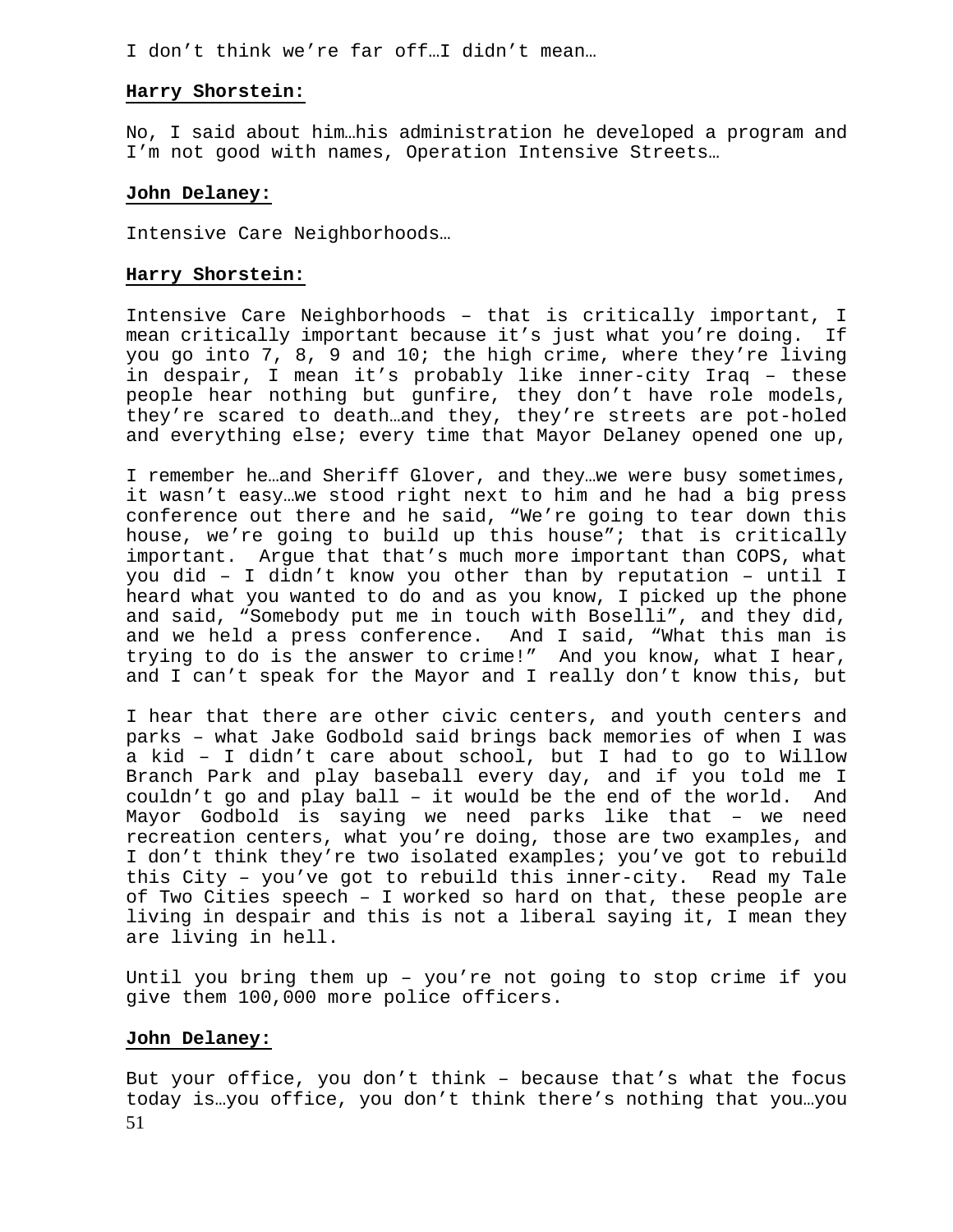would propose that this task force recommend to the Mayor and the community, but your office, not…not…not…

#### **Harry Shorstein:**

Yes…so much of the…

#### **John Delaney:**

It's a very good speech, but uh, that's why I was kind of wanting to bore in on the numbers and your office – are there things that we can do there?

#### **Harry Shorstein:**

We're not allowed John, by statute to supplement our…I wish there were! I wish we were funded by the liberal City Council and not by the State Legislature, which uh, you know…we finally, I was on the phone with Jim King yesterday…I think after, in my case, 17 years and ya'll(s) case going back further; begging, pleading, threatening – we've done everything we can to our legislatures…Jim says, "You know, you're right, it is terrible what we're doing to the State Attorneys", but he said "This year, there isn't any money".

#### **John Delaney:**

Only…ask this…if you had a \$Million dollars more from wherever, what would you do with it?

# **Harry Shorstein:**

Uh, I'd use it for salaries – you know my whole budget is salaries, uh, you know...it's amazing...

#### **John Delaney:**

So you'd…would you hire more, you'd increase salaries?

#### **Harry Shorstein:**

Well, I won't tell you exactly what I would…uh, it would be both. To me it wouldn't really go that far, but I'd take it. Uh,…

#### **John Delaney:**

And then on the hiring…

#### **Harry Shorstein:**

Well now let me give you an example: Uh, I…I don't like to make promises and not do it, I made a promise 4 years ago, or said that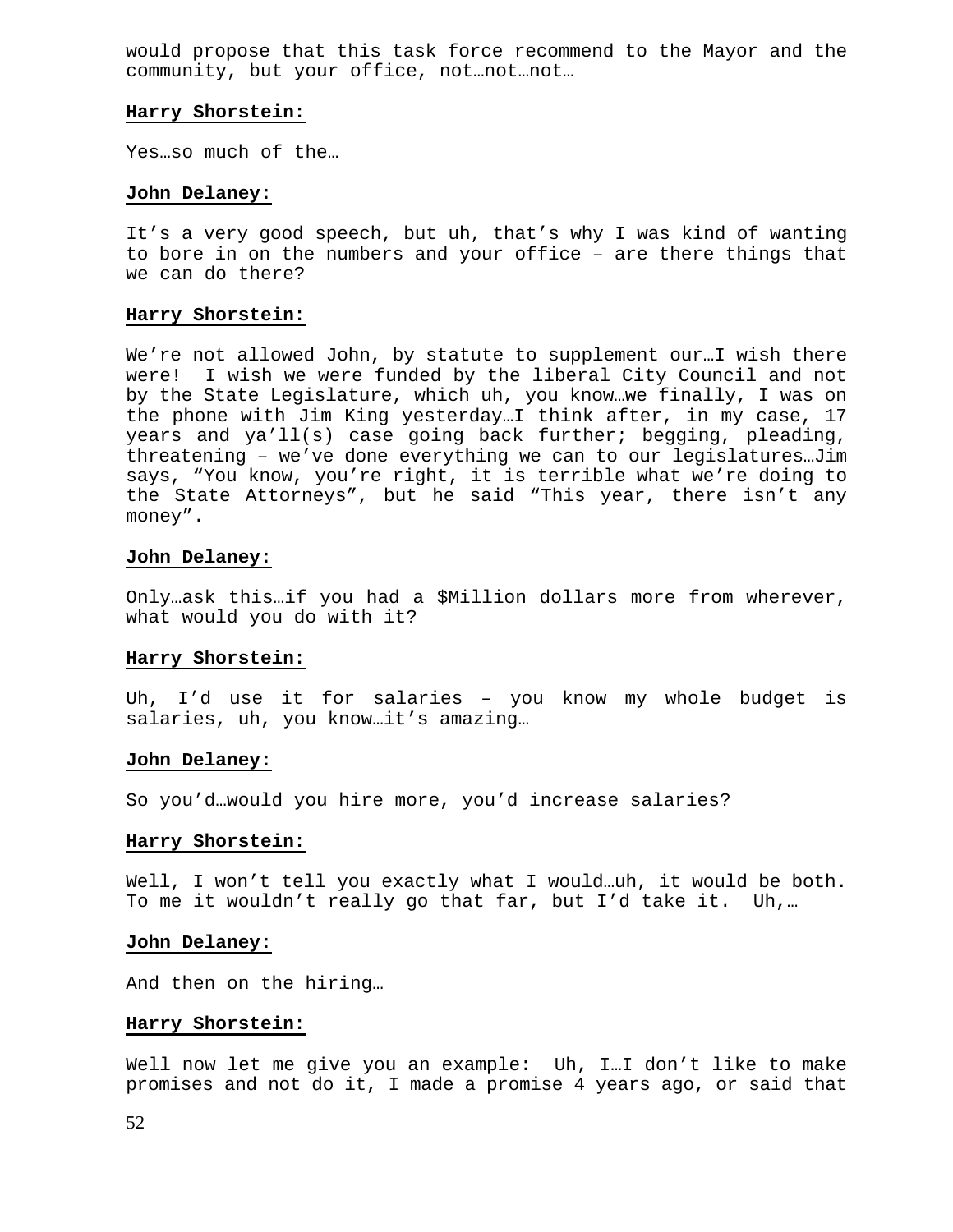I was going to open an Elderly's…Elderly Affairs Division, I just can't do it – I've been trying, and thank God nobody's shoved a microphone and said, "Shorstein, you said you were going to have one…you haven't done it." I haven't. I can't. Uh, there's some things I can't talk about right now…

# **John Delaney:**

What Harry…um, and again, looking at the…regular felony…

#### **Harry Shorstein:**

I'd like to supplement those…all those programs, and I had to rush through them, uh, those…we beg, borrow and take whatever we can, we can get supplements to that. Let me give you a perfect example called Inside/Outside we just lost our funding for…and that's when these juveniles go to jail for a year and they're ready to go out, they don't have anywhere to go. And, you know, they don't have any chance, so we actually have an Inside/Outside house where they live, with counselors – we just lost our funding for that. So…

#### **John Delaney:**

One last question…it looks to me like the number of felonies are about the same as they were in 1991, roughly…a number of um, it looks to me like the murders peaked early 90's – late 80's, dropped down, now they've been escalating in the last few years, but they're still below the number of murders…

#### **Harry Shorstein:**

From '91 to 2003, we were doing pretty well, pretty well meaning bad, but not, not…

#### **John Delaney:**

Yeah, but I'm just saying – if you're looking at the system, the number of felonies that…the number of murders; um, but your office is…

#### **Harry Shorstein:**

Let me say, there is a problem though, John, as you know; and I'm not blaming anybody, they weren't reporting them for a long period of time, and that was an issue – we…what do you say…we have murders and we don't have any aggravated assault? You know…in when you guys left, ya'll reported 1,800 rapes, 2 or 3 years ago before they corrected it, they reported 122; I said, "We haven't ended rape in Jacksonville." My rape division is 3 times the size…there was something wrong with the reporting, so I can't exactly answer…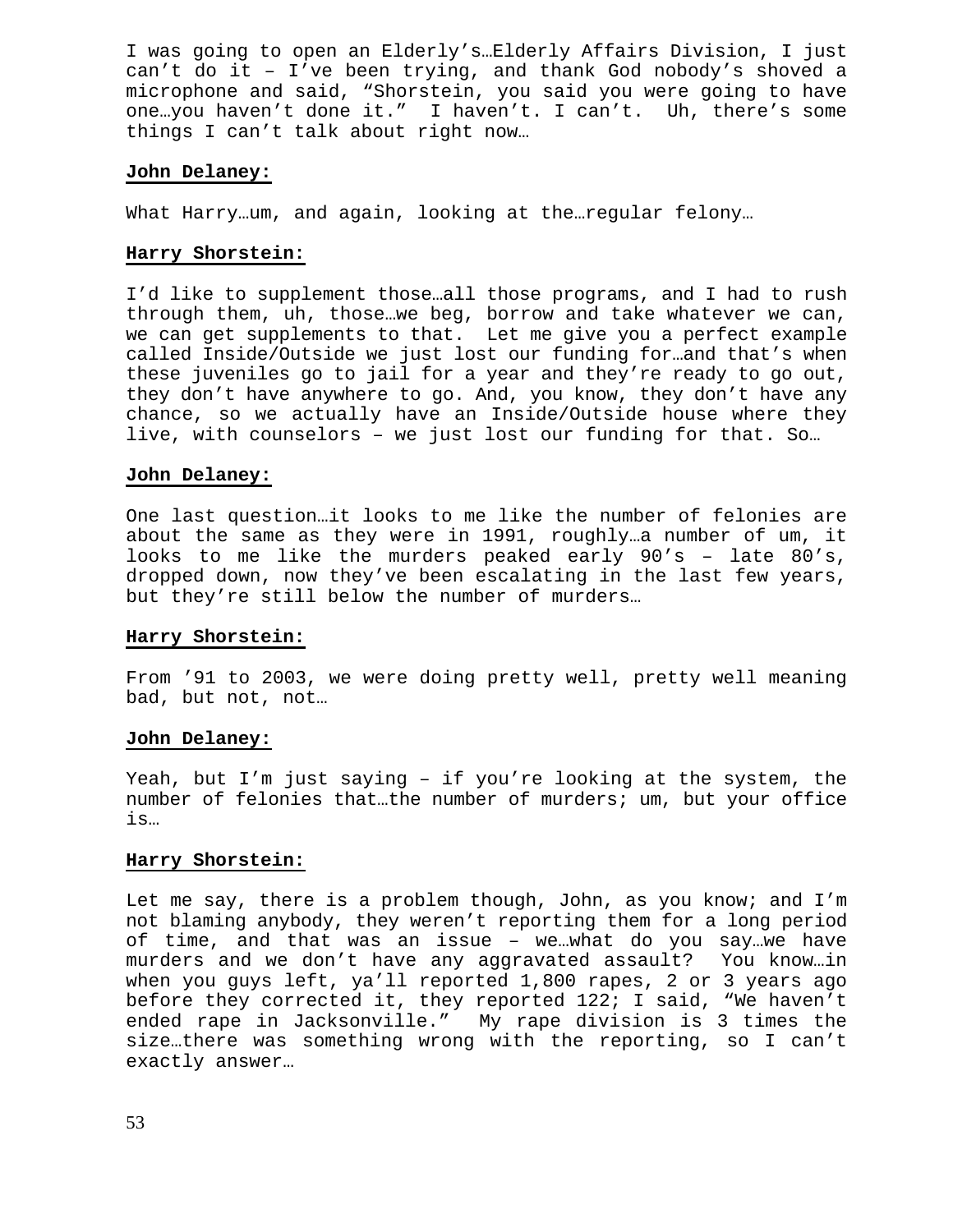# **John Delaney:**

Good Answer…

# **Harry Shorstein:**

Uh, uh…the reporting, I think the Sheriff said there was some glitch in his, in his computer system or something.

# **Betty Holzendorf:**

Harry, I think I'm going to ask the last question…When the Sheriff and his people go out, and I live in one of those areas, where you said it was depressed; deprived and all that other stuff. And, um, we do work hard out there trying to do something about that…but what happens is…when the Sheriff goes out and he arrests people in those areas, and he brings them to town, they have Raids…I've been out on the raids with them, drug arrests; robbery arrests. And, 2-3 weeks you see the same person back out on the street. Why isn't that person prosecuted? I mean, we've got one, I know his name…Zeek…I mean, he…we call every week and he's arrested, but nothing happens.

# **Harry Shorstein:**

The answer really is…the best illustration is in Operation Safe Streets, where you have the attorney's working with, and we're never going to be able to do that unless you give me 2,400 attorneys'…they have made good cases, they're all prosecuted. We get a case, and it's not good enough for you to call me and say, prosecute him… you know, we've got certain standards like…

#### **Betty Holzendorf:**

Ok, hold that point, right there…Are there programs or would you suggest programs where when you pick these people up and arrest them, we know what they're doing; we know they need some kind of help. Are there programs that you can divert them to, or do you have…are your programs over saturated?

#### **Harry Shorstein:**

I've told you about…

#### **Betty Holzendorf:**

I know…but are they over saturated to the point that now we…when we arrest people, we're putting them back on the street?

# **Harry Shorstein:**

No…Drug Court is always constantly fighting for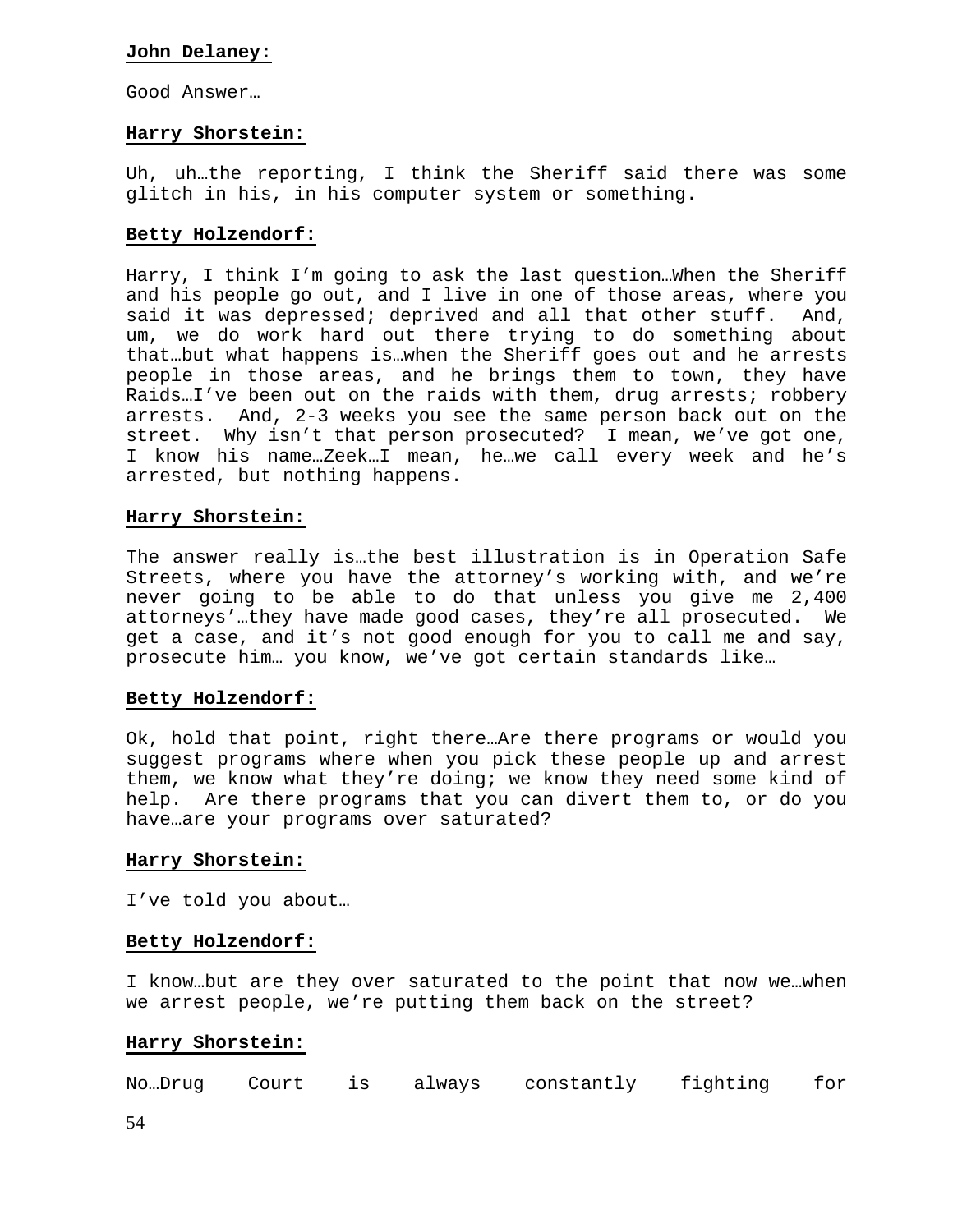funding…constantly, and nothing is better than Drug Court, the Mental Health Court maybe something ultimately better than Drug Court. But, we can't put you in that program if we don't have strong enough evidence, now sometimes if the evidence is weak, rather than let you go; we'll try to talk you into the program. But you can say, Harry go to the devil, I'm not going to the program, we still can't prosecute you out of spite…I've got to have it…

#### **Betty Holzendorf:**

So do you have a referral assistance so you can refer them to the program that would be able to do that?

# **Harry Shorstein:**

Yes…I wish you'd let me explain Drug Court. We go through a comprehensive screening program to determine whether somebody will benefit from Drug Court, and whether they're a proper candidate for Drug Court, and in many cases; even if the case is weak, we try to get them into Drug Court because we're trying to help the people. So let me just…

#### **Betty Holzendorf:**

Ok, now Harry, one thing…I'm not on the…I'm not on the Legislature, so I can't help your Budget at the State level. Now, with this committee and what we're attempting to do…where do you suggest we concentrate in terms of what we need to do to address what's happening in Jacksonville right now? Looking aside from the fact that you're supposed to prosecute them and put them in jail; the Sheriff is supposed to arrest them and you're supposed to prosecute them…

# **Harry Shorstein:**

Now let me stop you for a second…

# **Betty Holzendorf:**

That is what I have envisioned that you're supposed to do…you're not going to change my mind…

# **Harry Shorstein:**

No…no, I disagree with the rest…that is not the primary responsibility. It's crime prevention, that's the whole difference between proactive and reactive. Rather than wait for him to commit a murder, we present a policing that will prevent him from committing murder.

# **Betty Holzendorf:**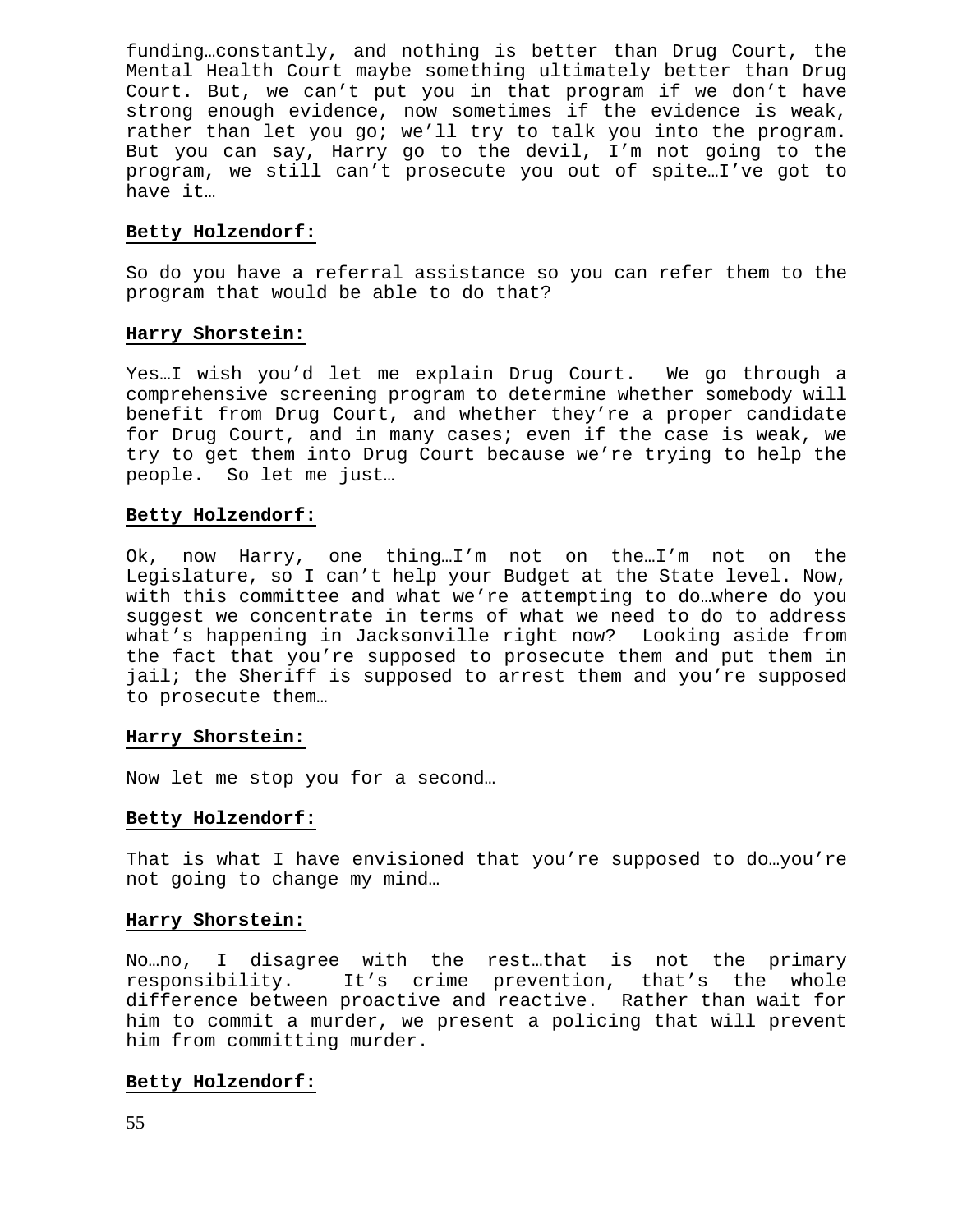That's…that's true, Harry, but isn't that where we come in, in terms of the community effort; and the efforts of the City of Jacksonville, so that when you do get an arrest, that you can prosecute because we have those diversion programs to do what we need to do. And I think what I'm trying to get a feel for, is not so much how to get more prosecutors or police…how do we get this City to buy in to more intervention and prevention programs?

# **Harry Shorstein:**

By spending the money…

# **Betty Holzendorf:**

If, that…but if…

# **Harry Shorstein:**

No, by spending the money more intelligently, than…

# **Betty Holzendorf:**

But that won't happen if we don't get the ones that are being arrested and creating the problems if something isn't done with them. And I just want you to help us to understand how this presentation can help us get to where we're trying to get to with the *Journey*.

# **Harry Shorstein:**

I've listed, I guess, 30 programs; all of them are successful – most of them are nationally renowned; they need to be replicated, increased. That is the answer to crime…you know, let me mention one last thing, because I've heard that as an explanation, because uh, somebody said, "well, the cases, the judges aren't doing their job". And I…I won't mind fussing with the judges and I fight with them all the time. Somebody said, well you know the judges case counts are too high, you've heard that? Well let me tell you a little statistic that in the Sheriff has said…"you know; it's taking you too long, too many people are in jail". Jacksonville the average court case count for the felony divisions, which is very high right now, is 351. Each judge has 351 cases. And you say, "Well that's terrible", and it is high; however, Orange County has 498; Hillsborough County has, your efficient County has 850 and some divisions have 1,100. I don't know what they're doing, whether they're taking people that should get 40 years and giving them 13 months in jail to try to impress you; and Dade has 695.

56 The other thing is they talk about our Jail being so overcrowded; our Jail has fewer people than Orange and Hillsborough County. So a lot of the explanations aren't there…I just urge ya'll to